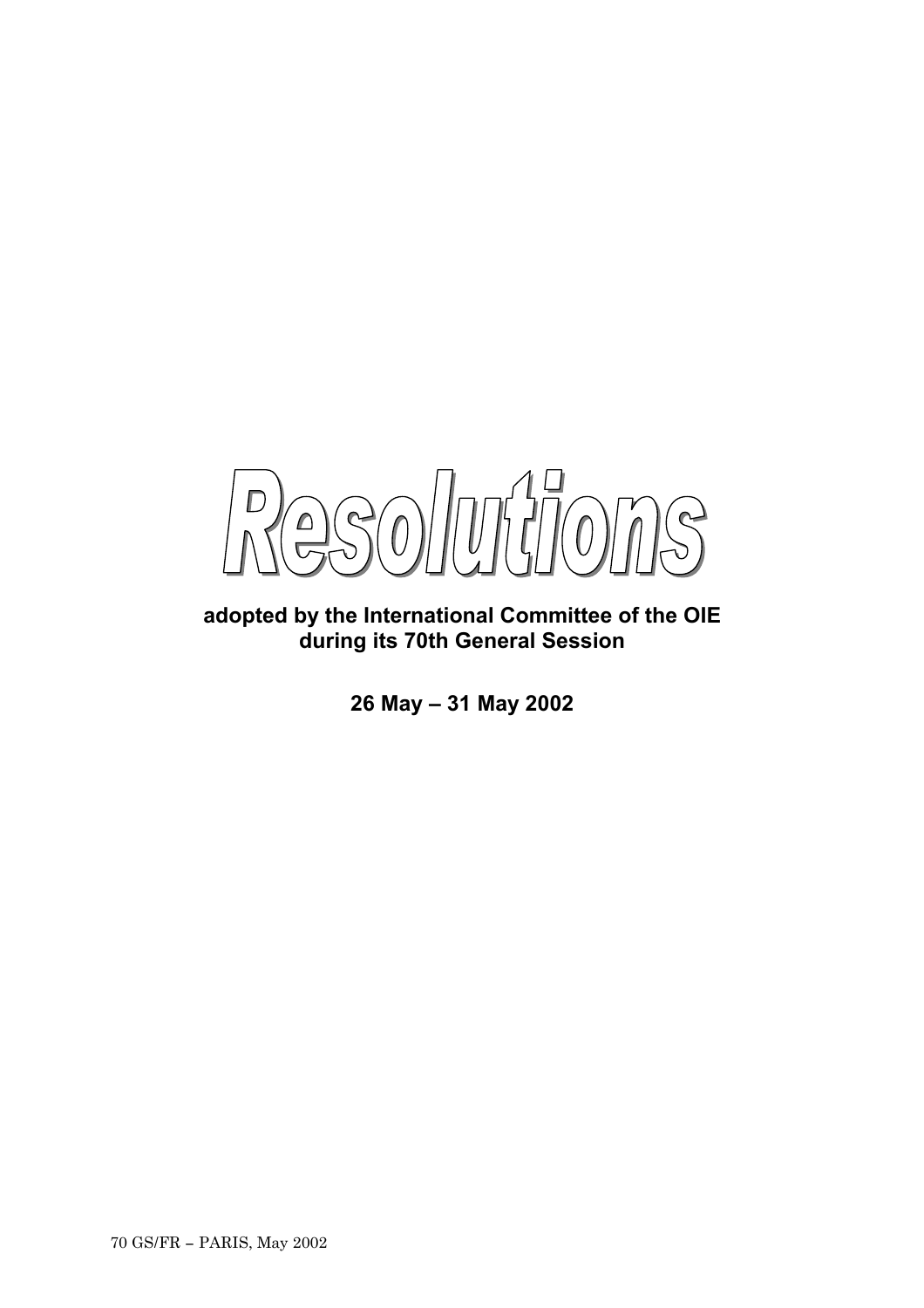#### **LIST OF RESOLUTIONS**

- No. I Approval of the Annual Report of the Director General on the Activities of the OIE in 2001 and the Report on the Animal Disease Status World-wide in 2001 and the Beginning of 2002
- No. II Approval of the Report of the Director General on the Management, Activities and Administrative Work of the OIE in 2001
- No. III Approval of the Financial Report for the 75th Financial Year of the OIE (1 January — 31 December 2001)
- No. IV Budgetary Income and Expenses for the 77th Financial Year of the OIE (1 January 31 December 2003)
- No. V Financial Contributions from OIE Member Countries for 2003
- No. VI Renewal of the Appointment of the External Auditor
- No. VII Acknowledgements to the Governments of Member Countries that made Voluntary Contributions to the OIE
- No. VIII Work Programme for 2003
- No. IX Agreement between the Office International des Epizooties and the Organisation for African Unity/Inter-African Bureau for Animal Resources
- No. X Agreement between the Office International des Epizooties and the World Veterinary Association
- No. XI Agreement between the Office International des Epizooties and CAB International
- No. XII Agreement between the Office International des Epizooties and IFAH (International Federation for Animal Health)
- No. XIII Amendments to the International Animal Health Code
- No. XIV Animal Welfare Mandate of the OIE
- No. XV Food Safety Mandate of the OIE
- No. XVI Recognition of Member Countries Free from Rinderpest Infection and Rinderpest Disease
- No. XVII Recognition of the Foot and Mouth Disease Status of Member Countries
- No. XVIII Payment to the OIE of the Cost of Evaluating Member Country Compliance with Bovine Spongiform Encephalopathy, Foot and Mouth Disease, Rinderpest and Contagious Bovine Pleuropneumonia Chapters of the International Animal Health Code
- No. XIX Amendments to the International Aquatic Animal Health Code
- No. XX Proposed Change to the Mandate for OIE Reference Laboratories
- No. XXI The Role of OIE Reference Laboratories and Collaborating Centres in Capacity Building for Developing Countries
- No. XXII The Role of Veterinarians in the Prevention and Management of Food-borne Diseases, in particular at the Level of Livestock Producers
- No. XXIII Risk Analysis A Decision Support Tool for the Control and Prevention of Animal Diseases

**\_\_\_\_\_\_\_\_\_**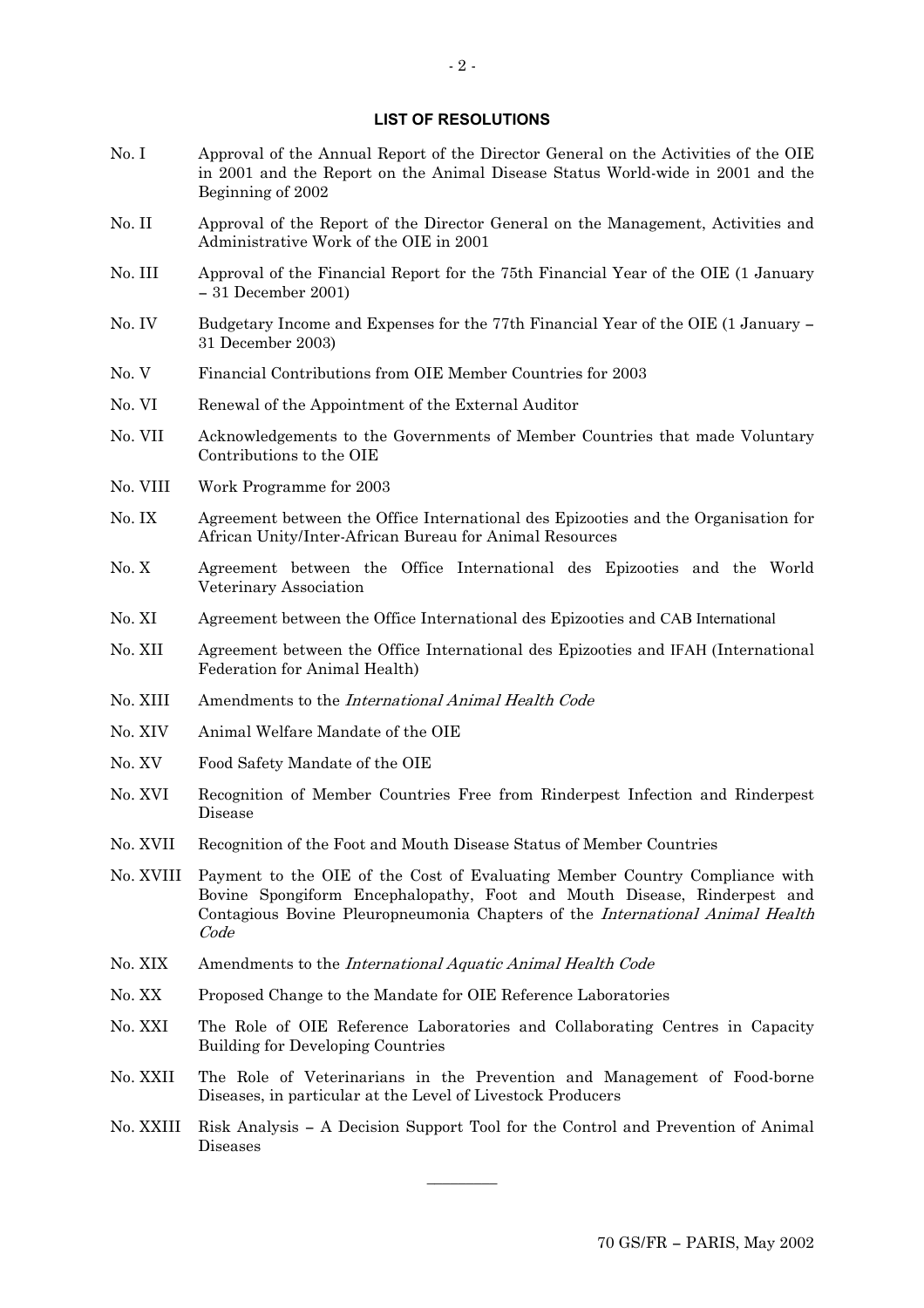## RESOLUTION No. I

# **Approval of the Annual Report of the Director General on the Activities of the OIE in 2001 and the Report on the Animal Disease Status World-wide in 2001 and the Beginning of 2002**

In accordance with Article 6 of the Organic Rules of the OIE,

### THE COMMITTEE

#### RESOLVES

To approve the Annual Report of the Director General on the Activities of the OIE in 2001 (70 SG/1) and the Report on the Animal Disease Status World-wide in 2001 and the beginning of 2002 (70 SG/2).

 $\overline{\phantom{a}}$   $\overline{\phantom{a}}$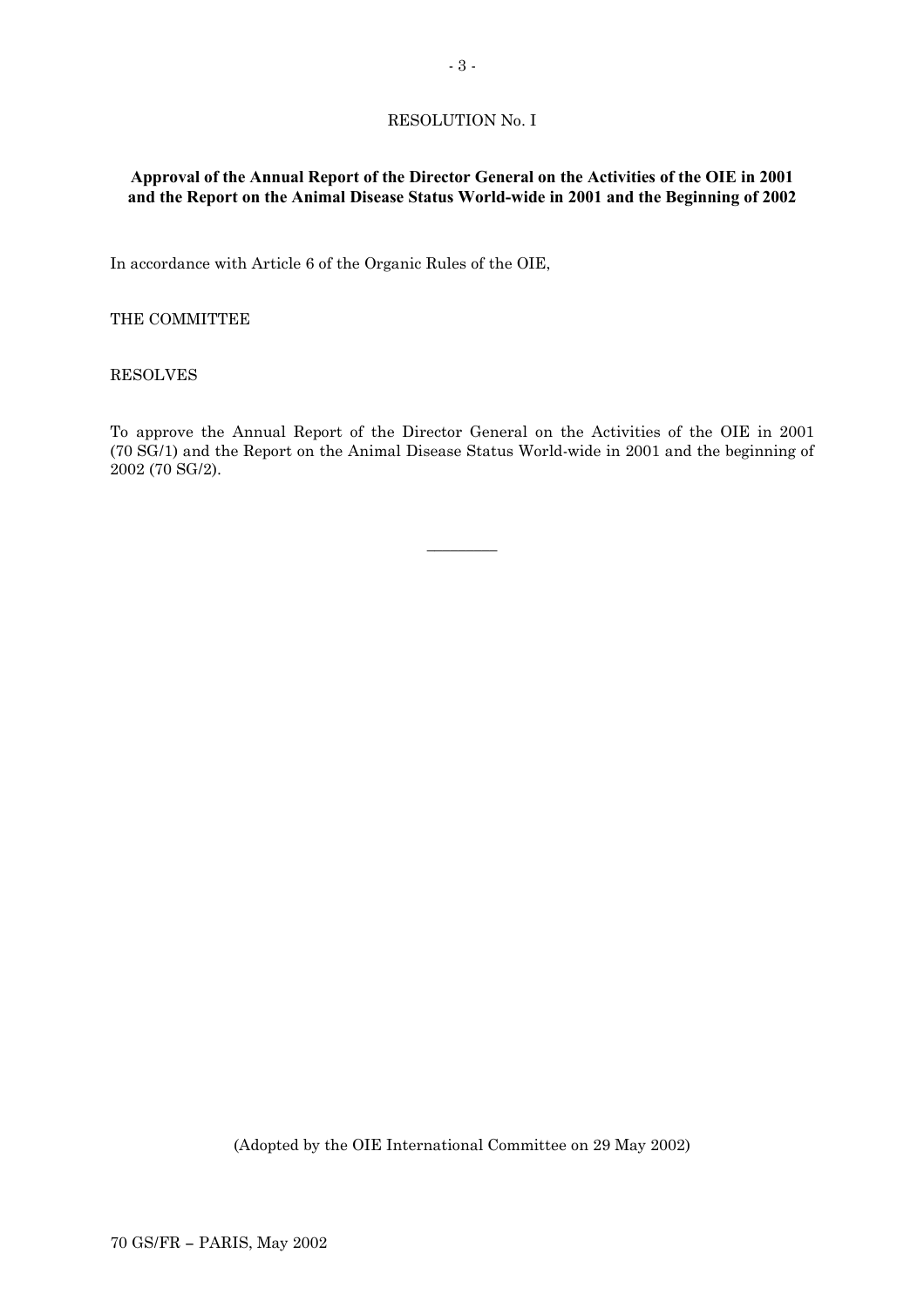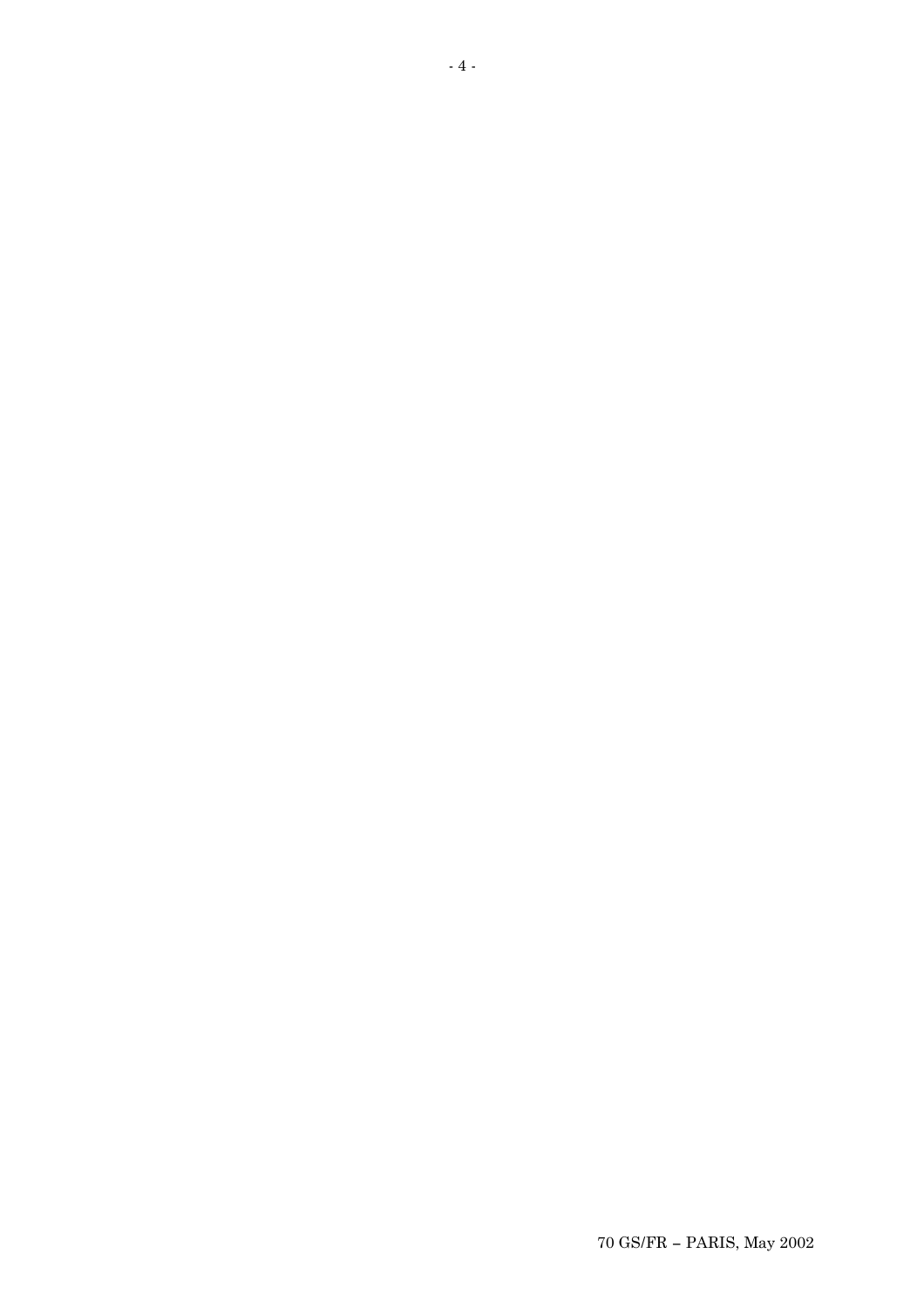# RESOLUTION No. II

# **Approval of the Report of the Director General on the Management, Activities and Administrative Work of the OIE in 2001**

In accordance with Article 6 of the Organic Rules of the OIE,

THE COMMITTEE

RESOLVES

To approve the Report of the Director General on the Management, Activities and Administrative Work of the OIE during the 75th Financial Year (1 January — 31 December 2001) (70 SG/3).

 $\overline{\phantom{a}}$   $\overline{\phantom{a}}$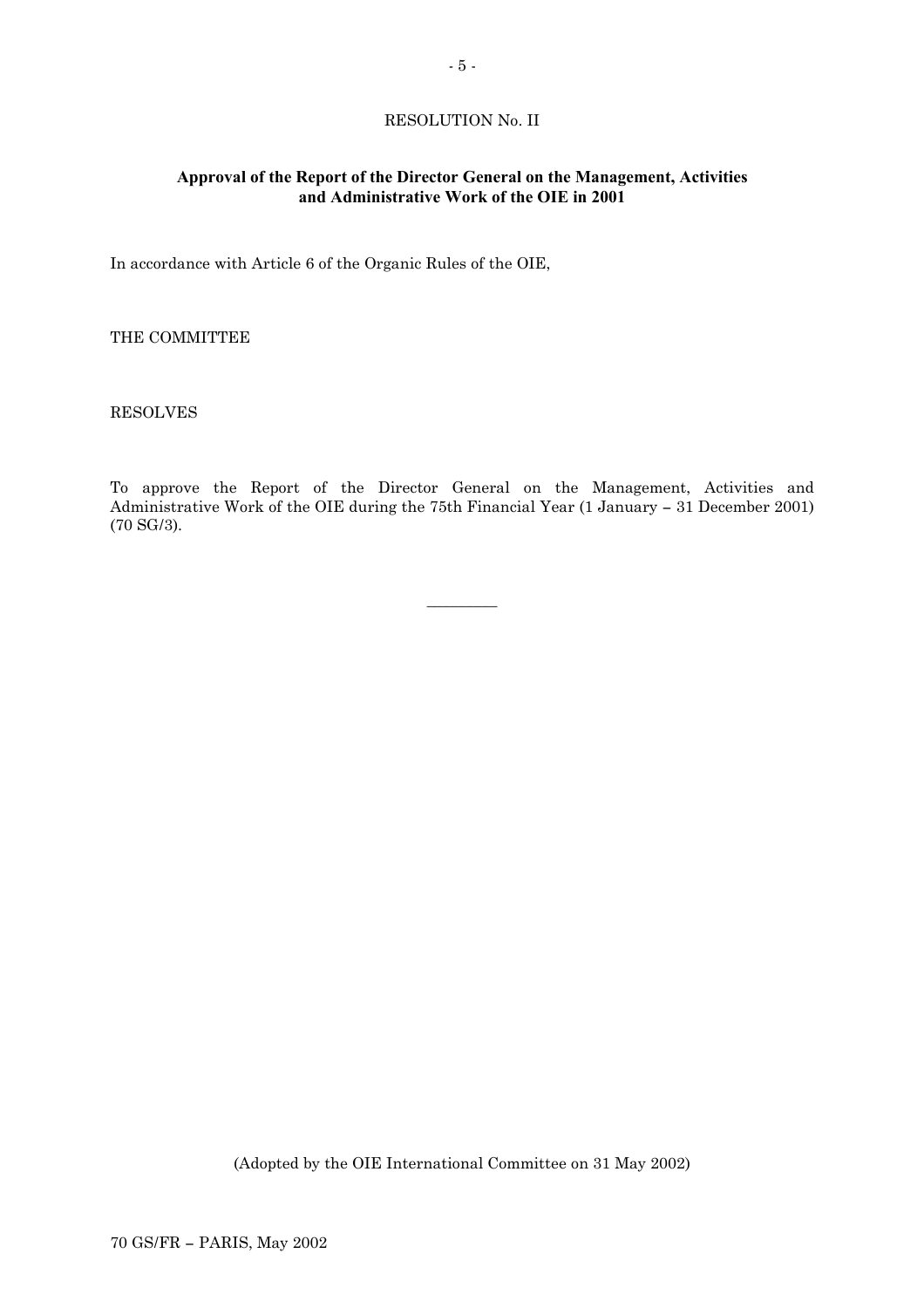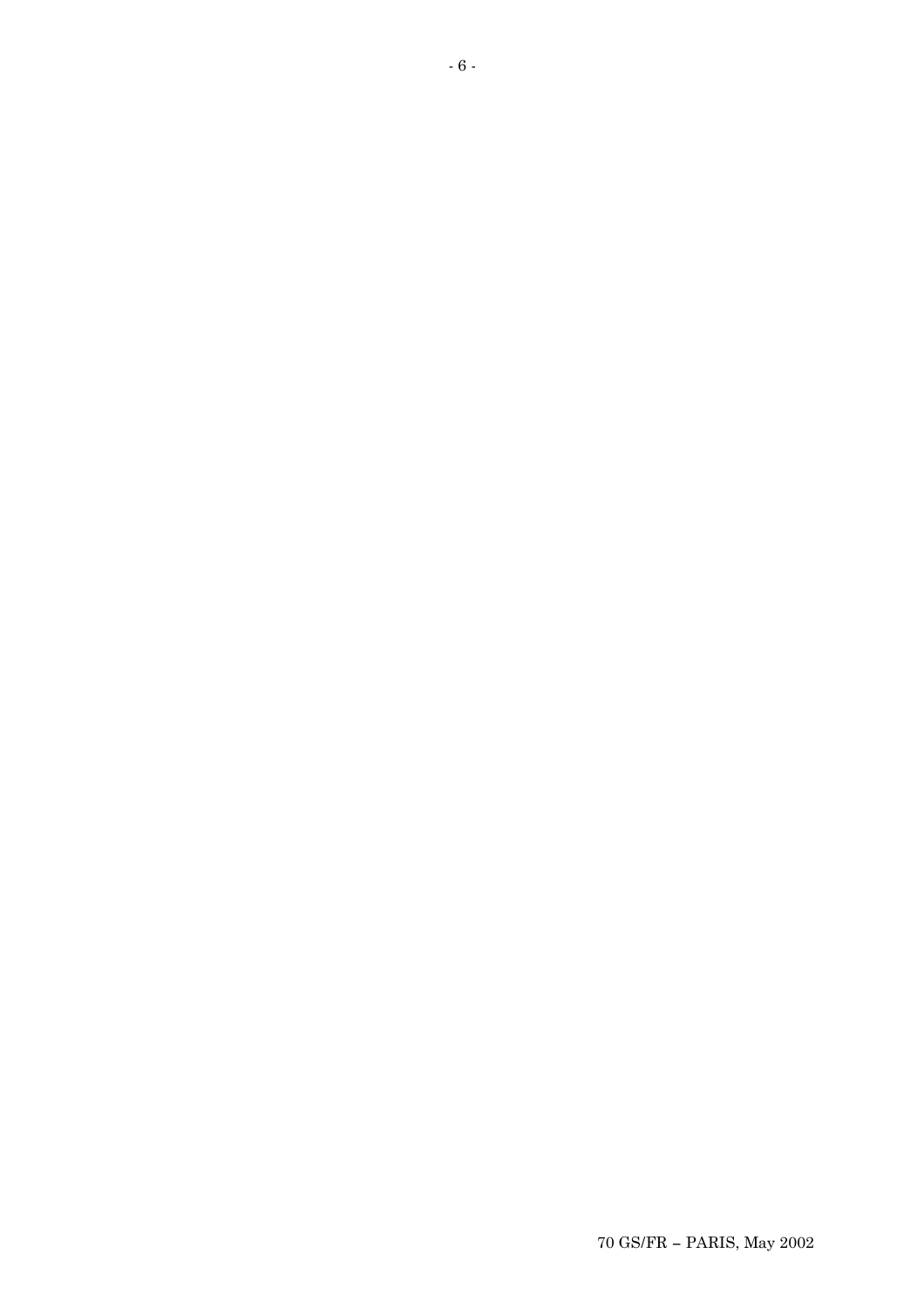## RESOLUTION No. III

# **Approval of the Financial Report for the 75th Financial Year of the OIE (1 January – 31 December 2001)**

In application of Article 15 of the Internal Statutes and Article 6 of the Organic Rules of the OIE,

THE COMMITTEE

RESOLVES

To approve the Financial Report for the 75th Financial Year of the OIE (1 January — 31 December 2001) (70 SG/4).

 $\overline{\phantom{a}}$   $\overline{\phantom{a}}$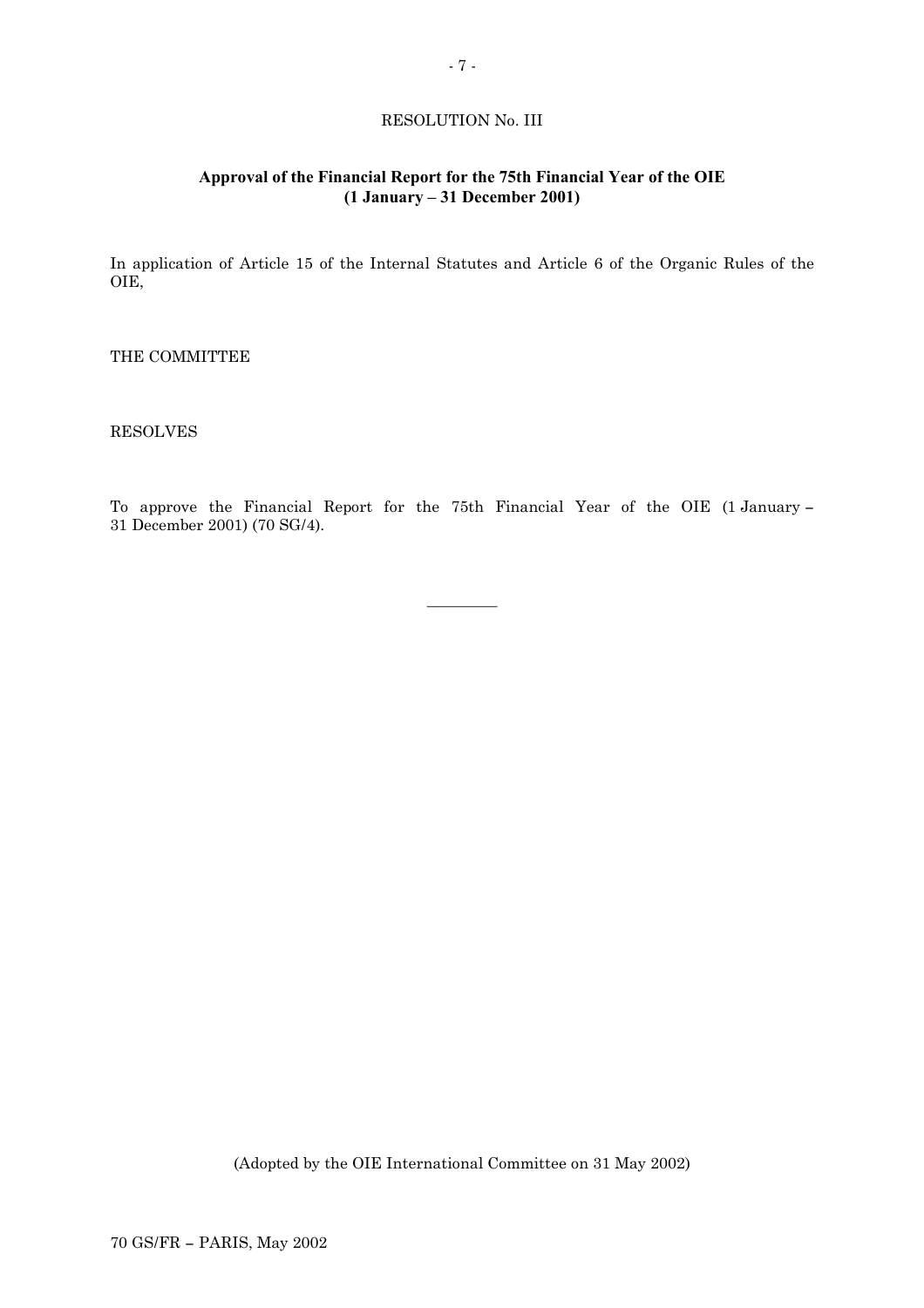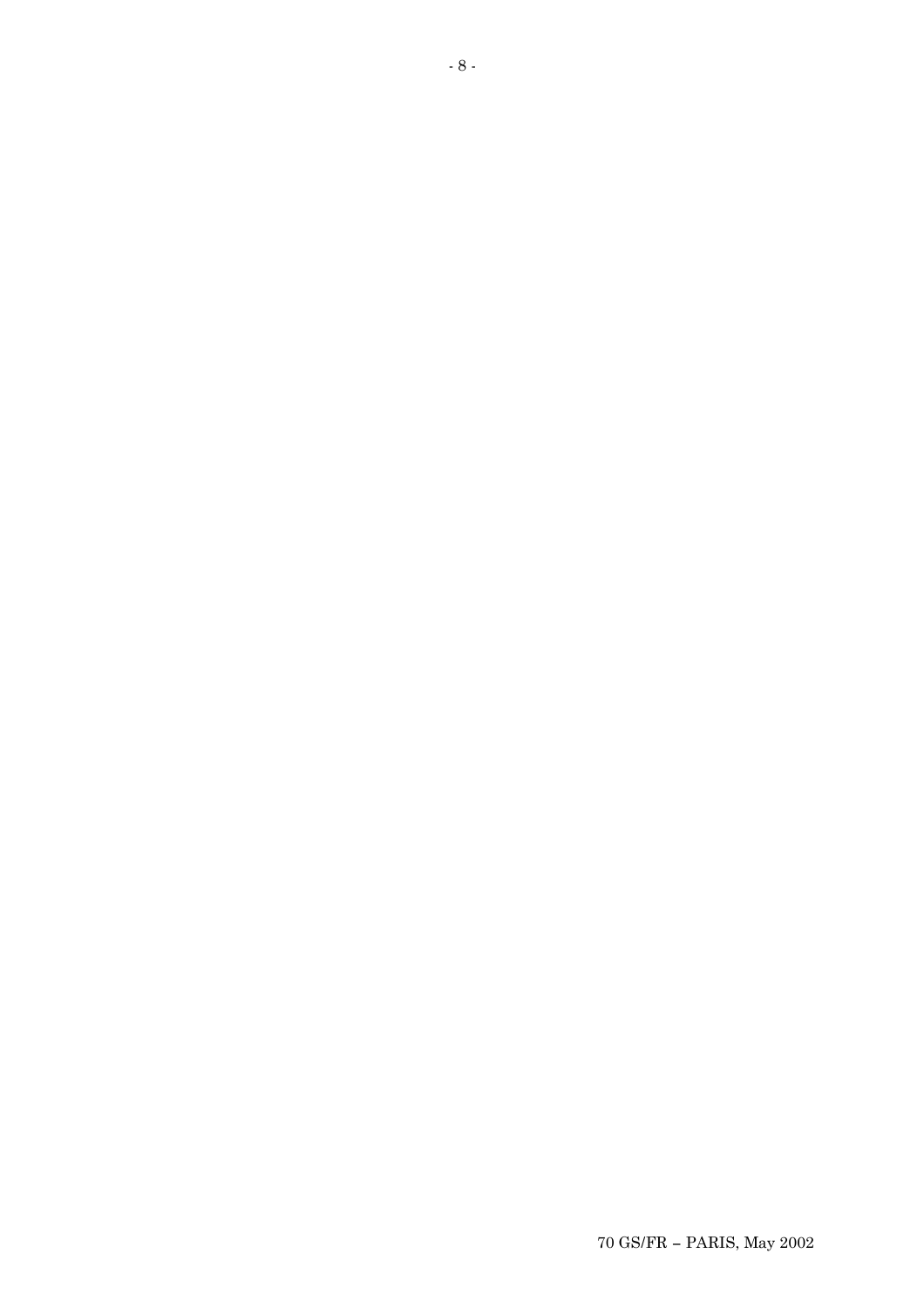### RESOLUTION No. IV

# **Budgetary Income and Expenses for the 77th Financial Year of the OIE (1 January – 31 December 2003)**

In accordance with Article 15 of the Internal Statutes and Article 6.h of the Organic Rules of the OIE,

# THE COMMITTEE

### RESOLVES

1. To fix the budget of the 77th Financial Year, corresponding to the period from 1 January to 31 December 2003, at an amount of EUR 3 934 000, on the basis of the following:

|    | 1.1. Income                                                                                                                                                                                                                            |                  | (EUR)                                                                   |  |  |
|----|----------------------------------------------------------------------------------------------------------------------------------------------------------------------------------------------------------------------------------------|------------------|-------------------------------------------------------------------------|--|--|
|    | Section I: Member Countries' contributions established<br>according to the categories provided in Article 11<br>of the Internal Statutes of the OIE and in accordance<br>with Article 14 of the Organic Rules of the OIE               |                  | 3 544 000                                                               |  |  |
|    | Section II: Other returns                                                                                                                                                                                                              |                  | 390 000                                                                 |  |  |
|    |                                                                                                                                                                                                                                        | <b>TOTAL</b>     | 3 934 000                                                               |  |  |
|    | 1.2. Expenses by budgetary section                                                                                                                                                                                                     |                  |                                                                         |  |  |
|    | 1. Purchases<br>2. Outside services<br>3. Taxes<br>4. Staff costs<br>5. Administrative expenses and financial charges<br>6. Extraordinary expenses<br>7. Allocation to the Works and Equipment Account                                 |                  | 326 000<br>1 275 000<br>2 000<br>2 270 000<br>1 000<br>10 000<br>50 000 |  |  |
| 2. | To allocate expenses among the working programmes, as follows:                                                                                                                                                                         | <b>TOTAL</b>     | 3 934 000                                                               |  |  |
|    | 1. International Committee and Administrative Commission<br>2. Directorate General and Administration<br>3. Information<br>4. Publications<br>5. Commissions, Working Groups and Conferences<br>6. Miscellaneous missions and meetings |                  | 454 000<br>942 000<br>650 000<br>530 000<br>1 228 000<br>80 000         |  |  |
|    |                                                                                                                                                                                                                                        | Sub-total 1 to 6 | 3 884 000                                                               |  |  |
|    | 7. Allocation to the Works and Equipment Account                                                                                                                                                                                       | <b>TOTAL</b>     | 50 000<br>3 934 000                                                     |  |  |
|    |                                                                                                                                                                                                                                        |                  |                                                                         |  |  |

(Adopted by the OIE International Committee on 31 May 2002)

 $\overline{\phantom{a}}$   $\overline{\phantom{a}}$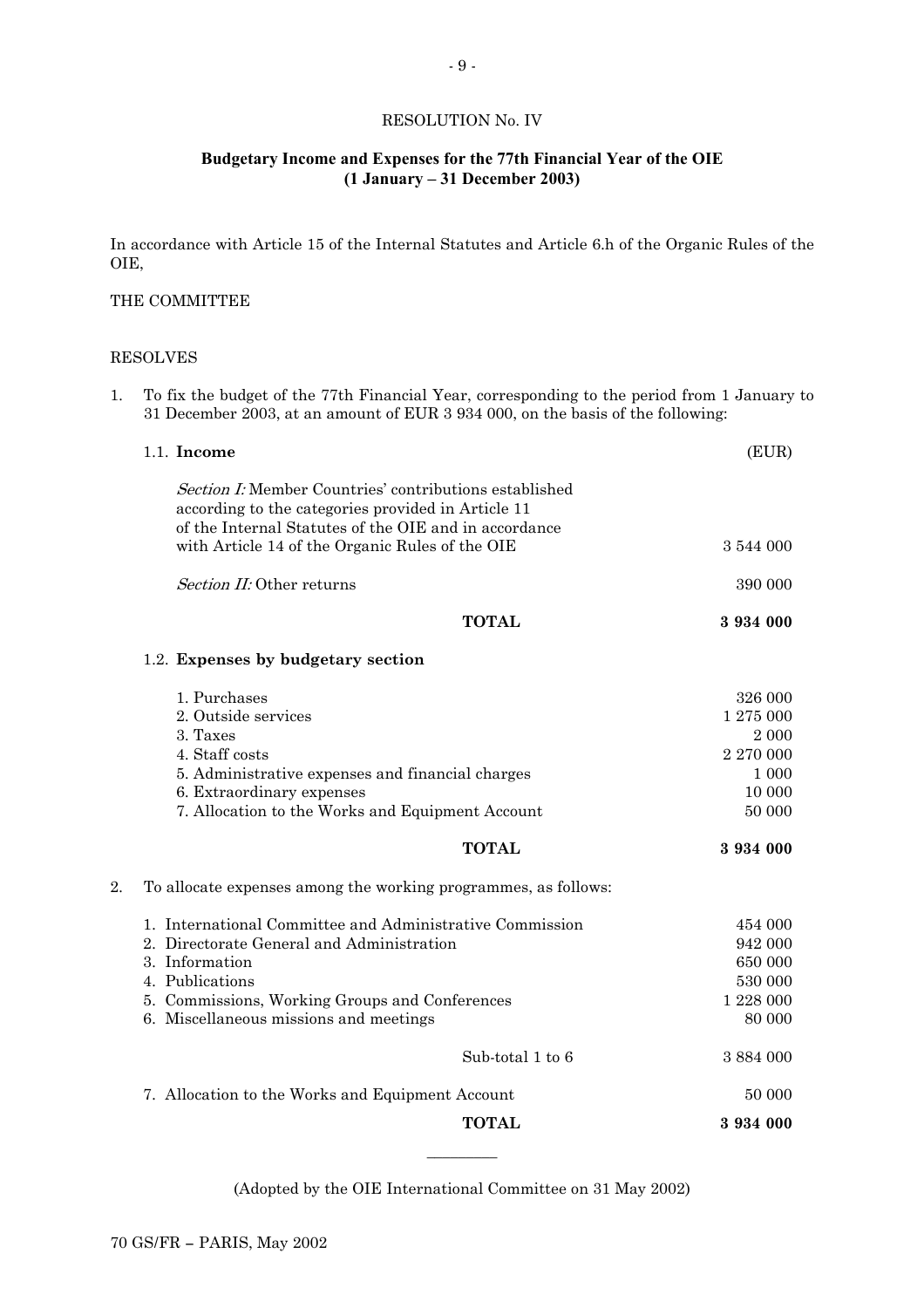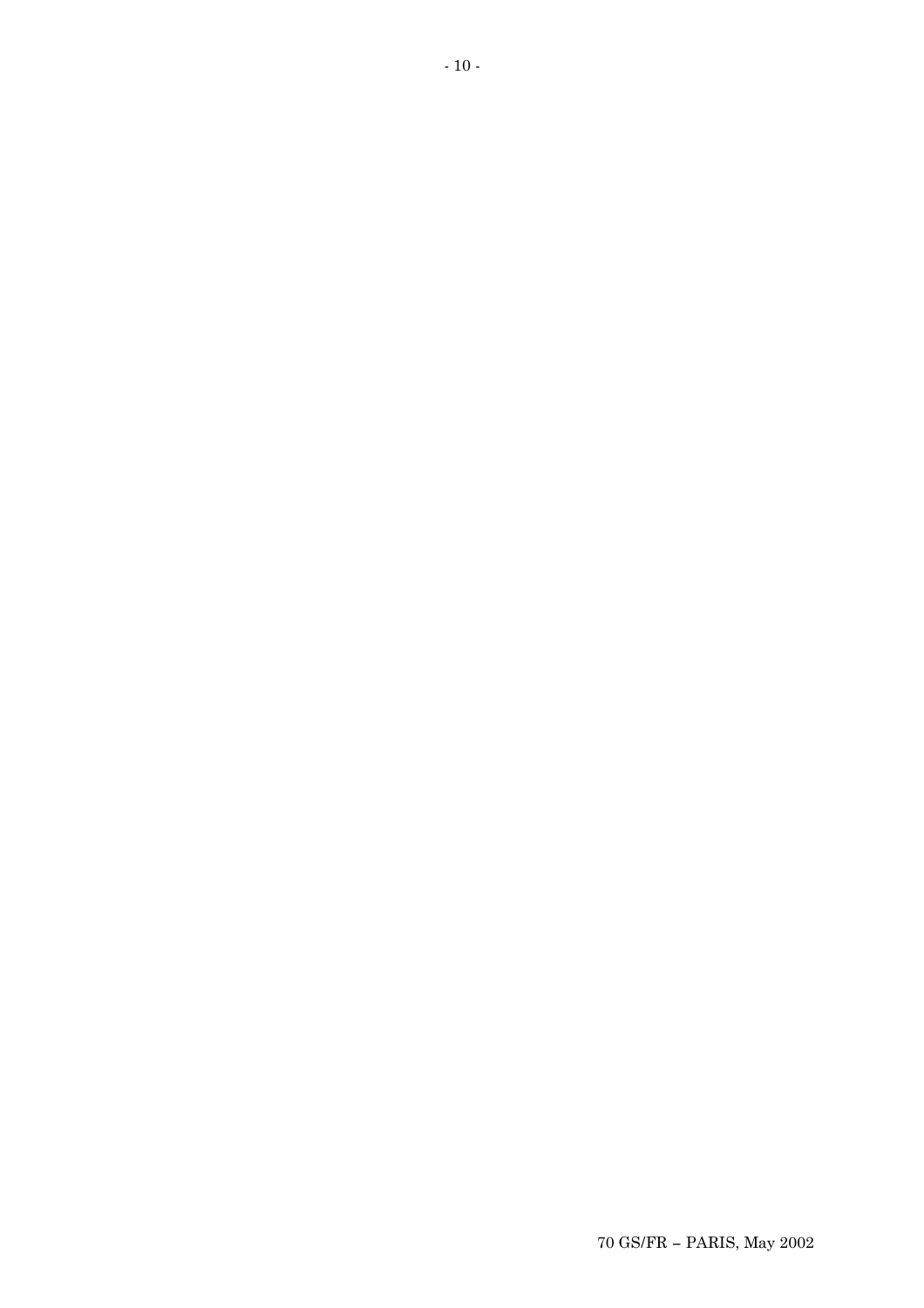# RESOLUTION No. V

### **Financial Contributions from OIE Member Countries for 2003**

In accordance with Article 11 of the Internal Statutes and Article 14 of the Organic Rules, and

Considering the need to meet the budgetary expenses of the OIE for 2003,

### THE COMMITTEE

### RESOLVES

That overall contributions from Member Countries of the Office International des Epizooties be established for the 2003 Financial Year as follows (in EUR):

| Countries in the 1st category             | 105 250 |
|-------------------------------------------|---------|
| Countries in the 2nd category             | 84 250  |
| Countries in the 3rd category             | 63 150  |
| Countries in the 4th category             | 42 100  |
| Countries in the 5 <sup>th</sup> category | 21 050  |
| Countries in the 6 <sup>th</sup> category | 12 630  |

 $\overline{\phantom{a}}$   $\overline{\phantom{a}}$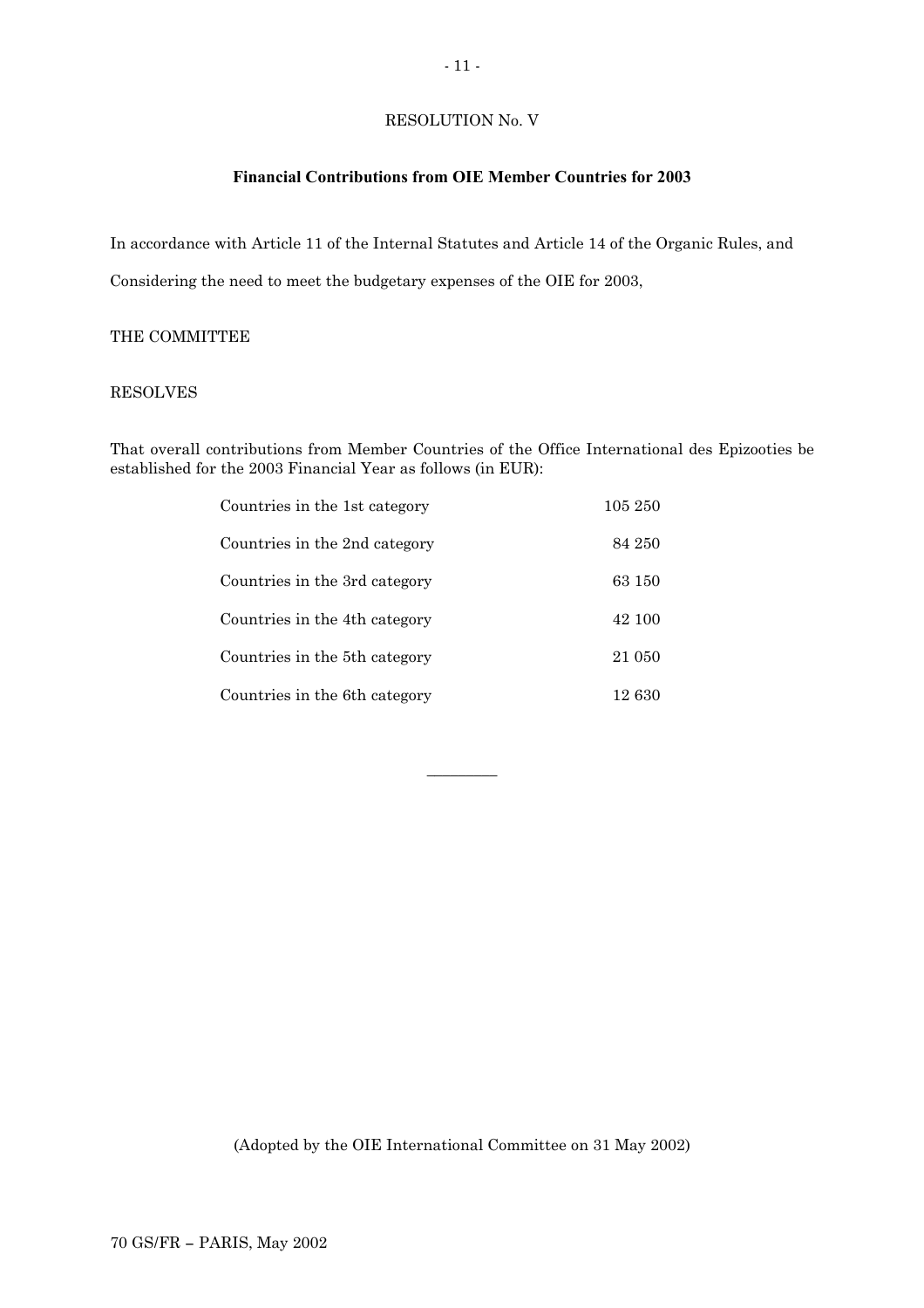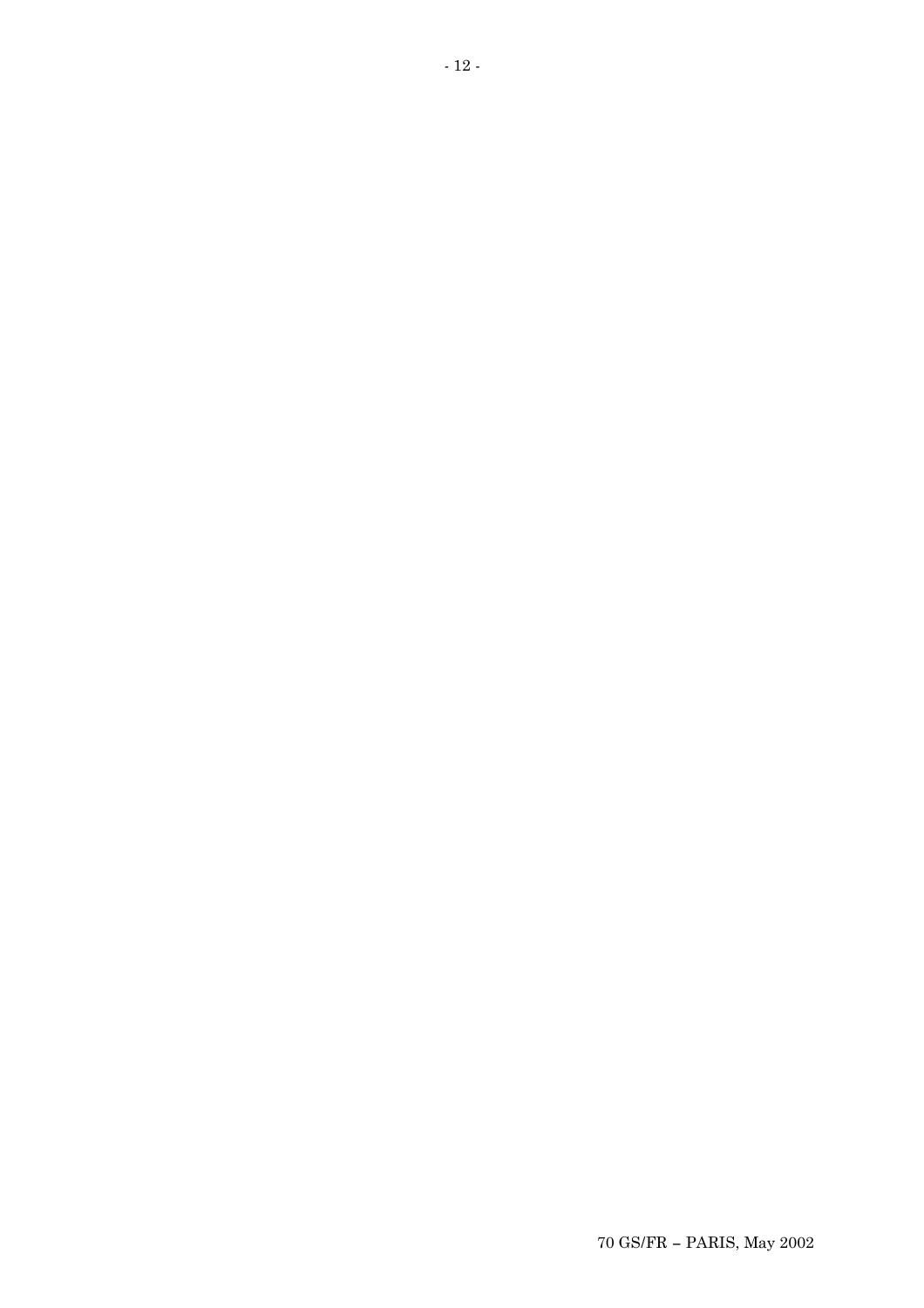# RESOLUTION No. VI

# **Renewal of the Appointment of the External Auditor**

In accordance with Article 12.1. of the Financial Regulations concerning the appointment of the External Auditor and the renewal thereof,

# THE COMMITTEE

RESOLVES

To renew for a period of one year (2002) the appointment of the Honourable Mr J. Berthe as OIE External Auditor.

 $\overline{\phantom{a}}$   $\overline{\phantom{a}}$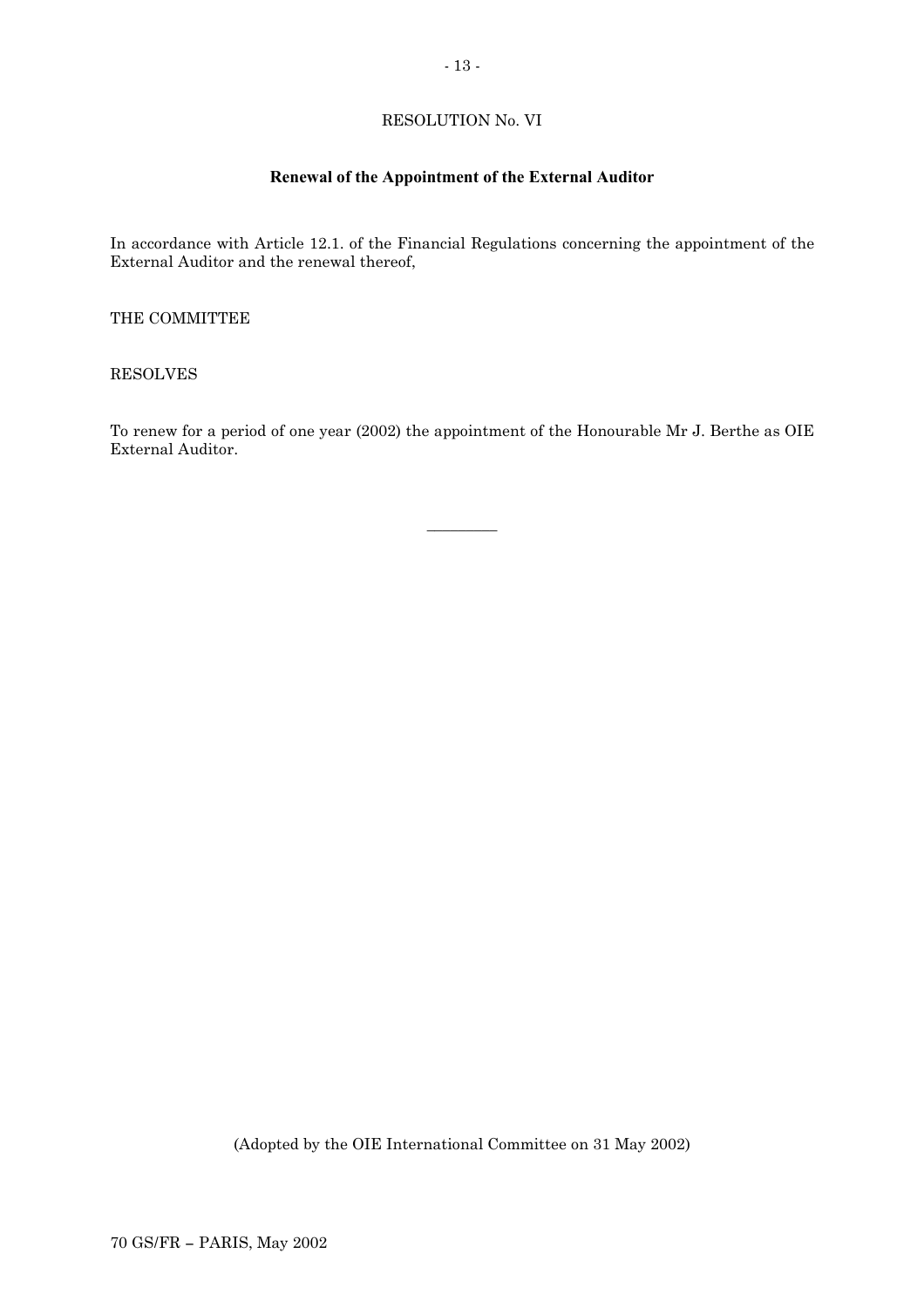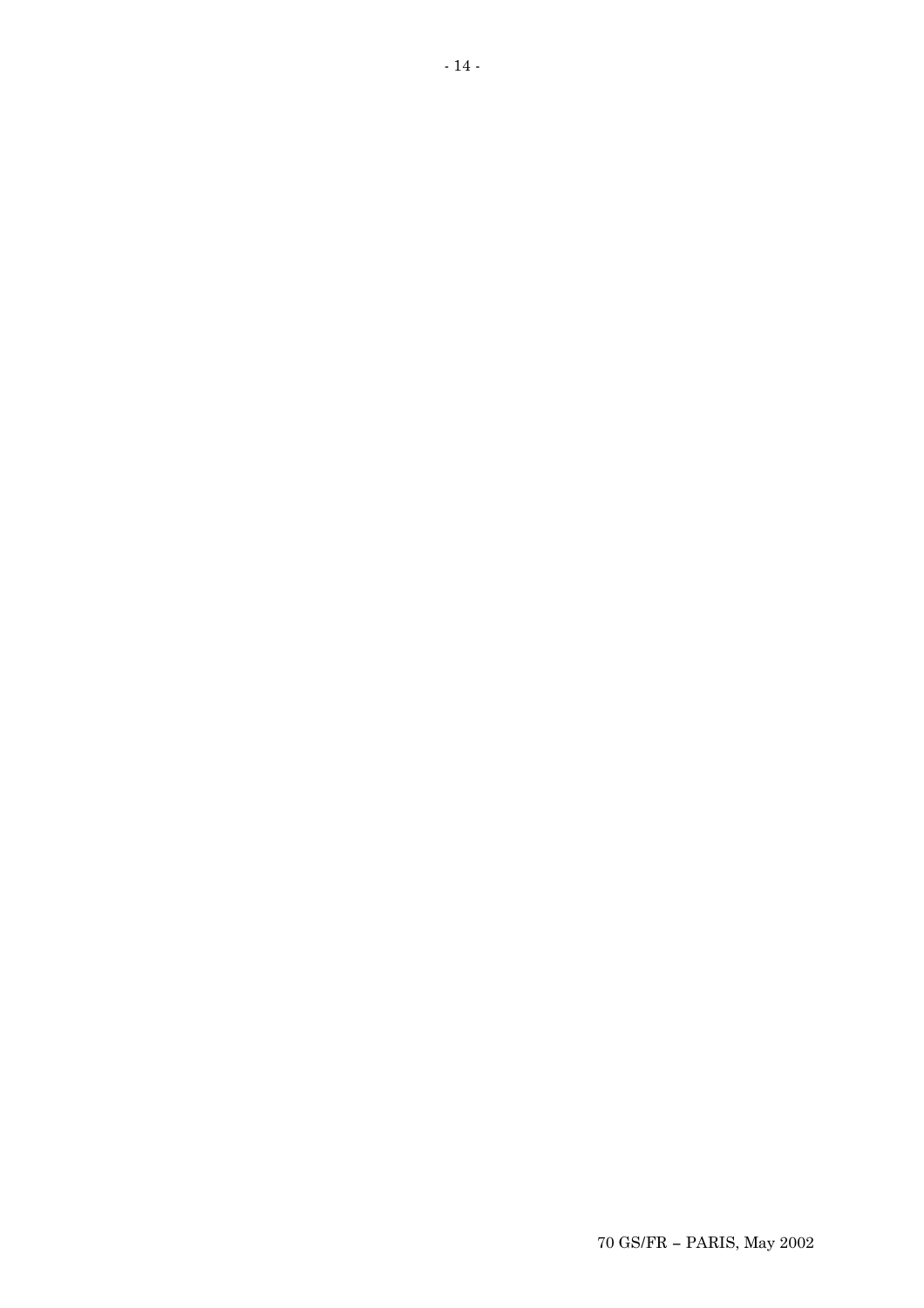# RESOLUTION No. VII

## **Acknowledgement of the Governments of Member Countries that made Voluntary Contributions to the OIE**

Having noted the voluntary contributions received by the OIE in 2001,

### THE COMMITTEE

INVITES

The Director General to sincerely thank the Governments of Argentina, Australia, Canada, Egypt, France, Germany, Italy, Japan, Lebanon, Oman, Qatar, Spain, and the United States of America for their voluntary contributions to the execution of the programmes of the OIE.

 $\overline{\phantom{a}}$   $\overline{\phantom{a}}$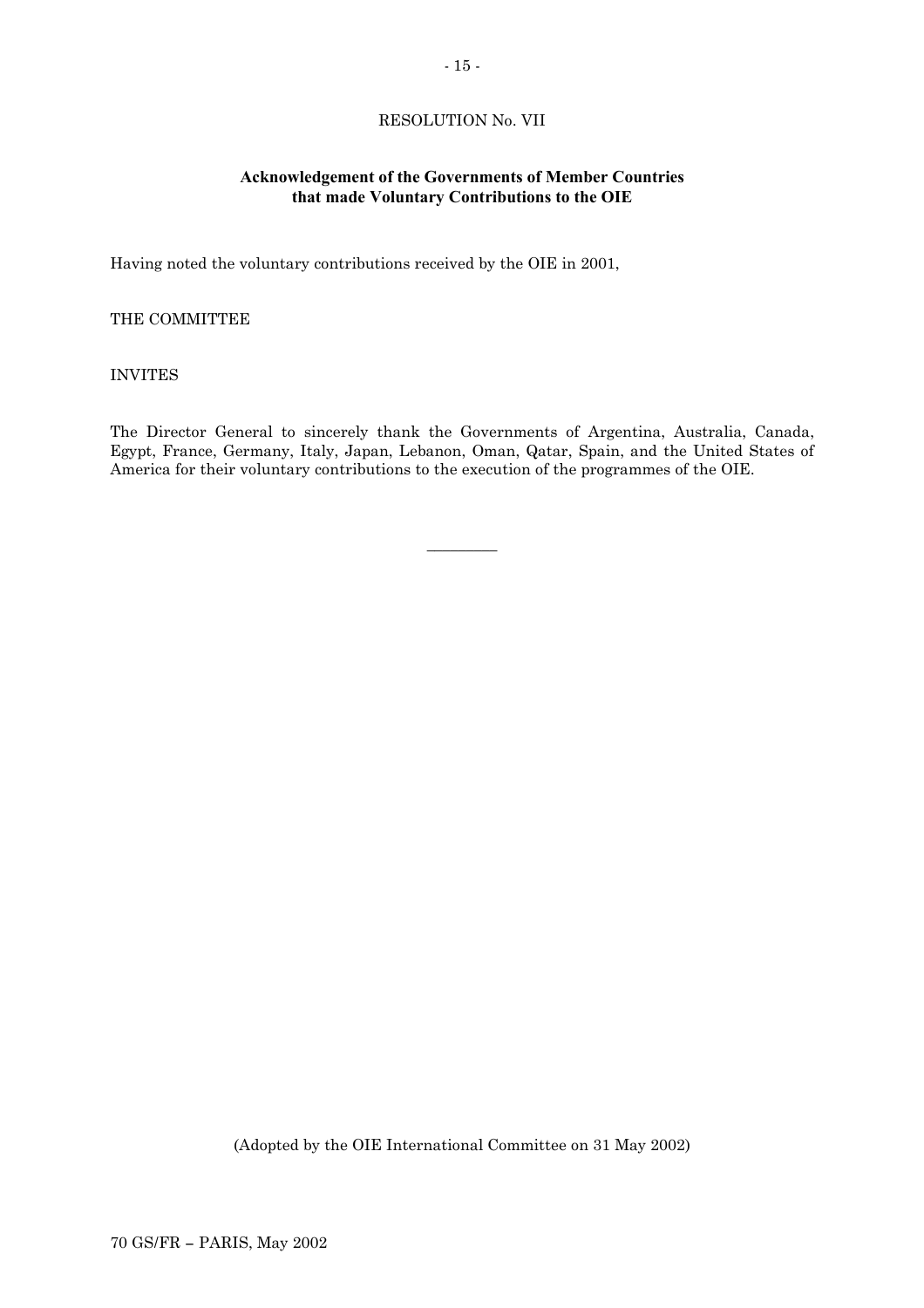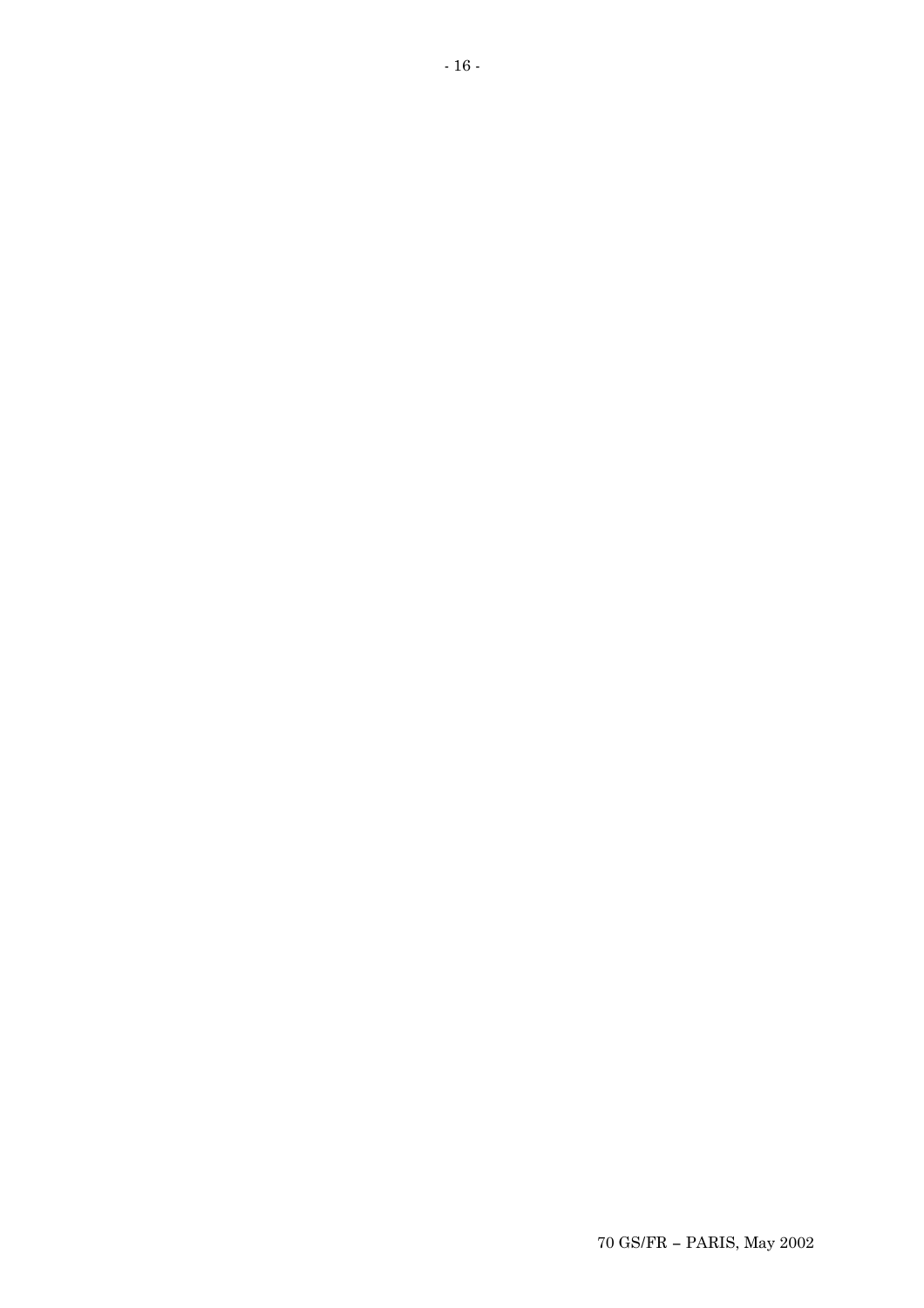## RESOLUTION No. VIII

### **Work Programme for 2003**

### CONSIDERING

During its 68th General Session in May 2000, the International Committee examined and approved the OIE Third Strategic Plan,

During its 68th General Session in May 2000, the International Committee examined and approved a Work Programme for implementing the recommendations of the Third OIE Strategic Plan for the period 2001 to 2005,

During its 69th General Session in May 2001, the International Committee adopted Resolution No. IX on the Work Programme for the Period 2001 to 2005.

#### THE COMMITTEE, ON THE PROPOSAL OF THE ADMINISTRATIVE COMMISSION

#### 1. DECIDES

To approve the Work Programmes for 2003 prepared by the Director General.

### 2. RECOMMENDS THAT

Member Countries provide the necessary support to allow the Work Programme to be carried out, in the form of payment of both regular contributions and voluntary contributions and subsidies.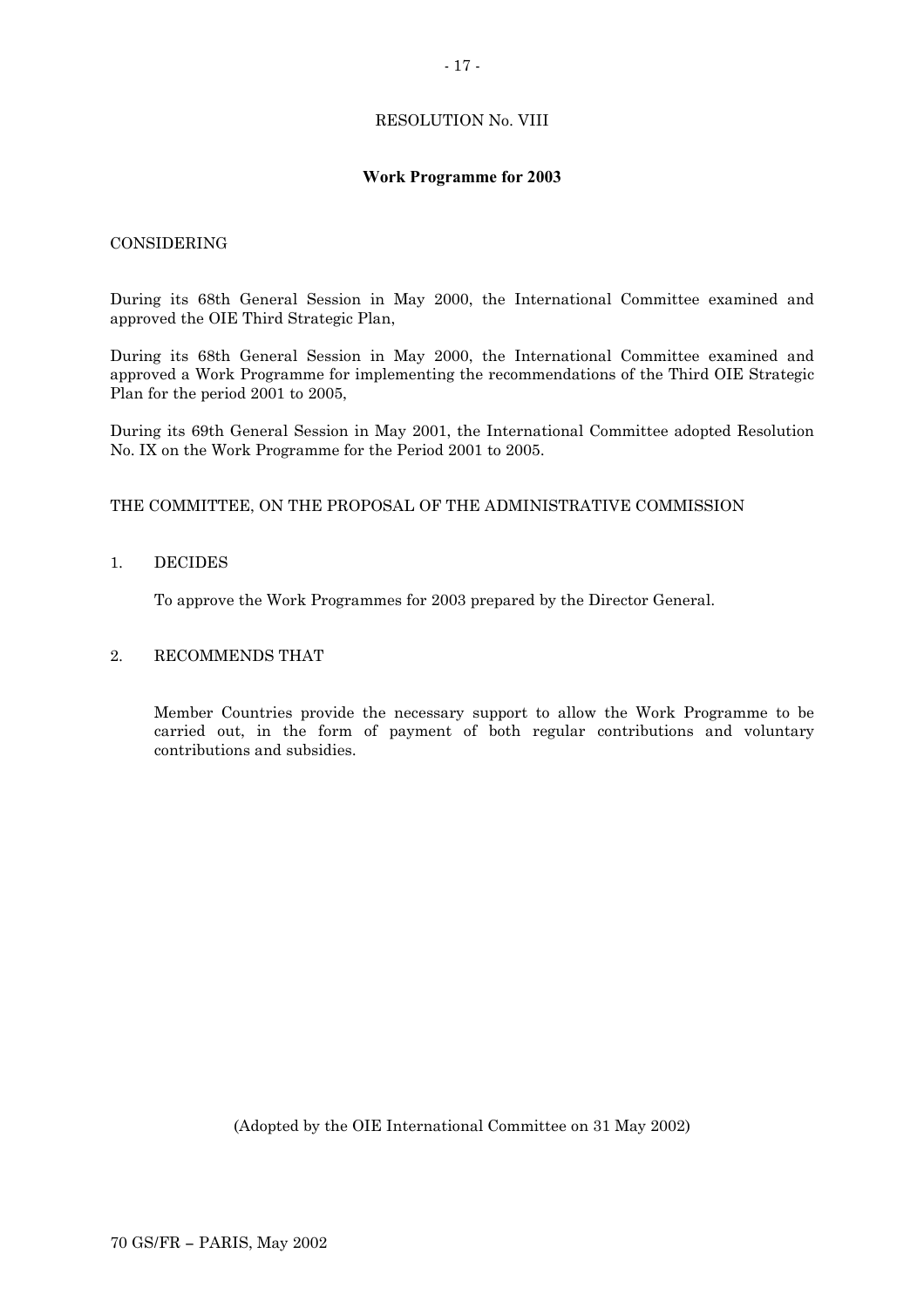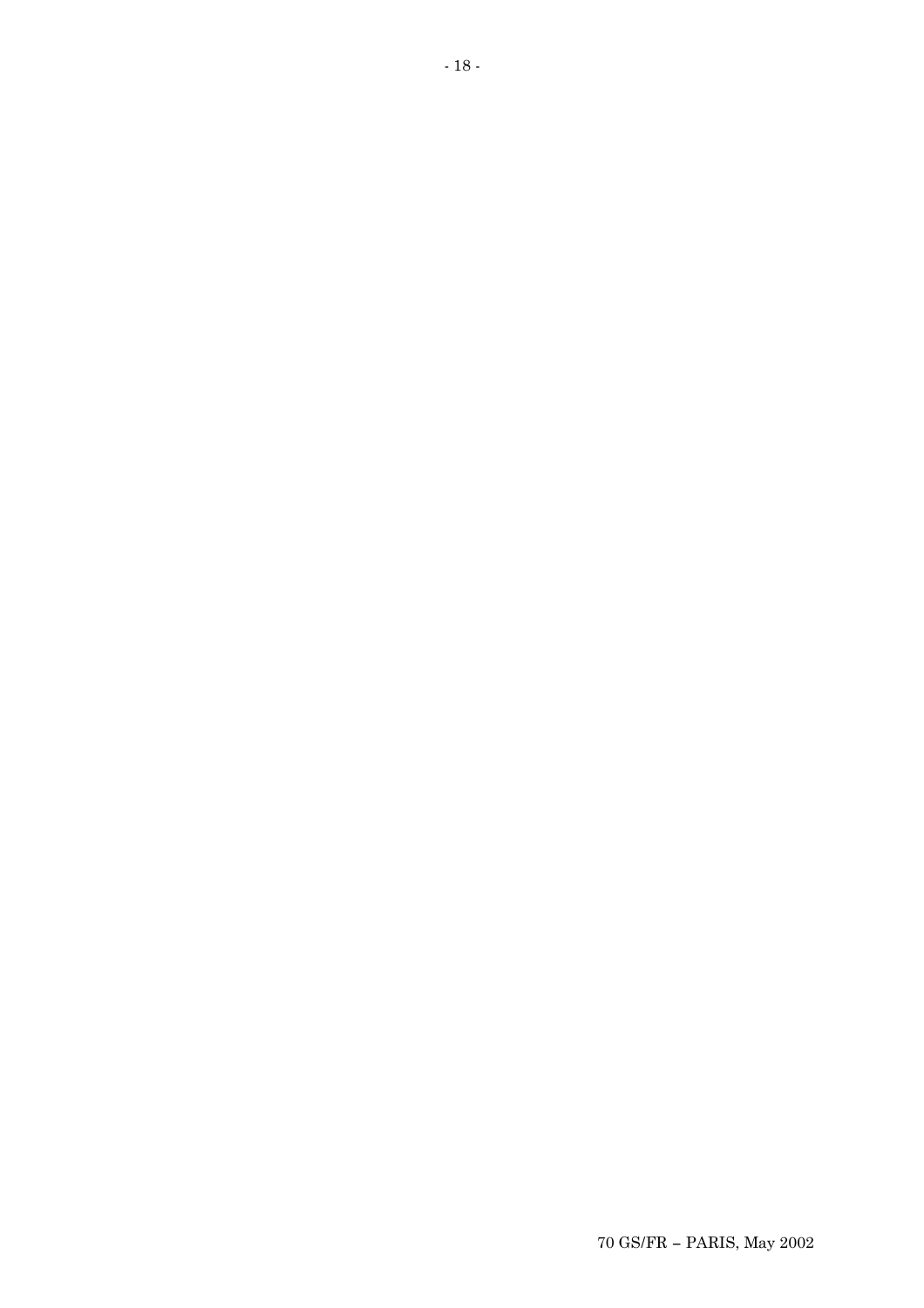# RESOLUTION No. IX

# **Agreement between the Office International des Epizooties and the Organisation for African Unity/Inter-African Bureau of Animal Resources**

### CONSIDERING

That it is desirable, in the general interest of all concerned, that cooperation be established between the Office International des Epizooties and the Organisation for African Unity/Inter-African Bureau of Animal Resources (OAU/IBAR),

The Agreement between the two organisations approved following the deliberations of the Administrative Commission and signed by the Director General (70SG/19),

#### THE COMMITTEE

#### DECIDES

To approve the terms of this document and its signature by the Director General on behalf of the OIE.

 $\overline{\phantom{a}}$   $\overline{\phantom{a}}$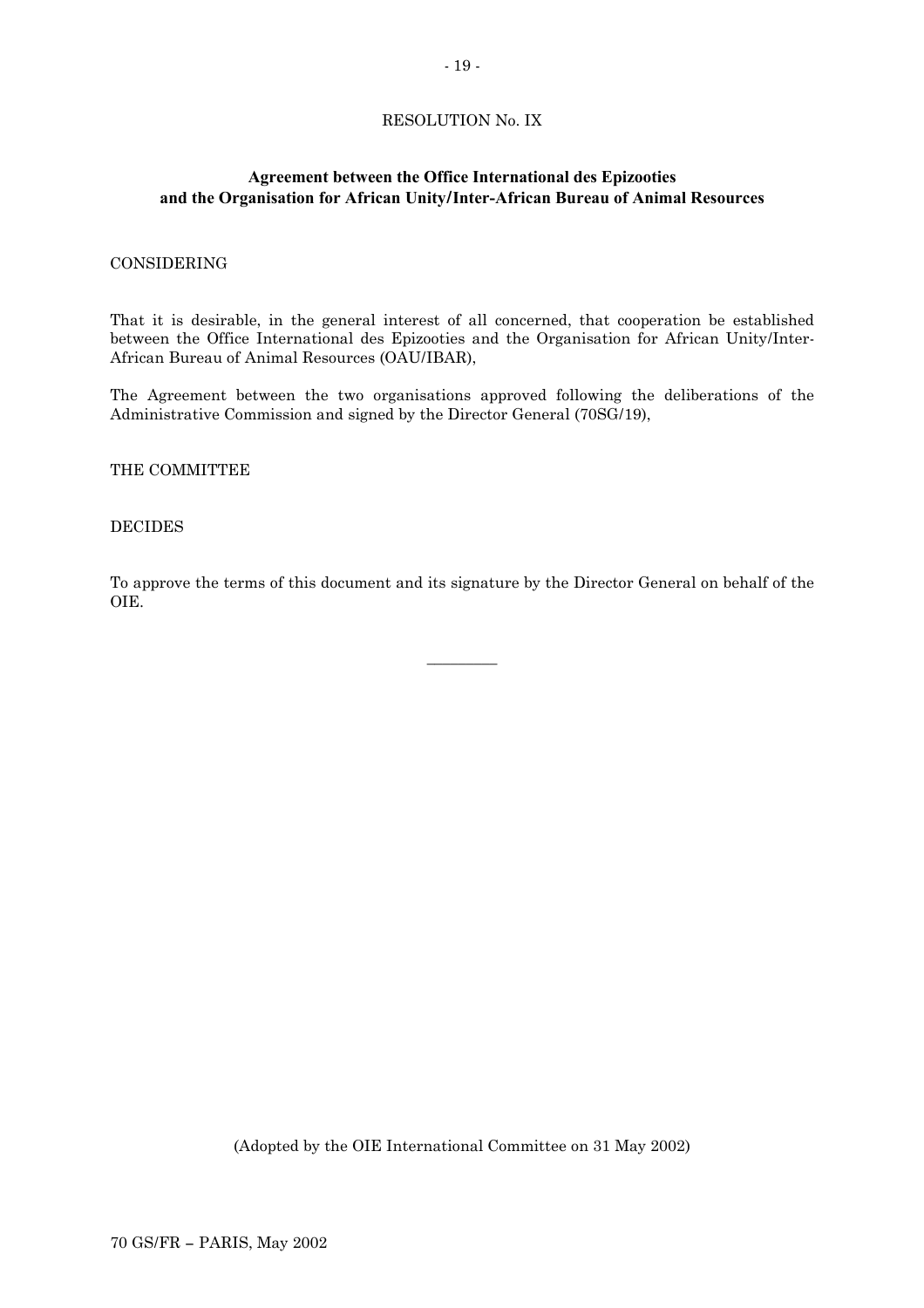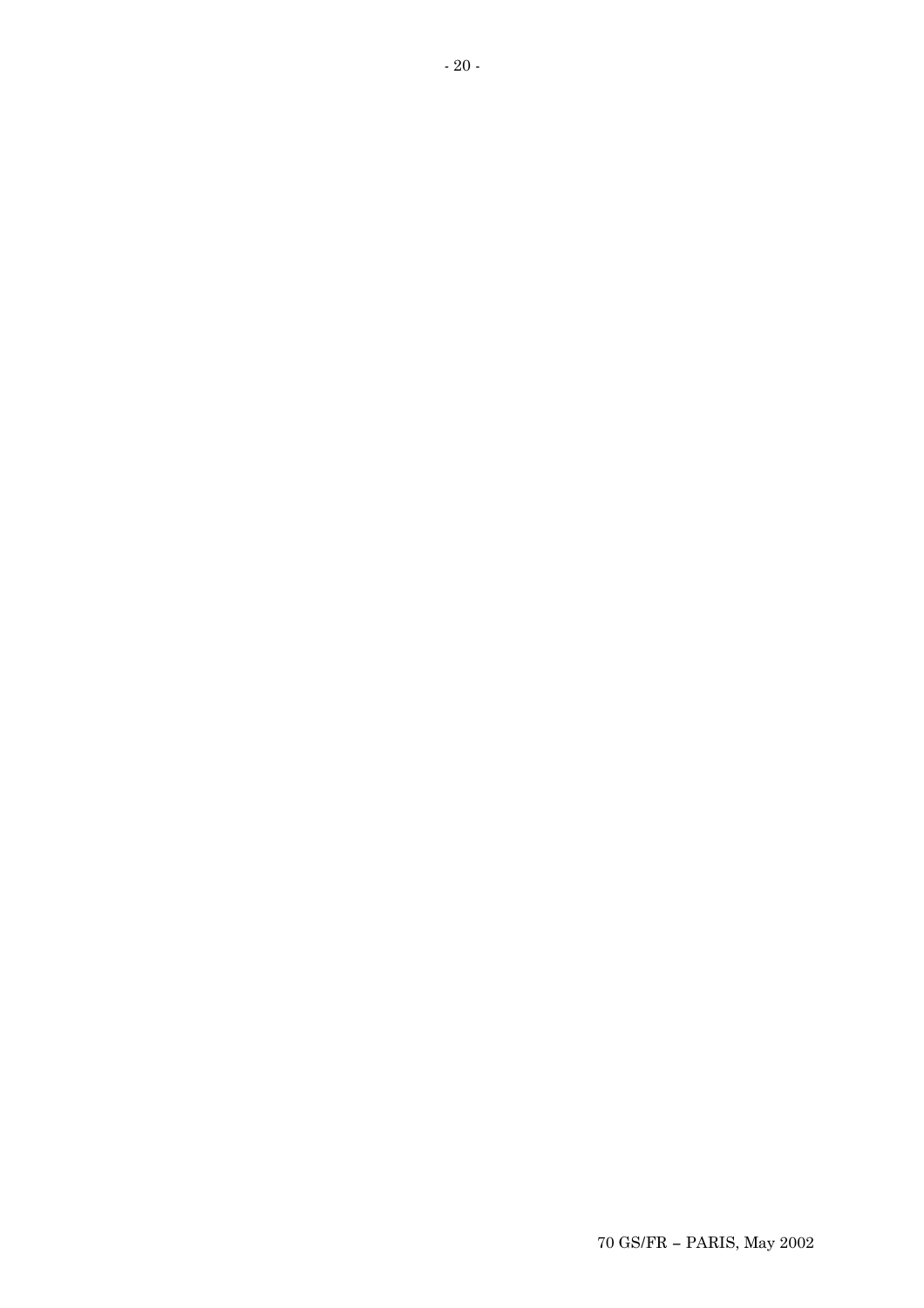# RESOLUTION No. X

## **Agreement between the Office International des Epizooties and the World Veterinary Association**

# CONSIDERING

That it is desirable, in the general interest of all concerned, that cooperation be established between the Office International des Epizooties and the World Veterinary Association,

The Agreement between the two organisations approved following the deliberations of the Administrative Commission and signed by the Director General (70 SG/20),

THE COMMITTEE

### DECIDES

To approve the terms of this document and its signature by the Director General on behalf of the OIE.

 $\overline{\phantom{a}}$   $\overline{\phantom{a}}$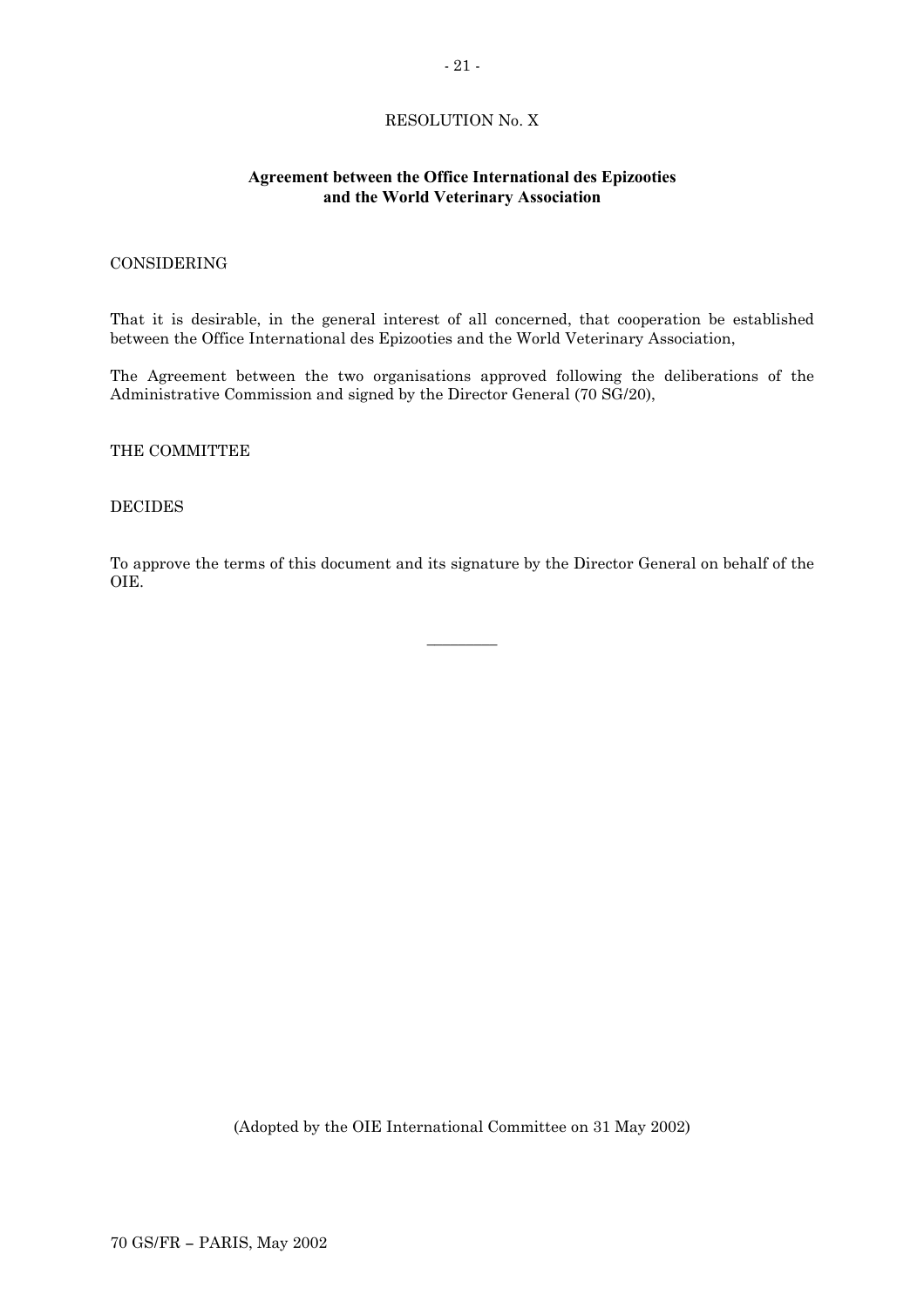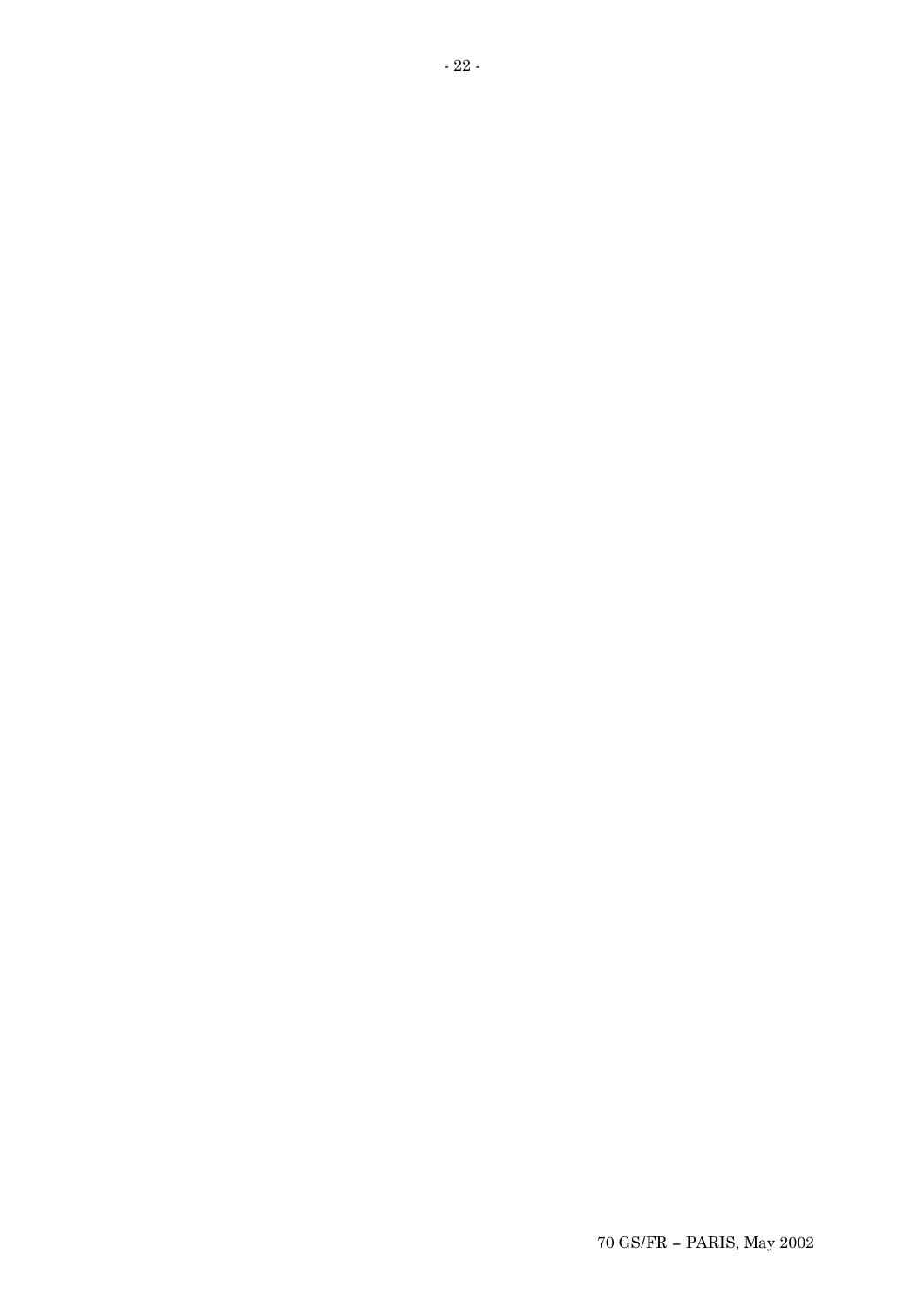## RESOLUTION No. XI

### **Agreement between the Office International des Epizooties and CAB International**

# CONSIDERING

That it is desirable, in the general interest of all concerned, that cooperation be established between the Office International des Epizooties and CAB International,

The Agreement between the two organisations approved following the deliberations of the Administrative Commission and signed by the Director General (70 SG/21),

THE COMMITTEE

### DECIDES

To approve the terms of this document and its signature by the Director General on behalf of the OIE.

 $\overline{\phantom{a}}$   $\overline{\phantom{a}}$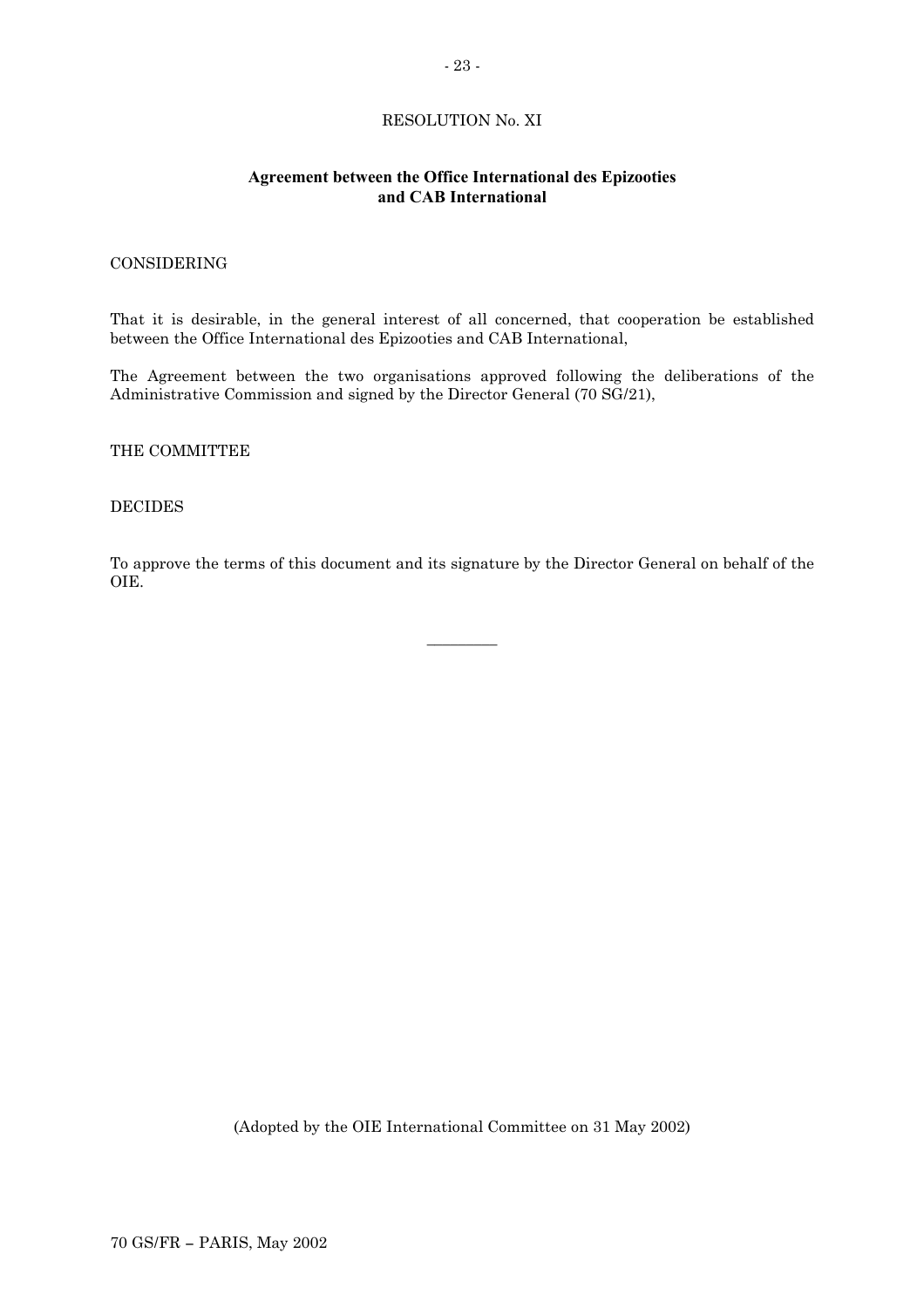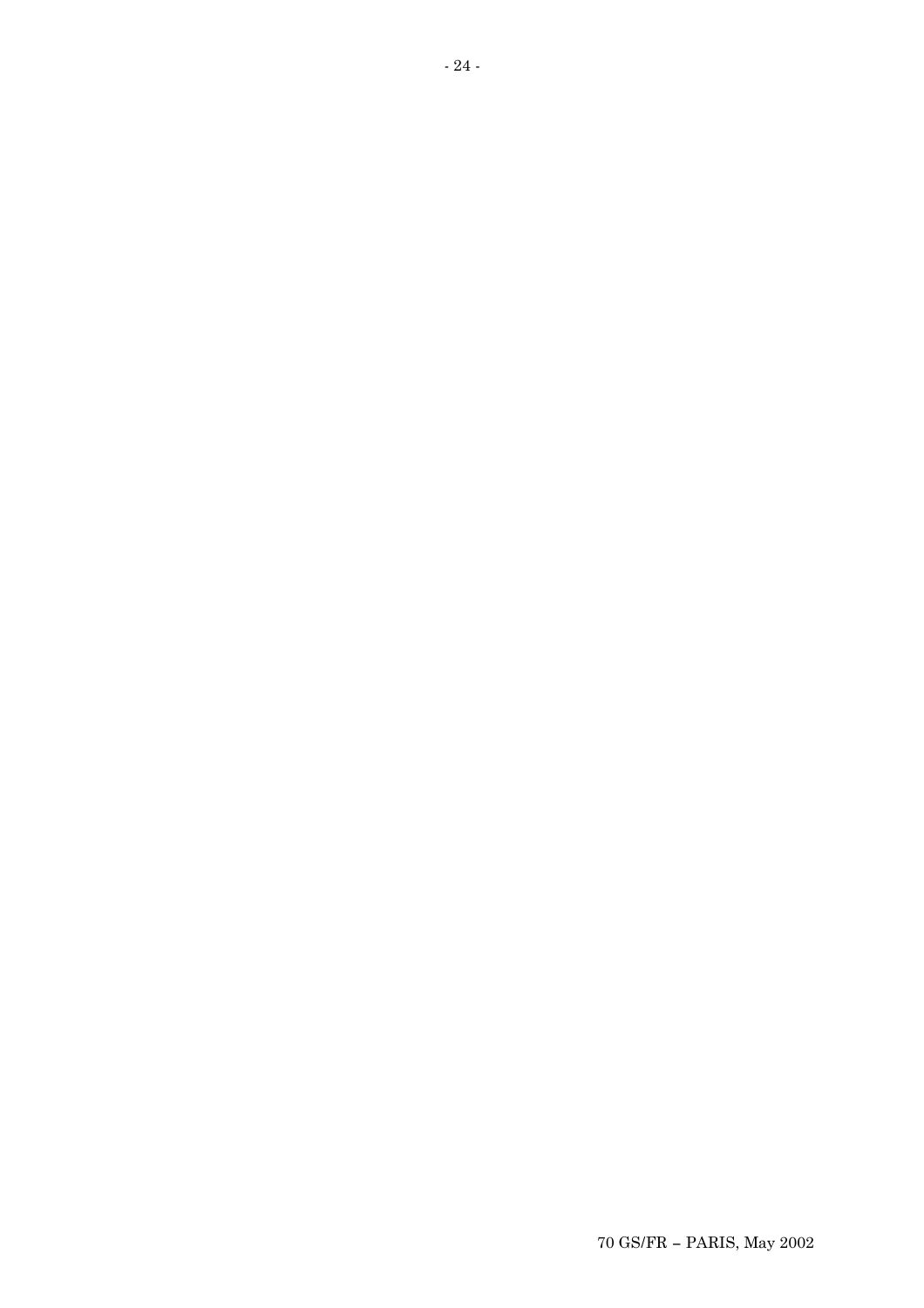# RESOLUTION No. XII

## **Agreement between the Office International des Epizooties and IFAH (International Federation for Animal Health)**

### CONSIDERING

That it is desirable, in the general interest of all concerned, that cooperation be established between the Office International des Epizooties and IFAH (International Federation for Animal Health),

The Agreement between the two organisations approved following the deliberations of the Administrative Commission and signed by the Director General (70SG/22),

#### THE COMMITTEE

#### DECIDES

To approve the terms of this document and its signature by the Director General on behalf of the OIE.

 $\overline{\phantom{a}}$   $\overline{\phantom{a}}$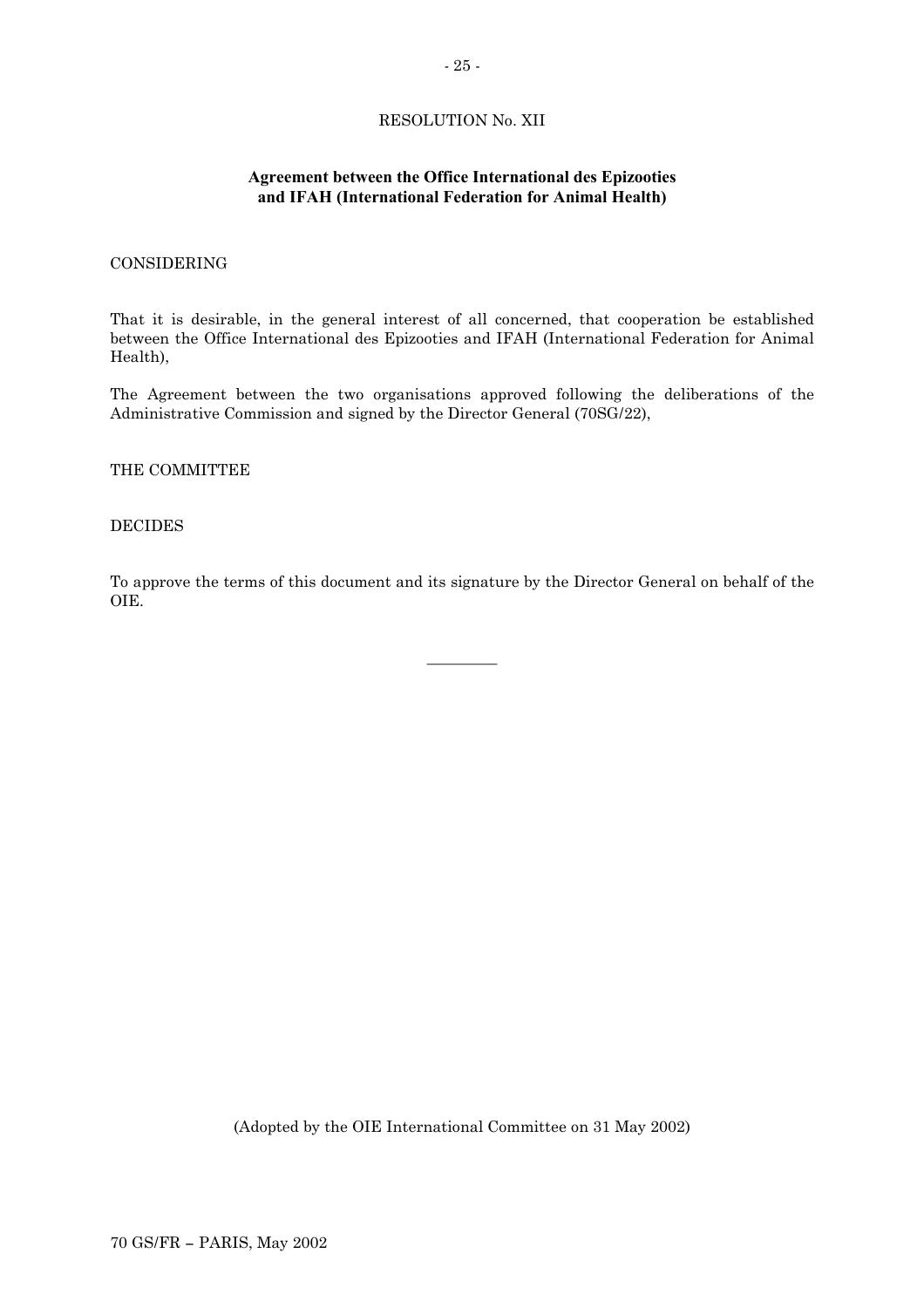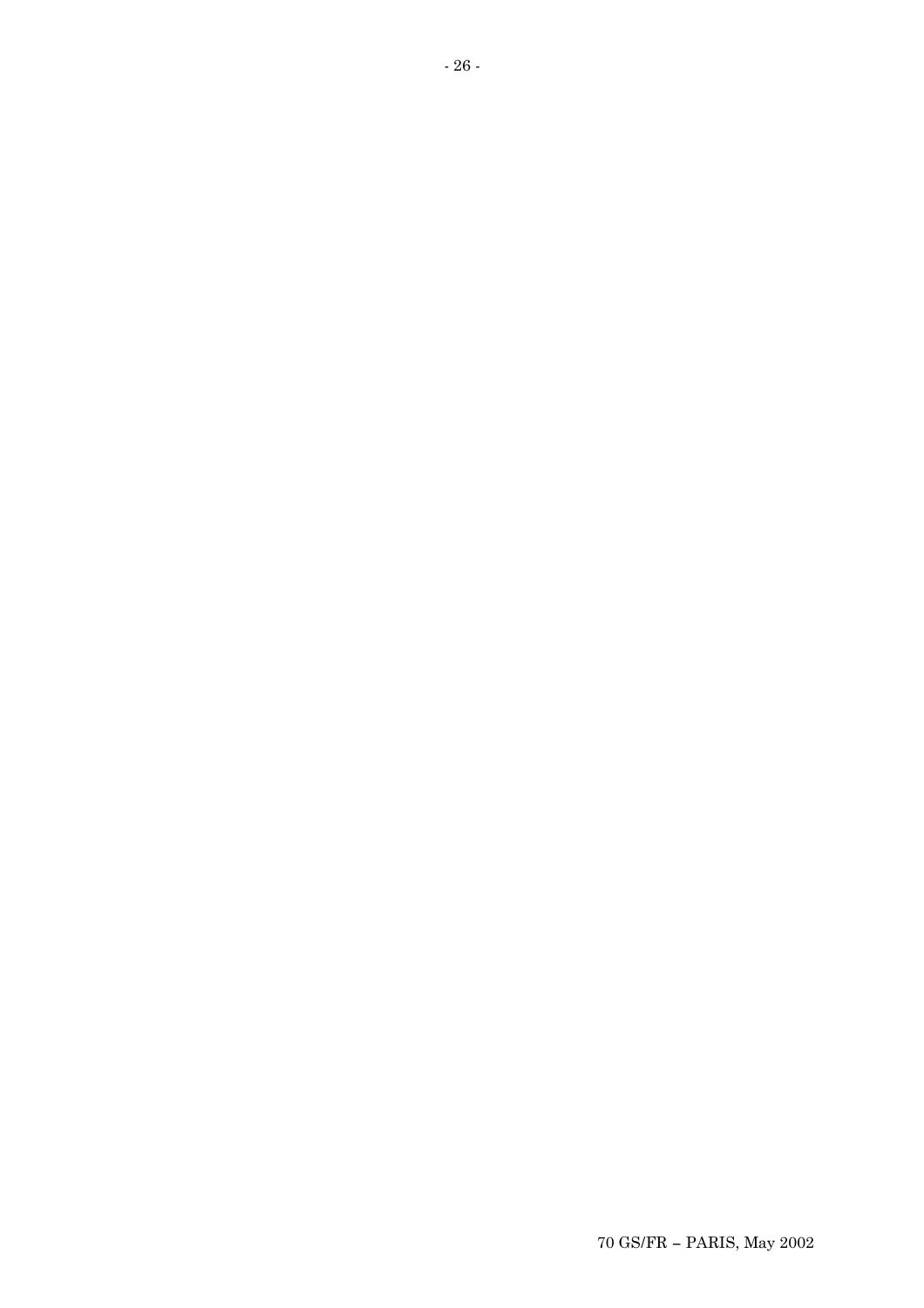## RESOLUTION No. XIII

#### **Amendments to the** *International Animal Health Code*

#### CONSIDERING

The present form of the *International Animal Health Code* (the *Code*), which is the result of modifications made by the International Committee during previous General Sessions,

The necessity to update the Code in accordance with the recommendations in the January 2002 report of the International Animal Health Code Commission (Appendices III to VII, IX to XI, and XIII to XIX of Document 70 SG/12/CS1), after consultation with the Delegates of the Member Countries,

#### THE COMMITTEE

- 1. Decides to adopt the updates to the Code proposed in Appendices III to VII, IX to XI, and XIII to XVII of Document 70 SG/12/CS1 in English, French and Spanish, each text being authentic, with the following modifications:
	- 1.1 In Appendix III (General definitions), delete the word 'carcasses' from the definition of greaves
	- 1.2 In Appendix VII (General principles for recognising a country or zone free from a given disease/infection)
		- a) replace the words 'animal pathogen' with 'pathogenic agent' in the definitions of 'infection' and 'eradication'
		- b) delete the definition of 'measures to prevent disease/infection introduction'
	- 1.3 In Appendix IX (foot and mouth disease)
		- a) move the sentence 'For the purposes of this Chapter, ruminants include animals of the family of Camelidae' from Article 2.1.1.8 to Article 2.1.1.1
		- b) deleted the words 'free living or domestic' from the paragraphs defining the occurrence of FMD infection in Article 2.1.1.1
		- c) add the word 'existing' to the opening sentence in Article 2.1.1.2 so that it reads as follows: To qualify for inclusion in the existing list of FMD free countries where vaccination is not practised, a country should...'
	- 1.4 In Appendix XI (classical swine fever)
		- a) replace the two occurrences of the words 'should be' with 'are' and 'is' respectively in paragraph 2. b) in Article 2.1.13.4
		- b) add the words 'domestic or' in paragraphs 1. a) of Articles 2.1.13.17 and 2.1.13.17 bis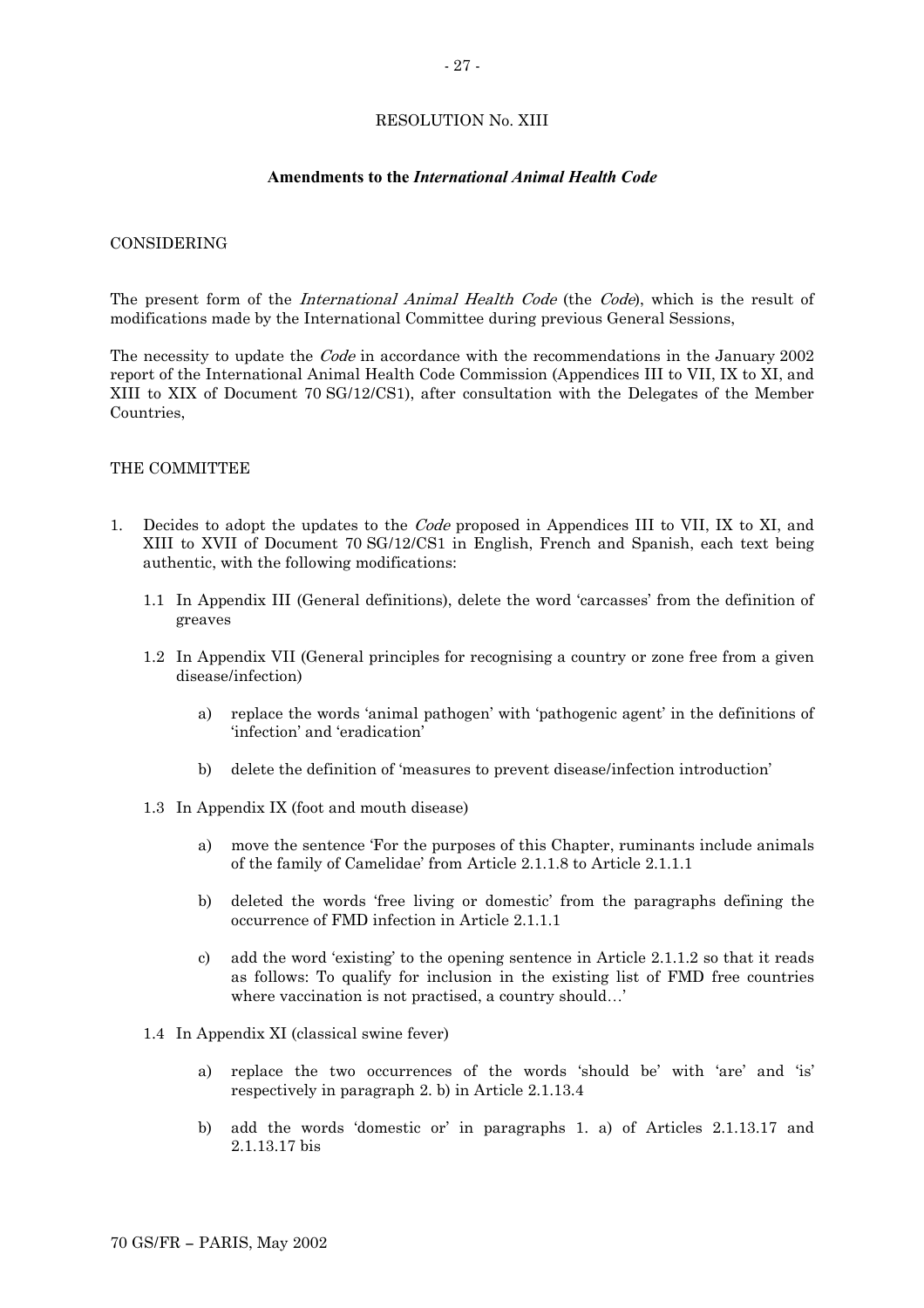- 1.5 In Appendix XIII (rabies)
	- a) replace the words 'to an antibody test as described in the Manual with a positive result' with the words 'a neutralising antibody titration test, and that their serum contained at least 0.5 IU/ml' in paragraph 4) of Article 2.2.5.5 so that it reads as follows: 'were subjected not less than 3 months and not more than 24 months prior to shipment to a neutralising antibody titration test, and that their serum contained at least 0.5 IU/ml'
	- b) add the words '(including a microchip)' after the words 'by a permanent mark' in paragraph 3) of Article 2.2.5.5
- 1.6 In Appendix XIV (bovine spongiform encephalopathy)
	- a) replace the word 'animal' with 'ruminant carcasses (including fallen stock)' in paragraph 1. f) of Article 2.3.13.2
	- b) delete the words 'derived from ruminants' in paragraphs 2) a) ii and 2) b) ii of Article 2.3.13.3 and paragraphs 2) a) ii and 2) b) ii of Article 2.3.13.4
	- c) replace the word 'feedstuffs' with 'commodities' and add the words 'minimal, moderate or' in the first paragraph of Article 2.3.13.18 so that it reads as follows: Ruminant-derived meat-and-bone meal or greaves, or any commodities containing such products, which originate from countries with a minimal, moderate or high BSE risk should not be traded between countries.
	- d) delete the second paragraph of Article 2.3.13.18
- 1.7 In Appendix XVI (scrapie)
	- a) replace the word 'animal' with 'ruminant' and add the words 'carcasses (including fallen stock)' in paragraph 1. f) of Article 2.4.8.2
	- b) replace the words '12 months' with '18 months' in paragraph 4 of Article 2.4.8.3 and paragraph 2) g) of Article 2.4.8.4
	- c) add a new sub-paragraph containing the words 'have been kept since birth in establishments in which no case of scrapie had been confirmed during their residency' in paragraph 2) of Article 2.4.8.9
- 1.8 Appendix XVII (bovine semen)
	- a) add the words 'If the artificial insemination centre is to be considered as IBR-IPV free,' in paragraph 1. d) of Article 3.2.1.5 so that it reads as follows: 'Infectious bovine rhinotracheitis-infectious pustular vulvovaginitis (IBR-IPV). If the artificial insemination centre is to be considered as IBR-IPV free, the animals should either:'
	- b) replace the words 'IBR-IPV' with 'If the artificial insemination centre is to be considered as IBR-IPV free,' in the chapeau of paragraph 2. f) of Article 3.2.1.5
	- c) add a new paragraph (3 bis) containing the words 'Testing of frozen semen for IBR-IPV in insemination centres not considered as IBR-IPV free. Each aliquot of frozen semen must be tested as per Article 2.3.5.7' in Article 3.2.1.5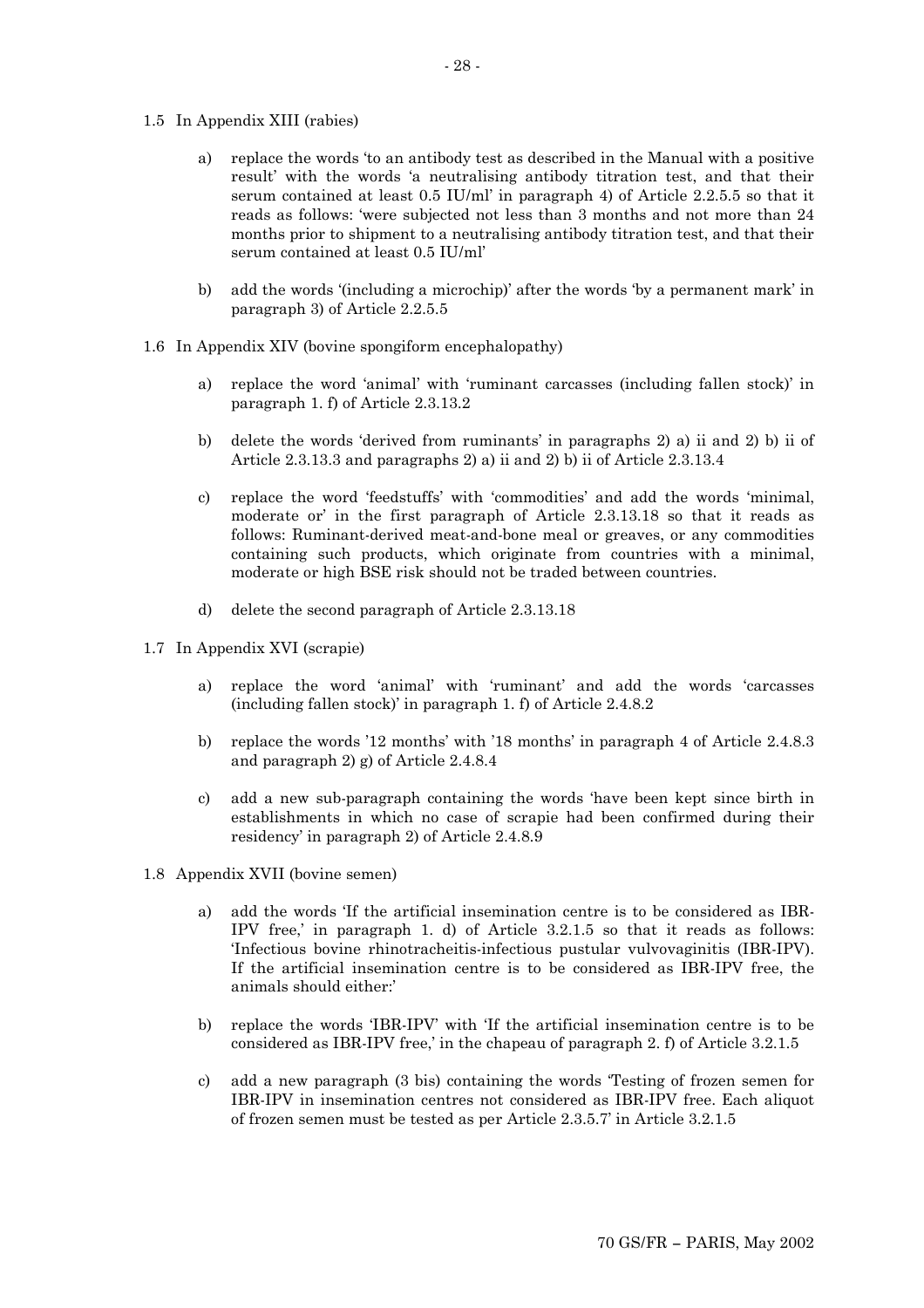- d) replace the words 'IBR-IPV' with 'If the artificial insemination centre is to be considered as IBR-IPV free,' in the chapeau of paragraph 4 f) of Article 3.2.1.5.
- 2. Asks the Director General to notify the adoption of these texts by publishing the present Resolution in the OIE Bulletin.

 $\frac{1}{2}$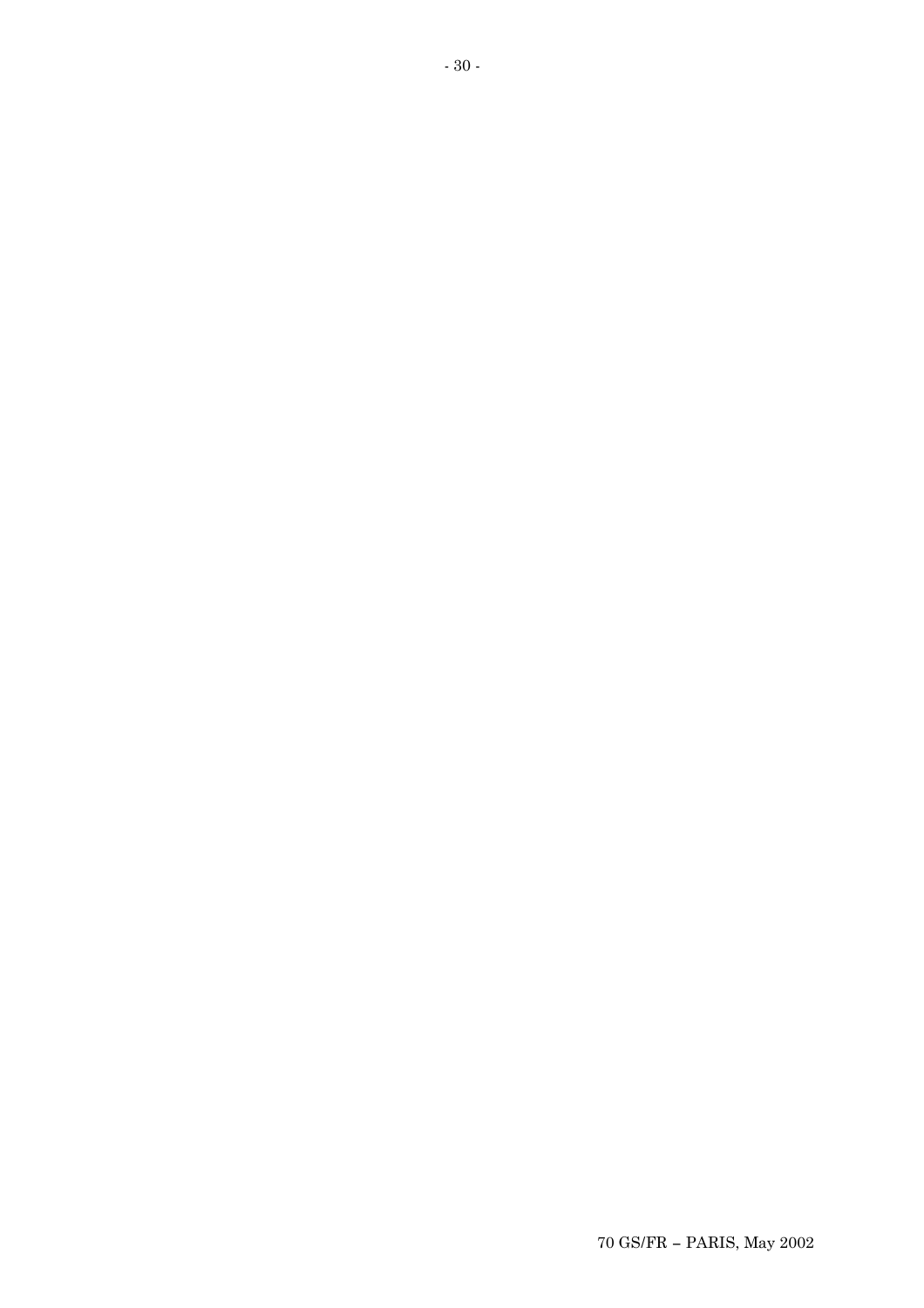## RESOLUTION No. XIV

### **Animal Welfare Mandate of the OIE**

### CONSIDERING THAT

At the 68th General Session in May 2000 the International Committee examined and approved the OIE Third Strategic Plan,

At the 69<sup>th</sup> General Session in May 2001 the International Committee adopted the Director-General's Work Programme to implement the recommendations of the Third Strategic Plan for the period 2001—2005. The Work Programme indicated that new areas identified in the Third Strategic Plan would be given special attention,

An OIE Ad hoc Group on Animal Welfare met from 2 to 4 April 2002 and drafted recommendations for the consideration of the International Committee concerning the scope of OIE involvement in the area of animal welfare, priorities for the OIE and a modus operandi,

This Ad hoc Group noted the OIE's 75-year history of achievement as the international reference organisation for animal health with an established infrastructure and international recognition. Recognising the essential link between animal health and animal welfare, the Ad hoc Group believed that the OIE was well placed to provide international leadership on animal welfare,

#### THE COMMITTEE

#### RECOMMENDS THAT

- 1. As animal welfare is a complex, multi-faceted public policy issue that includes important scientific, ethical, economic and political dimensions, the OIE develop a detailed vision and strategy to incorporate, balance and take account of these dimensions.
- 2. The OIE then develop policies and guiding principles to provide a sound foundation from which to elaborate specific recommendations and standards.
- 3. The OIE establish a Working Group on Animal Welfare to coordinate and manage animal welfare activities in accordance with the tasks listed below, and the Working Group advise on specific tasks to be carried out by Ad hoc Groups.
- 4. In consultation with the OIE, the Working Group develop a detailed operational plan for the initial 12 months, addressing the priority issues identified.
- 5. The Working Group and its Ad hoc Groups consult with non-governmental organisations (NGOs) having a broad international representation and make use of all available expertise and resources, including those from academia, the research community, industry and other relevant stakeholders.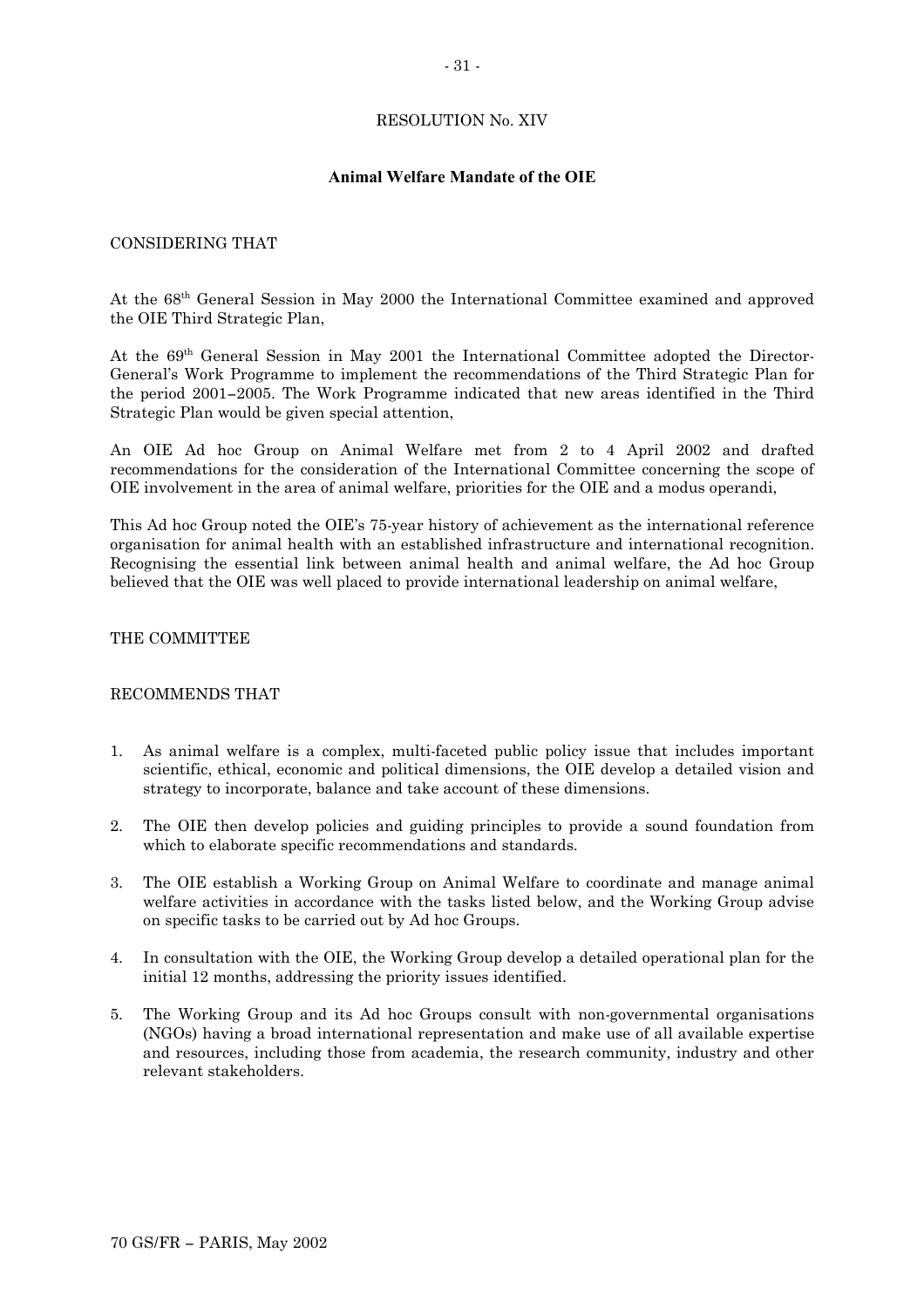- 6. The scope of OIE involvement in animal welfare issues be grouped into the following:
	- animals used in agriculture and aquaculture for production, breeding and/or working purposes,
	- companion animals including 'exotic' (wild-caught and 'non-traditional') species,
	- animals used for research, testing and/or teaching purposes,
	- free-living wildlife, including the issues of their slaughter and trapping,
	- animals used for sport, recreation and entertainment, including in circuses and zoos,

and that, for each group, in addition to essential animal health considerations, the topics of housing, management, transportation and killing (including humane slaughter, euthanasia and killing for disease control) be addressed.

- 7. The OIE give priority to animal welfare issues regarding animals used in agriculture and aquaculture and, regarding the other groups identified, the OIE establish relative priorities to be dealt with as resources permit.
- 8. Within the agriculture and aquaculture group, the OIE firstly address transportation, humane slaughter, and killing for disease control, and, later, housing and management. The OIE also consider the animal welfare aspects as issues arise in the areas of genetic modification and cloning, genetic selection for production and fashion, and veterinary practices.
- 9. When addressing zoonoses, the OIE give priority to addressing the animal welfare aspects of animal population reduction and control policies (including stray dogs and cats).
- 10. The OIE incorporate within its communication strategy key animal welfare stakeholders, including industry and NGOs.
- 11. The OIE incorporate animal welfare considerations within its major functions and assume the following specific roles and functions:
	- development of standards and guidelines leading to good animal welfare practice,
	- provision of expert advice on specific animal welfare issues to OIE stakeholder groups, including Member Countries, other international organisations and industry/consumers,
	- maintenance of international databases on animal welfare information, including different national legislations and policies, internationally recognised animal welfare experts, and relevant examples of good animal welfare practice,
	- identification of the essential elements of an effective national infrastructure for animal welfare, including legislation/legal tools and the development of a self-assessment check list,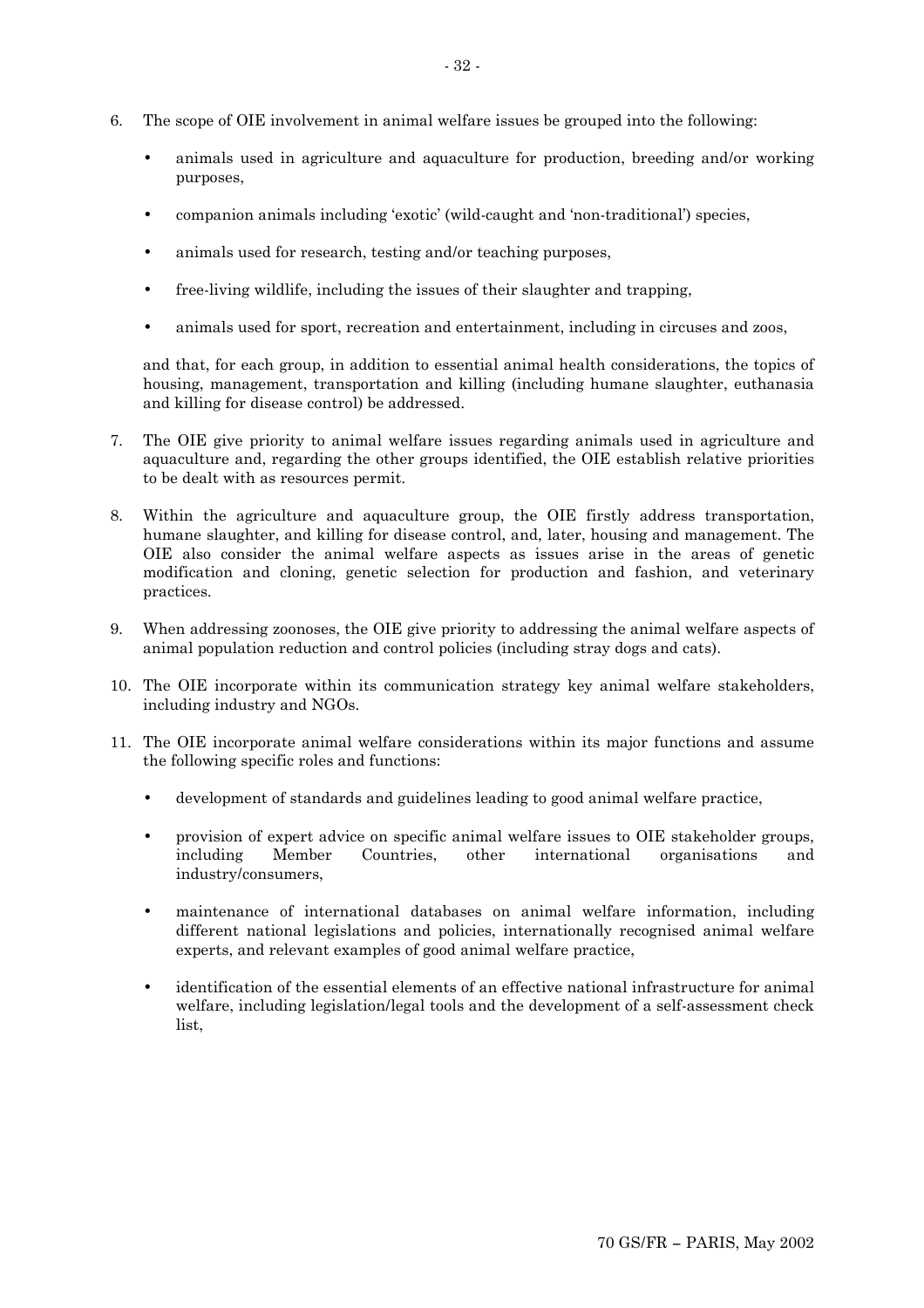- preparation and circulation of educational material to enhance awareness among OIE stakeholders,
- promotion of the inclusion of animal welfare in undergraduate and post-graduate veterinary curricula,
- identification of animal welfare research needs and encouragement of collaboration among centres of research.

 $\overline{\phantom{a}}$ 

(Adopted by the International Committee of the OIE on 29 May 2002)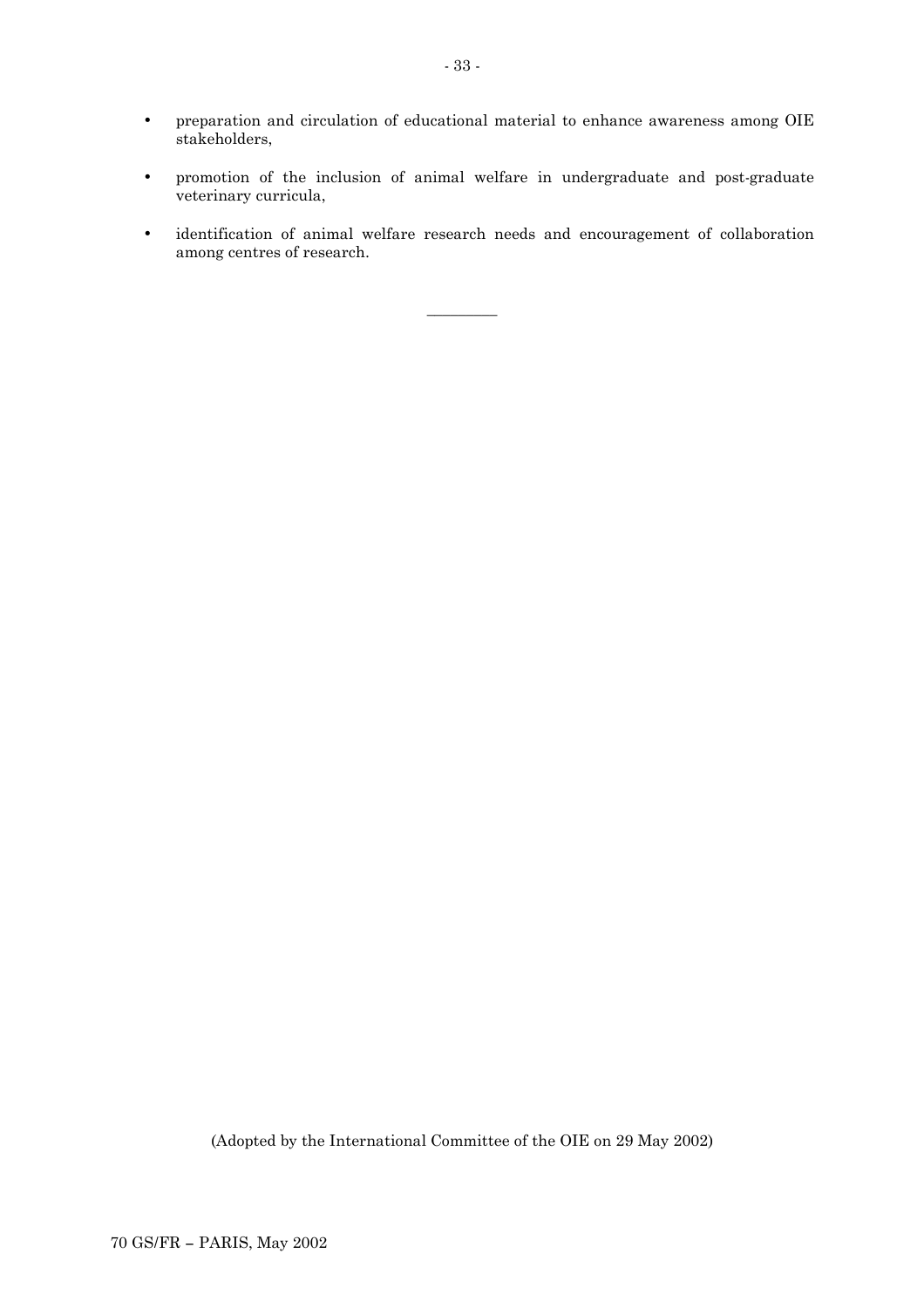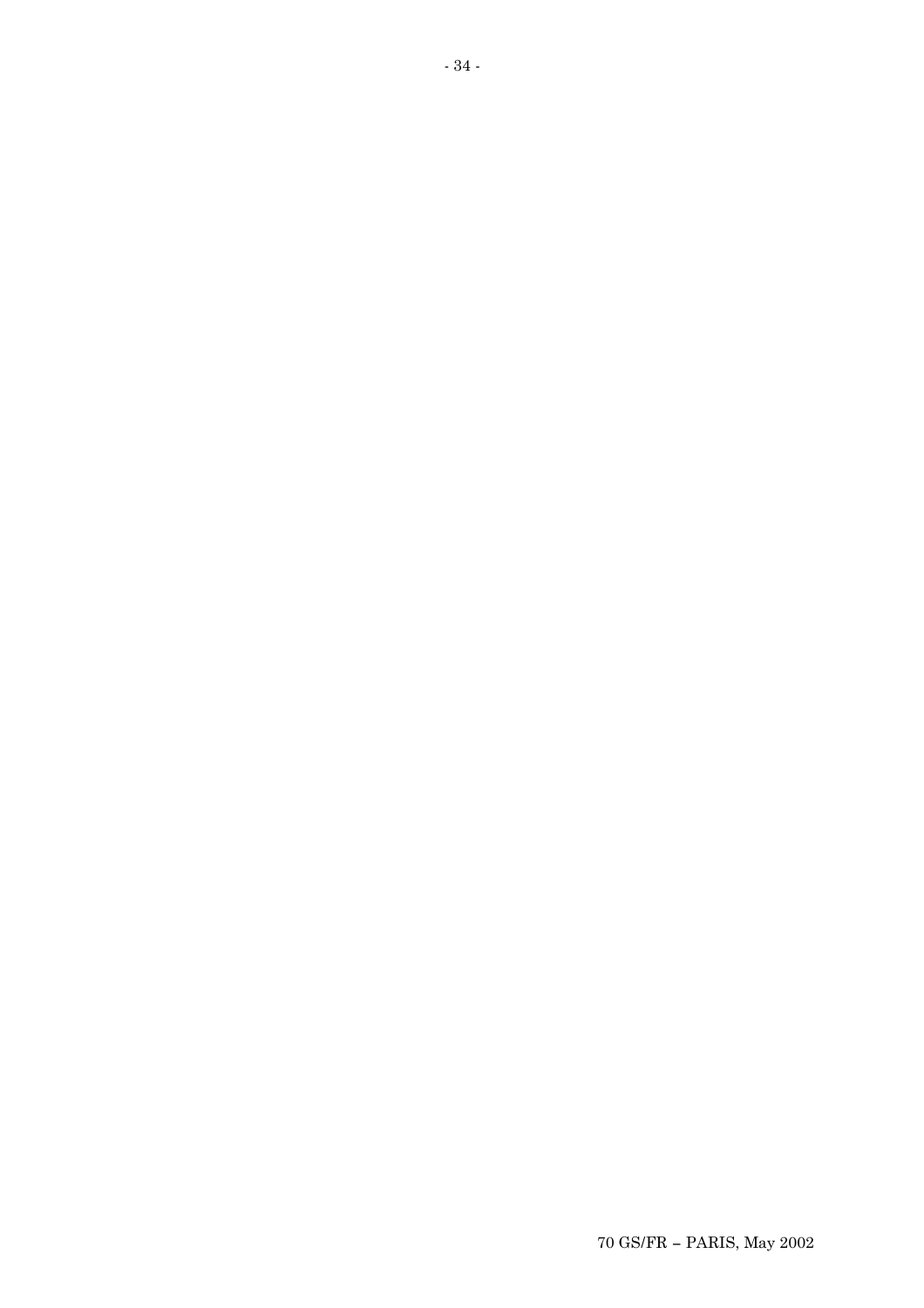# RESOLUTION No. XV

## **Food Safety Mandate of the OIE**

## CONSIDERING THAT

At the 68th General Session in May 2000 the International Committee examined and approved the OIE Third Strategic Plan,

At the 69<sup>th</sup> General Session in May 2001 the International Committee adopted the Director-General's Work Programme to implement the recommendations of the Third Strategic Plan for the period 2001—2005. The Work Programme indicated that new areas identified in the Third Strategic Plan would be given special attention,

The large majority of OIE Member countries favour co-ordination and integration of the food safety activities of the OIE and the Codex Alimentarius Commission (CAC), and their cooperation in capacity building activities. Many Member countries are strengthening both institutional structures and regulatory frameworks, and incorporating 'shared responsibility' for food safety that leads to a much greater co-ordination within national authorities,

An OIE Ad hoc Group on Food Safety met from 18 to 19 April 2002 and drafted recommendations for the consideration of the International Committee concerning the scope of OIE involvement, priorities for the OIE and a modus operandi, and on ways the OIE could work more effectively with the CAC,

The Ad hoc Group believed that a clear definition of the OIE's role in food safety, and the coordination and integration of the food safety activities of the OIE and the CAC would enhance the scope and scientific quality of international standards, guidelines and related texts, facilitate risk-based approaches, and genuinely address the 'production-to-consumption' exposure pathway for food-borne hazards,

#### THE COMMITTEE

#### RECOMMENDS THAT

- 1. The OIE's goal regarding animal production food safety be to reduce food-borne risks to human health due to hazards (a biological, chemical or physical agent in, or a condition of, food with the potential to cause an adverse health effect) arising from animals, in collaboration with appropriate international agencies.
- 2. The OIE establish and/or strengthen both formal and informal relationships with relevant international agencies, particularly FAO and WHO and their subsidiary bodies (including CAC) and relevant expert groups, regarding animal production food safety.
- 3. The OIE's strategy to achieve this goal include:
	- developing appropriate infrastructure (including a permanent Working Group on Food Safety) and providing resources,
	- establishing criteria for work priorities,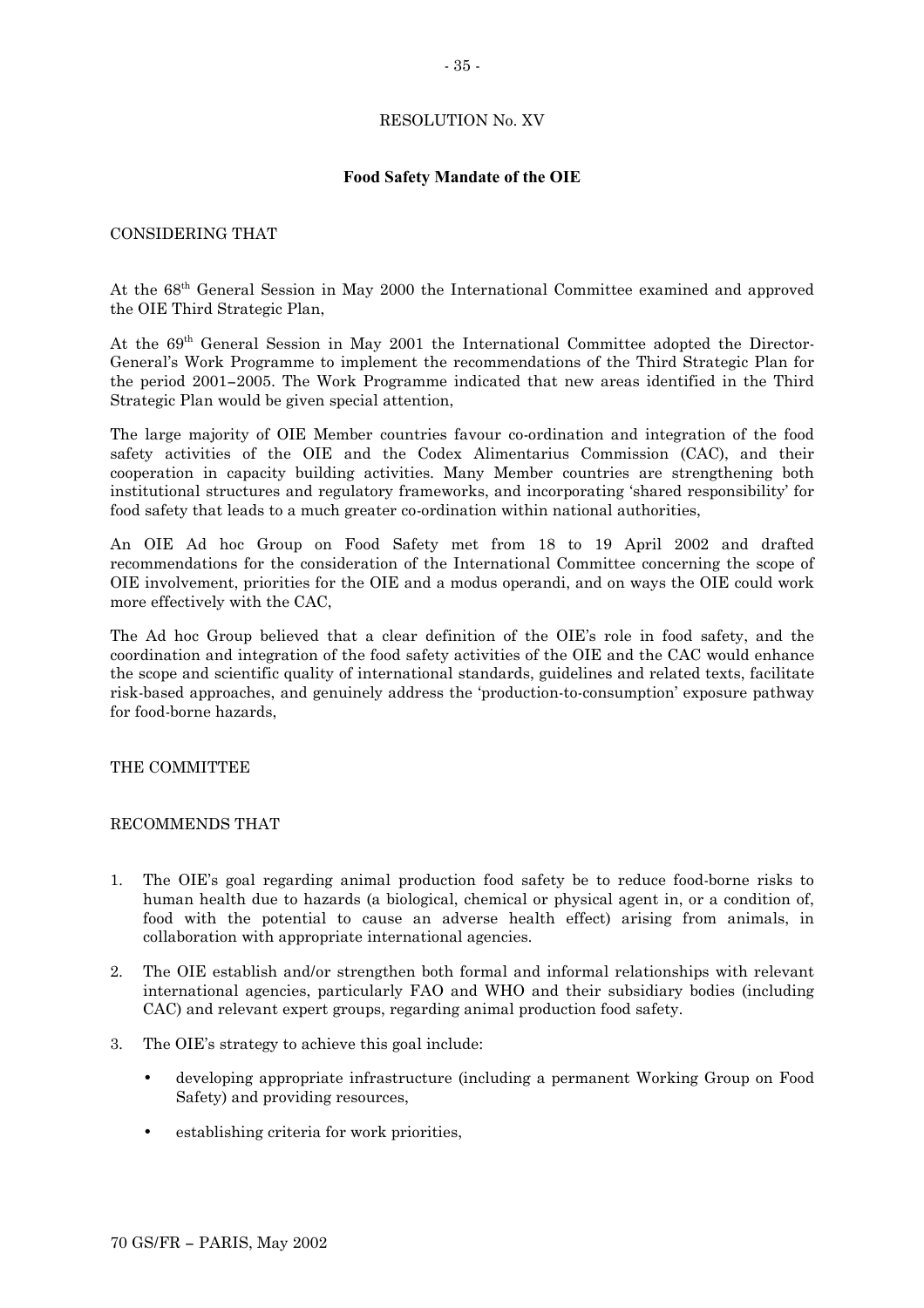- ensuring pre-slaughter animal production food safety considerations are appropriately addressed in OIE activities,
- reviewing, developing and/or contributing to international food safety standards and guidelines incorporating good animal production practice (including veterinary aspects) as it relates to food safety and taking into account a risk-based 'production-toconsumption' approach,
- coordinating activities on horizontal issues (such as equivalence and risk analysis) with relevant international agencies and ensuring consistency in approaches and outcomes,
- providing technical assistance and capacity building to developing countries, in collaboration with relevant international agencies,
- harmonising, as appropriate, animal and relevant public health diagnostic and analytical methods,
- ensuring transparency and appropriate consultation,
- exploring and establishing to the extent possible the shared use of animal and public health information systems for food safety hazards, particularly by making use of data from ante- and post-mortem inspection at abattoirs.
- 4. The Director-General of the OIE establish a permanent Working Group on Food Safety to coordinate and advise on OIE pre-slaughter animal production food safety activities, with multidisciplinary membership and balanced regional representation, and with special consideration given to the needs of developing countries.
- 5. The terms of reference for the Working Group include:
	- consideration of all food-borne hazards arising from animals before slaughter,
	- a primary focus on food safety measures applicable at the farm level,
	- consideration of food safety measures applicable elsewhere, for example during animal transport and harvesting of wild animals for food,
	- work criteria and priorities that take into account global food safety priorities and current work programmes of relevant international organisations, especially the CAC,
	- the taking into account of the food safety standards developed and under development by relevant international organisations, especially the CAC,
	- support for the work of the OIE Specialist Commissions on pre-slaughter animal production food safety,
	- advising the Director-General of the OIE on the implementation of the OIE strategy regarding:
		- − establishing Ad hoc Groups to address specific tasks,
		- linking at the working level with the CAC, FAO and WHO,
		- − ensuring pre-slaughter animal production food safety is integrated in Specialist Commissions' and Ad hoc Groups' activities,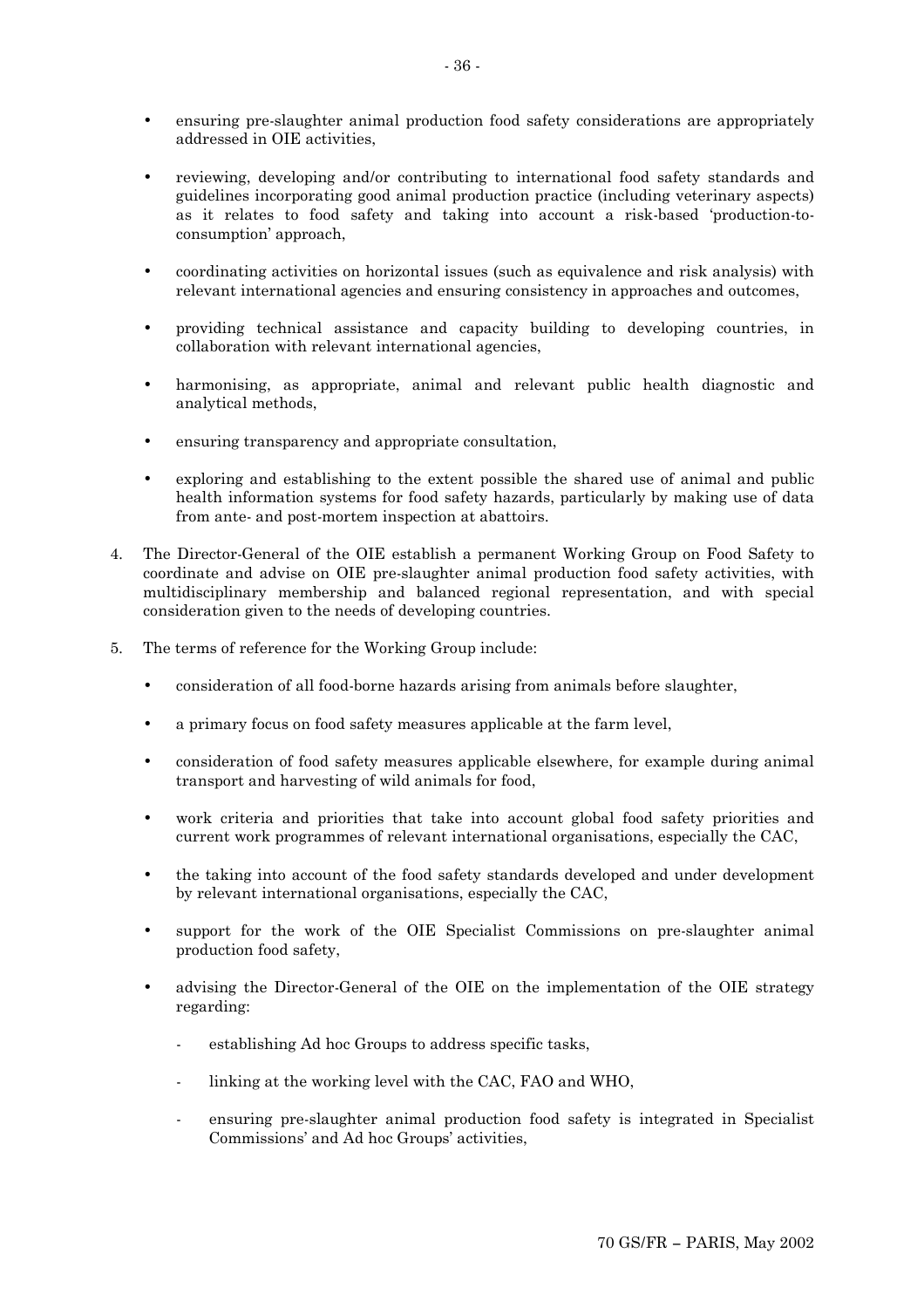providing technical input into the review of OIE disease notification criteria,

 $\overline{\phantom{a}}$   $\overline{\phantom{a}}$ 

− enhancing communications, information sharing and consultation.

(Adopted by the International Committee of the OIE on 30 May 2002)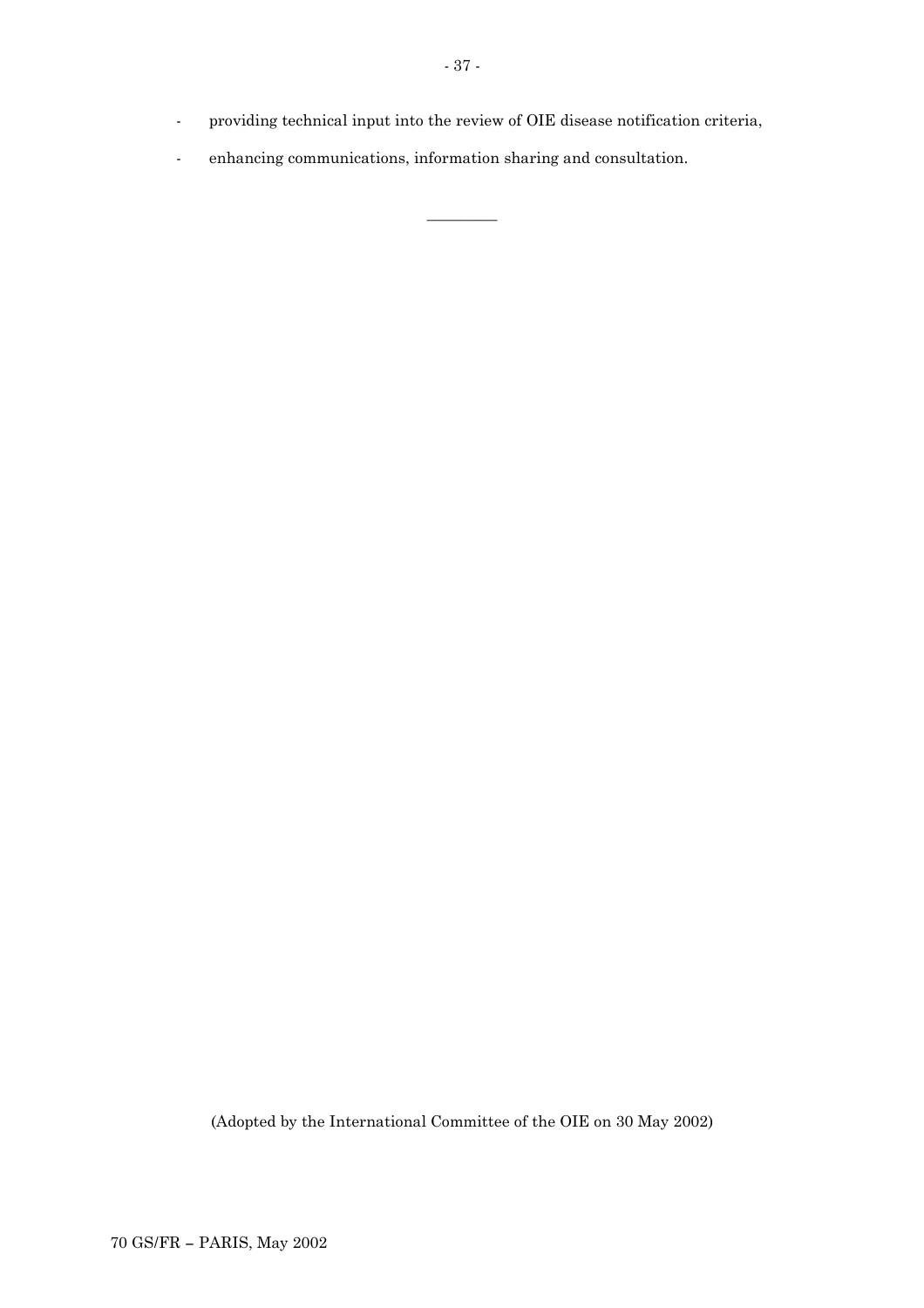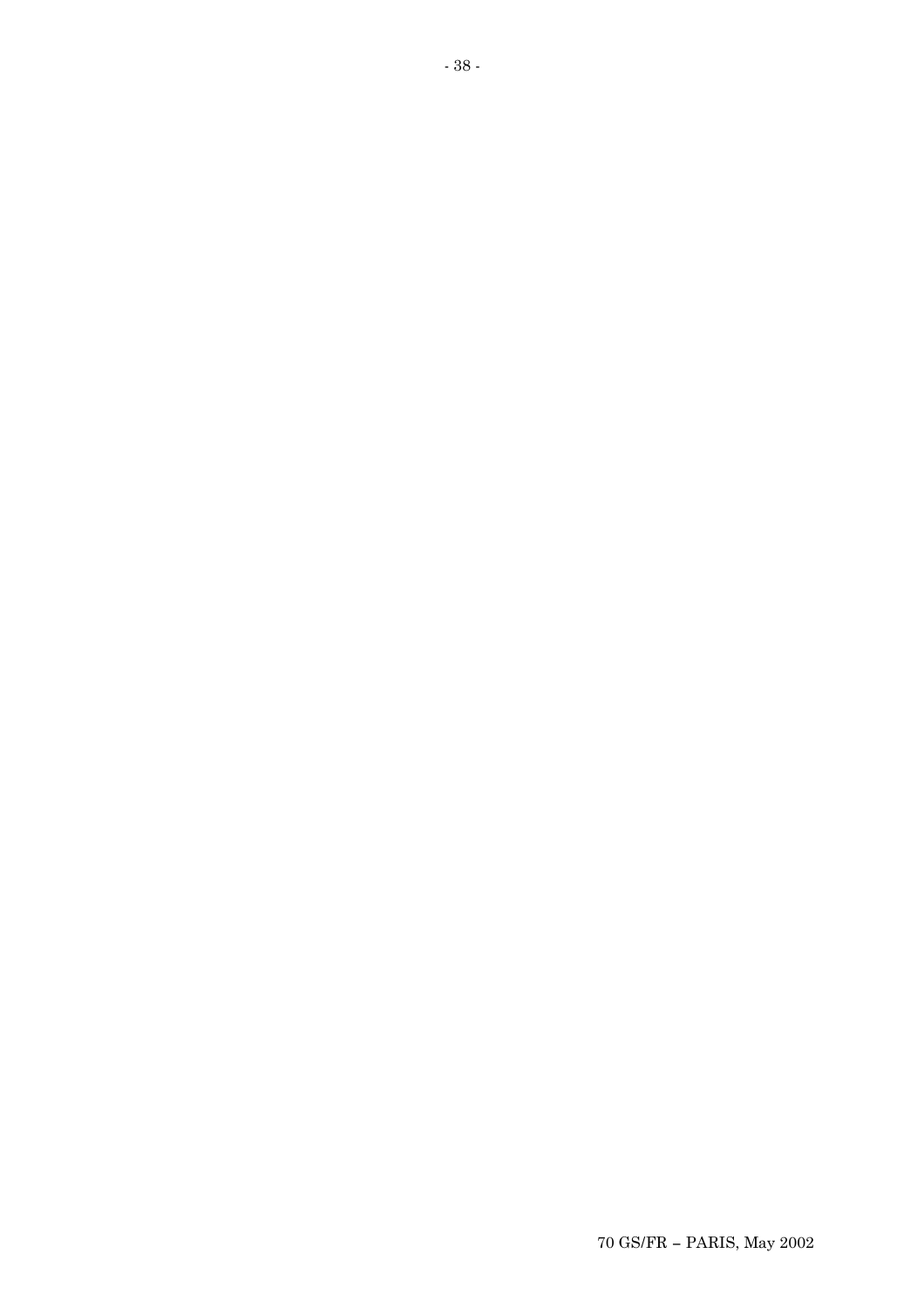# RESOLUTION No. XVI

## **Recognition of Member Countries Free from Rinderpest Infection and Rinderpest Disease**

#### CONSIDERING THAT

- 1. During the 63rd General Session, the International Committee adopted Resolution XIV 'Establishment of a list of countries that are free of rinderpest',
- 2. During the 68th General Session, the International Committee adopted Resolution XIII designating a baseline list of Member Countries that were free from rinderpest infection. The countries included in the list certified that they meet the requirements specified in Chapter 2.1.4. of the International Animal Health Code (the Code),
- 3. The FMD and Other Epizootics Commission proposed that an updated list of countries and zones previously recognised as free from rinderpest infection and those newly proposed to the Commission in consultation with Member Countries be annually adopted by resolution,
- 4. The Commission also proposed that the OIE develop a list of countries that are considered to be free from rinderpest disease in accordance with Chapter 2.1.4. of the Code,
- 5. The Commission proposed that Member Countries so recognised reconfirm annually that their rinderpest status remains unchanged and that this annual reconfirmation would be a requirement to maintaining OIE recognition,
- 6. Information published by the OIE is derived from declarations made by the official Veterinary Services of Member Countries. The OIE is not responsible for inaccurate publication of country disease status based on inaccurate information or changes in epidemiological status or other significant events that were not promptly reported to the Central Bureau subsequent to the time of declaration of freedom,

#### THE COMMITTEE

#### RESOLVES THAT

1. The Director General publish in the [Bulletin](http://www.oie.int/eng/publicat/en_bulletin.htm) the following list of Member Countries recognised as free from rinderpest infection, according to the provisions of Chapter 2.1.4. of the Code:

| Albania                | Denmark                       | Latvia        | Portugal                 |
|------------------------|-------------------------------|---------------|--------------------------|
| Algeria                | Ecuador                       | Lesotho       | Romania                  |
| Andorra                | El Salvador                   | Lithuania     | Singapore                |
| Angola                 | Estonia                       | Luxembourg    | Slovakia                 |
| Argentina              | Finland                       | Malaysia      | Slovenia                 |
| Australia              | Former Yug. Rep. of Macedonia | Malta         | South Africa             |
| Austria                | France                        | Mauritius     | Spain                    |
| Barbados               | Germany                       | Mexico        | Swaziland                |
| Belgium                | Greece                        | Moldavia      | Sweden                   |
| Bolivia                | Guatemala                     | Morocco       | Switzerland              |
| Bosnia and Herzegovina | Guyana                        | Namibia       | Taipei China             |
| Botswana               | Honduras                      | Nepal         | Trinidad and Tobago      |
| Brazil                 | Hungary                       | Netherlands   | Tunisia                  |
| Bulgaria               | Iceland                       | New Caledonia | Ukraine                  |
| Canada                 | Indonesia                     | New Zealand   | United Kingdom           |
| Chile                  | Ireland                       | Norway        | United States of America |
| Colombia               | Italy                         | Panama        | Uruguay                  |
| Costa Rica             | Jamaica                       | Paraguay      | Vanuatu                  |
| Croatia                | Japan                         | Peru          | Venezuela                |
| Cuba                   | Korea (Rep. of)               | Philippines   | Vietnam                  |
| Cyprus                 | Laos                          | Poland        | Zimbabwe                 |
| Czech Rep.             |                               |               |                          |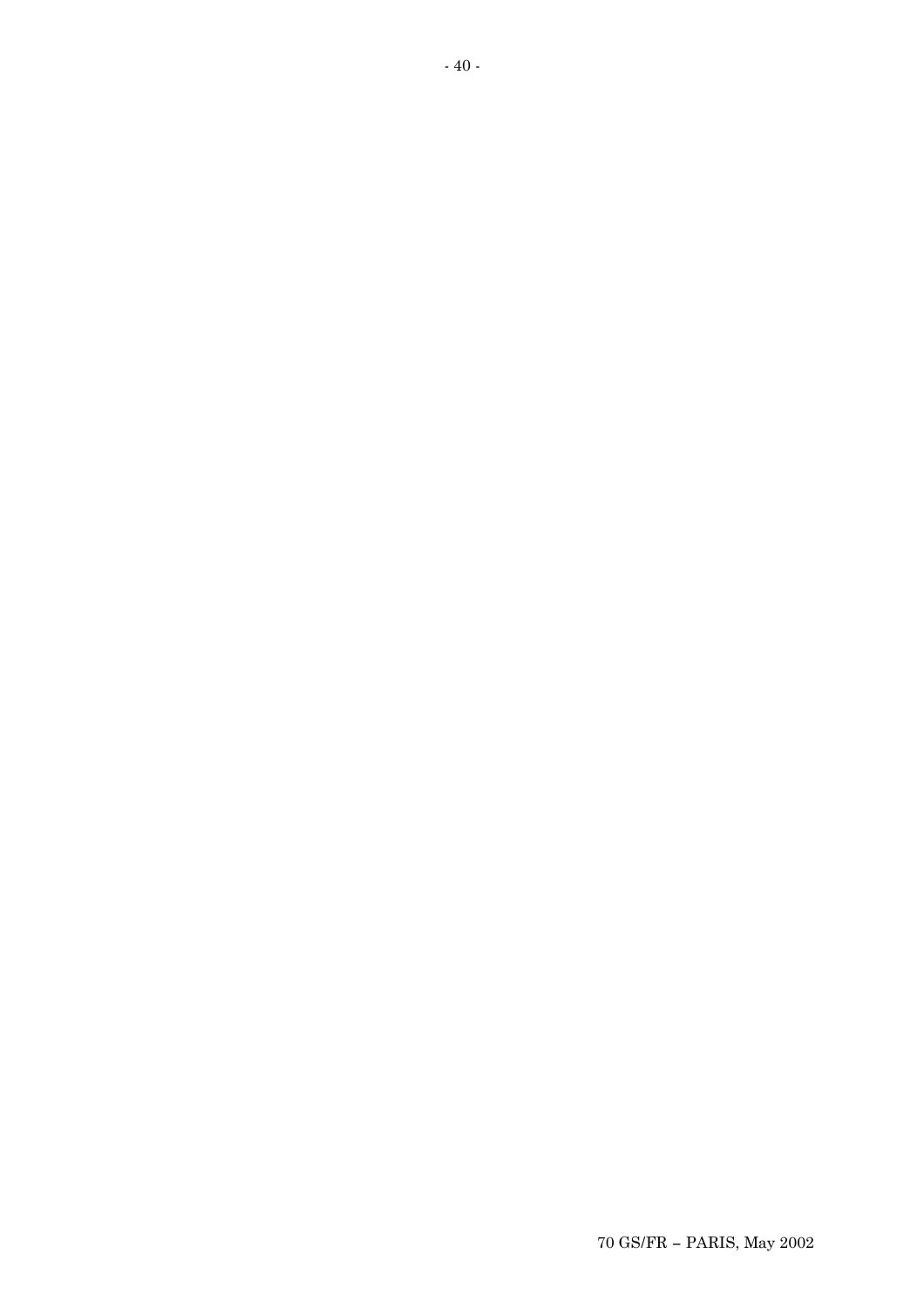#### AND

That the Director General publish in the *Bulletin* the following Member Countries or zones as being free from rinderpest disease according to the provisions of Chapter 2.1.4 of the Code:

Bhutan, India<sup>1</sup>, Myanmar, Thailand;

#### AND

That the Delegates of Member Countries whose countries or zones within their national territories are recognised as rinderpest infection or rinderpest disease free, annually reconfirm by letter in November of each year that both their status and the criteria by which their status was recognised remain unchanged. It is understood that they will immediately notify the Central Bureau if rinderpest infection or disease should occur in these countries or zones.

\_\_\_\_\_\_\_\_\_\_\_\_\_\_

(Adopted by the International Committee of the OIE on 28 May 2002)

l

<span id="page-40-0"></span><sup>1</sup> Zones designated by the Delegate of India in documents addressed to the Director General on 11 July 2001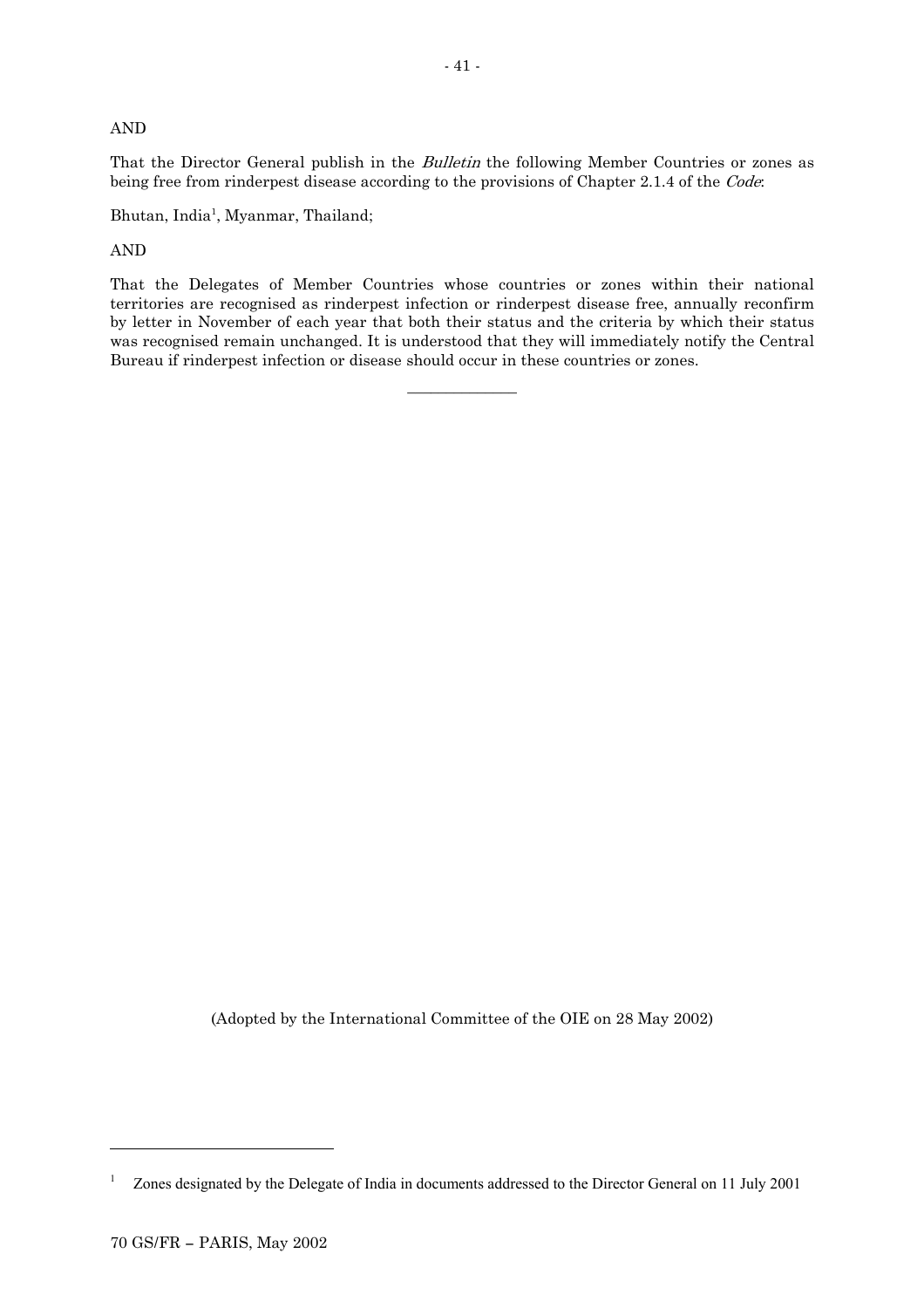## RESOLUTION No. XVII

### **Recognition of the Foot and Mouth Disease Status of Member Countries**

#### CONSIDERING THAT

- 1. During the 63rd General Session, the International Committee adopted Resolutions XI and XII, 'Establishment of a list of foot and mouth disease (FMD) free countries where vaccination is not practised', and 'Procedure for the recognition of the foot and mouth disease status of Member Countries', respectively,
- 2. During the 64th General Session, the International Committee adopted Resolution XII, which asks that the Director General publish in the *Bulletin* a list of the countries or zones within national territories that fulfil the criteria of one of the FMD free categories described in Chapter 2.1.1. of the *International Animal Health Code* (the *Code*),
- 3. The Foot and Mouth Disease and Other Epizootics Commission has continued to apply the procedure approved by the International Committee, and has supported the recognition of the FMD free status of additional countries and zones within national territories for annual adoption of the list by the International Committee,
- 4. During the 65th General Session, the International Committee adopted Resolution XII, which stated that the Delegates of Member Countries where countries or zones within their national territories are recognised as FMD free annually confirm by letter each November both their status and that the criteria by which their status was recognised remain unchanged,
- 5. During the 65th General Session, the International Committee adopted Resolution XVII delegating to the Foot and Mouth Disease and Other Epizootics Commission the authority to recognise, without further International Committee consultation, that a Member Country or zone within its territory has regained its previously recognised FMD free status following outbreaks that are eradicated in accordance with the relevant provisions of Chapter 2.1.1. of the Code,
- 6. Information published by the OIE is derived from declarations made by the official Veterinary Services of Member Countries. The OIE is not responsible for inaccurate publication of country disease status based on inaccurate information or changes in epidemiological status or other significant events that were not promptly reported to the Central Bureau subsequent to the time of declaration of freedom,

#### THE COMMITTEE

### RESOLVES

l

That the Director General publish in the *Bulletin* the following list of Member Countries recognised as FMD free countries where vaccination is not practised, according to the provisions of Chapter [2](#page-41-0).1.1 of the  $Code^2$ :

<span id="page-41-0"></span><sup>2</sup> For information on the status of non-contiguous territories of Member Countries recognised as FMD free, please address enquiries to that country's Delegate or to the Director General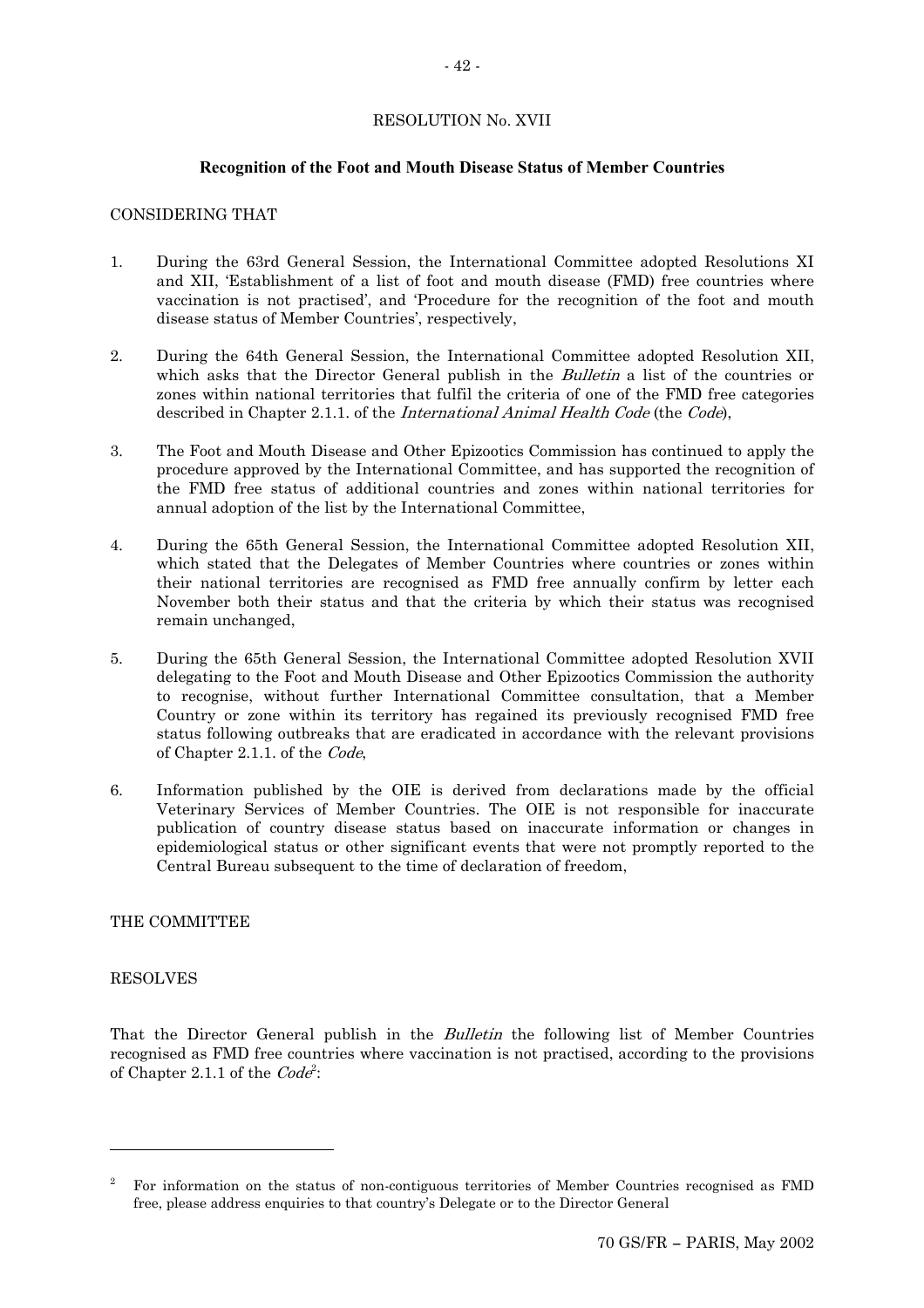| Albania                | El Salvador                   | New Zealand         | Mexico                   |
|------------------------|-------------------------------|---------------------|--------------------------|
| Australia              | Estonia                       | <b>Netherlands</b>  | New Caledonia            |
| Austria                | Finland                       | Norway              | Romania                  |
| Belgium                | Former Yug. Rep. of Macedonia | Panama              | Singapore                |
| Bosnia and Herzegovina | France                        | Poland              | Slovakia                 |
| Bulgaria               | Germany                       | Portugal            | Slovenia                 |
| Canada                 | Guatemala                     | Italy               | Spain                    |
| Chile                  | Guyana                        | Korea (Rep. of) $*$ | Sweden                   |
| Costa Rica             | Greece                        | Japan               | Switzerland              |
| Croatia                | Honduras                      | Latvia              | <b>Ukraine</b>           |
| Cuba                   | Hungary                       | Lithuania           | United Kingdom           |
| Cyprus                 | <b>Iceland</b>                | Luxembourg          | United States of America |
| Czech Rep.             | Indonesia                     | Malta               | Vanuatu                  |
| Denmark                | Ireland                       | Mauritius           |                          |

### AND

That the Director General publish in the *Bulletin* the following Member Countries as having an FMD free zone where vaccination is not practised, according to the provisions of Chapter 2.1.1. of the Code:

Argentina: zone situated south of the 42° parallel South;

Colombia: Northwest region of Choco Department;

Korea (Rep. of): Island of Cheju; the FMD free status of the reminder of the country is suspended;

Namibia: zone designated by the Delegate of Namibia in a document addressed to the Director General on 6 February 1997;

Philippines: Mindanao, Visayas, Palawan and Masbate;

AND

That the Director General publish in the *Bulletin* the following Member Countries as having FMD free zones where vaccination is practised, according to the provisions of Chapter 2.1.1. of the Code

Brazil: States of Bahia, Espírito Santo, Goiás, Mato Grosso, Mato Grosso do Sul, Minas Gerais, Paraná, Rio de Janeiro, São Paulo, Sergipe, Tocantins and the Federal District;

Colombia: zone designated by the Delegate of Colombia in documents addressed to the Director General on 7 December 2000;

#### AND

That the Director General publish in the *Bulletin* the following Member Country as being an FMD free country where vaccination is practised, according to the provisions of Chapter 2.1.1. of the Code

Paraguay.

(Adopted by the International Committee of the OIE on 28 May 2002)

 $\overline{\phantom{a}}$  , where the contract of  $\overline{\phantom{a}}$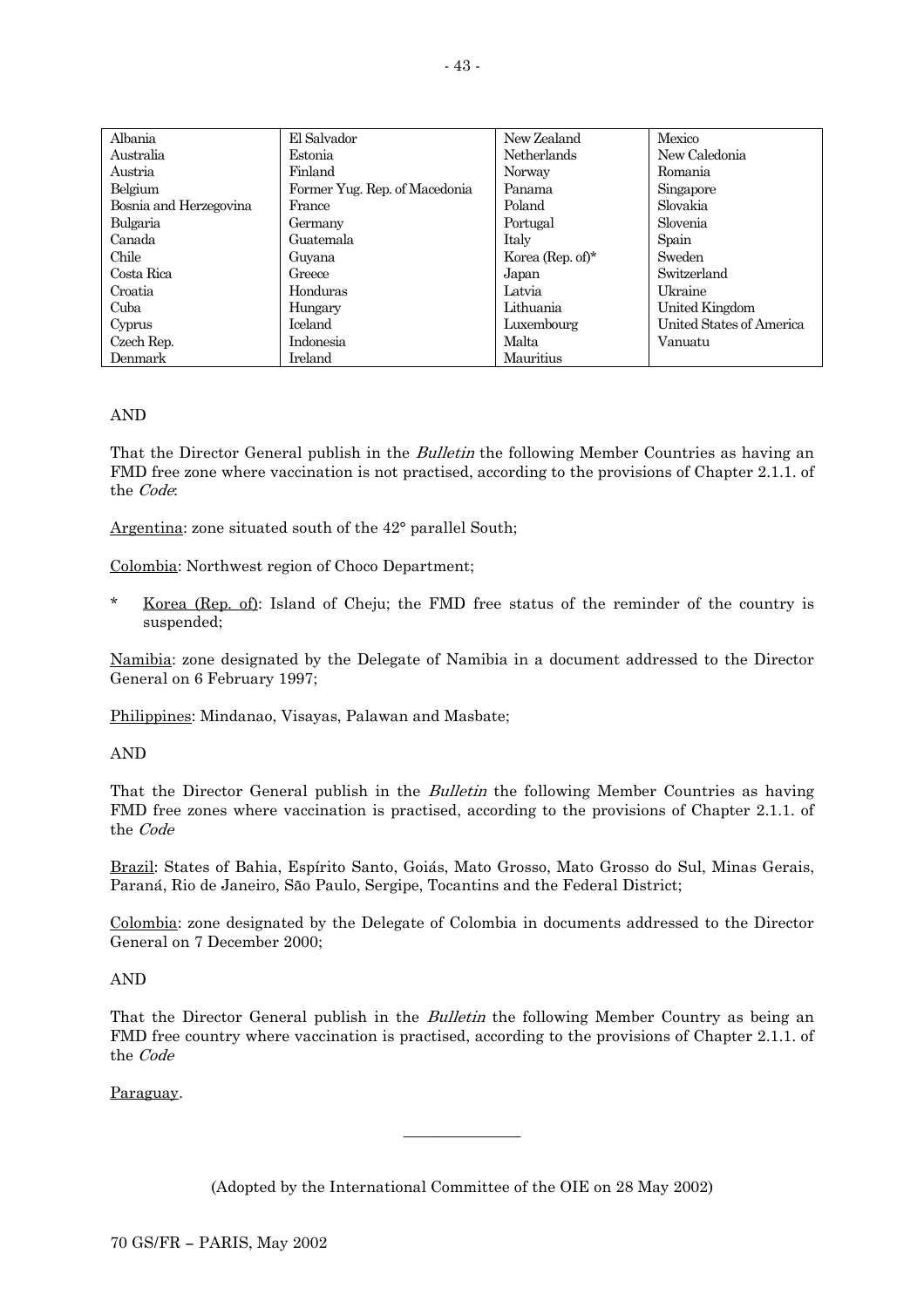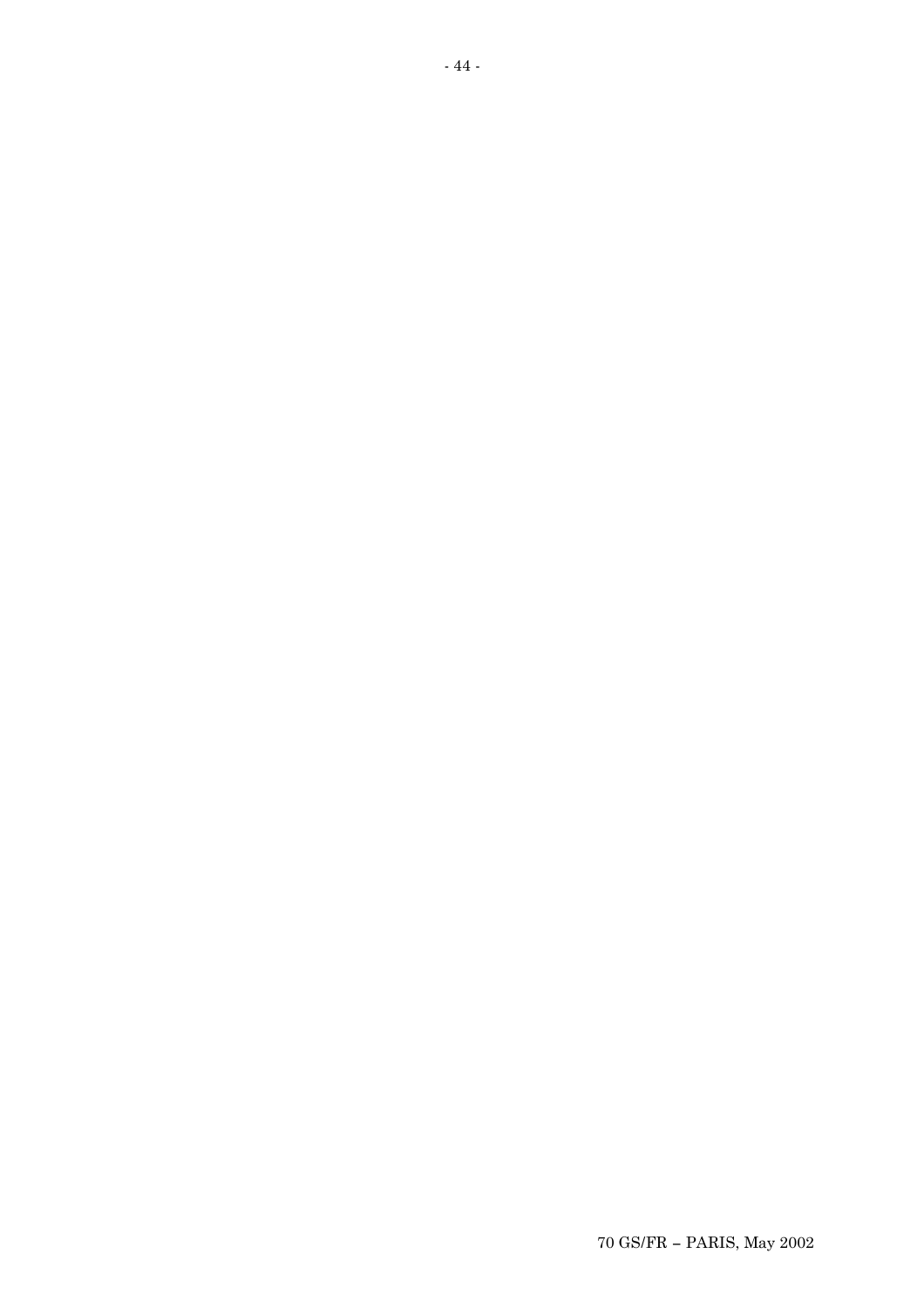## RESOLUTION No. XVIII

# **Payment to the OIE of the Cost of Evaluating Member Country Compliance with Bovine Spongiform Encephalopathy, Foot and Mouth Disease, Rinderpest and Contagious Bovine Pleuropneumonia Chapters of the** *International Animal Health Code*

#### CONSIDERING THAT

- 1. The OIE Third Strategic Plan for the period 2001—2005 stated that a procedure for reimbursing the OIE the cost of evaluating Member Country freedom from foot and mouth disease (FMD), rinderpest and contagious bovine pleuropneumonia (CBPP) be developed, and that an Ad hoc Group of experts on bovine spongiform encephalopathy (BSE) would be set up to evaluate applications for freedom from this disease,
- 2. During the 69th General Session, the International Committee adopted Resolution XV asking Delegates of Member Countries who wish to be evaluated for conformation with the requirements of the *International Animal Health Code* (the *Code*), for BSE free status, to submit a formal request to the Director General of the OIE for consideration by the FMD and Other Epizootics Commission. The participation in the OIE procedure will be voluntary and any costs, such as examination of documentation by and convening meetings of designated experts, and country missions, that may be required by these experts will be entirely defrayed by participating countries. However, the OIE Director General is authorised to negotiate a reduced cost for the least developed countries,
- 3. An Ad hoc Group of experts on BSE has been set up by the OIE and the Group has developed guidelines to facilitate the submission of data by Member Countries in accordance with the requirements in the current edition of the Code,
- 4. Ad hoc Groups are also planned to evaluate requests from Member Countries for designation by the OIE as free from FMD, Rinderpest and CBPP,
- 5. The Ad hoc Groups would meet several times each year and there is inadequate funding in the OIE budget to support the cost of these groups,
- 6. The expenses, including travel of experts, per diem allowances, additional labour of the personnel of the OIE Central Bureau, and other miscellaneous costs amount to nine thousand Euros per application for BSE and seven thousand Euros per application for FMD, Rinderpest and CBPP, respectively,

### THE COMMITTEE

#### RESOLVES THAT

- 1. Recovery of most of the costs for Rinderpest evaluation can probably be obtained from other sources.
- 2. The OIE Director General informs all Delegates wishing to have their countries evaluated for BSE, FMD and CBPP status, of the procedures to be followed and the costs involved.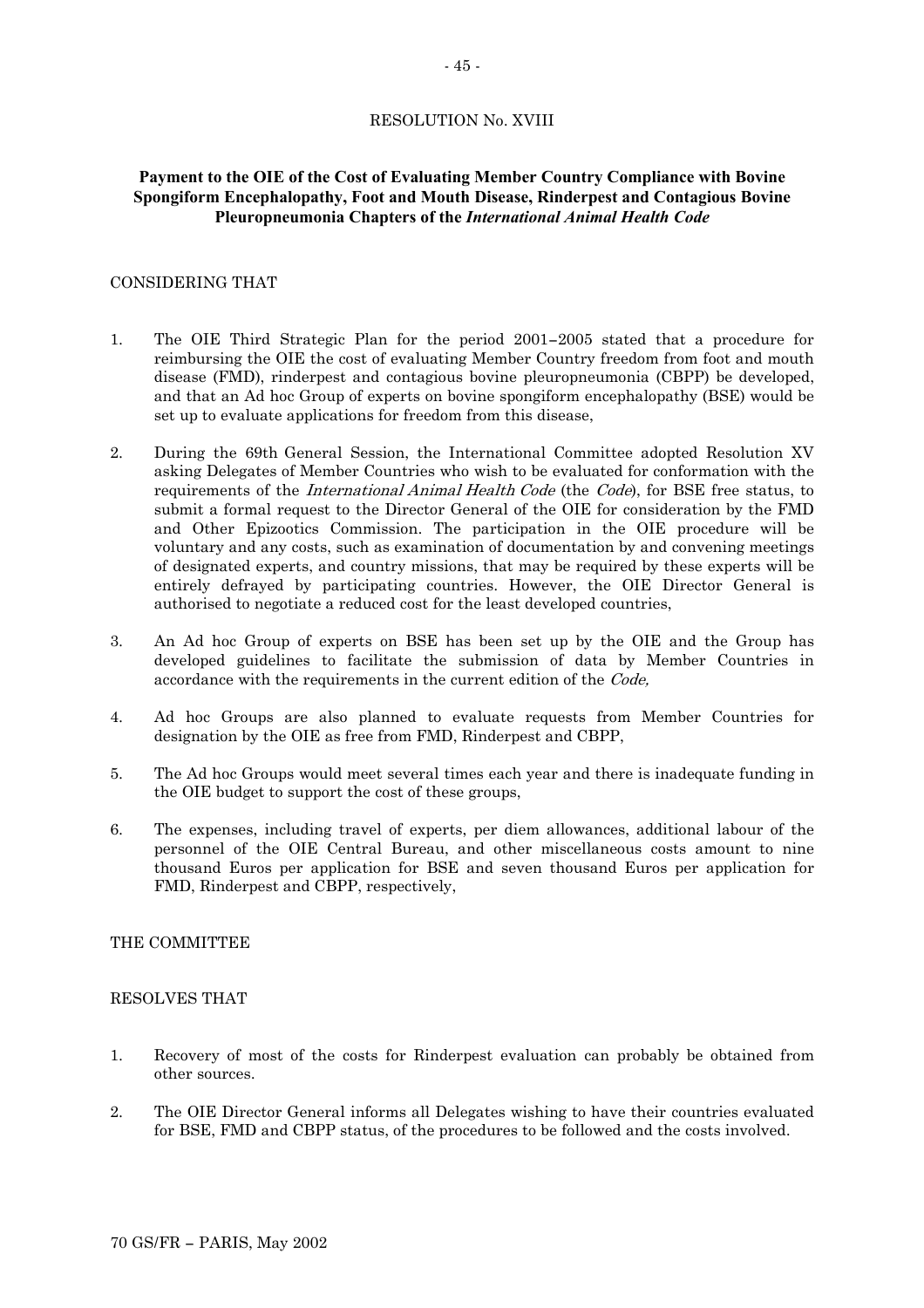- 3. Member Countries applying for this evaluation will submit with their application nine thousand Euros for BSE and seven thousand Euros each for FMD and CBPP. Least developed countries need to submit only half the amounts mentioned. This payment will cover the complete cost of one application for evaluation.
- 4. The money submitted will not be refunded, even in the case of an application not being approved.
- 5. Payments mentioned in article 2 will be required only when a country applies for recognition for the first time after adoption of the Resolution. For subsequent applications only half of the initial sum will be charged.

 $\overline{\phantom{a}}$  , where  $\overline{\phantom{a}}$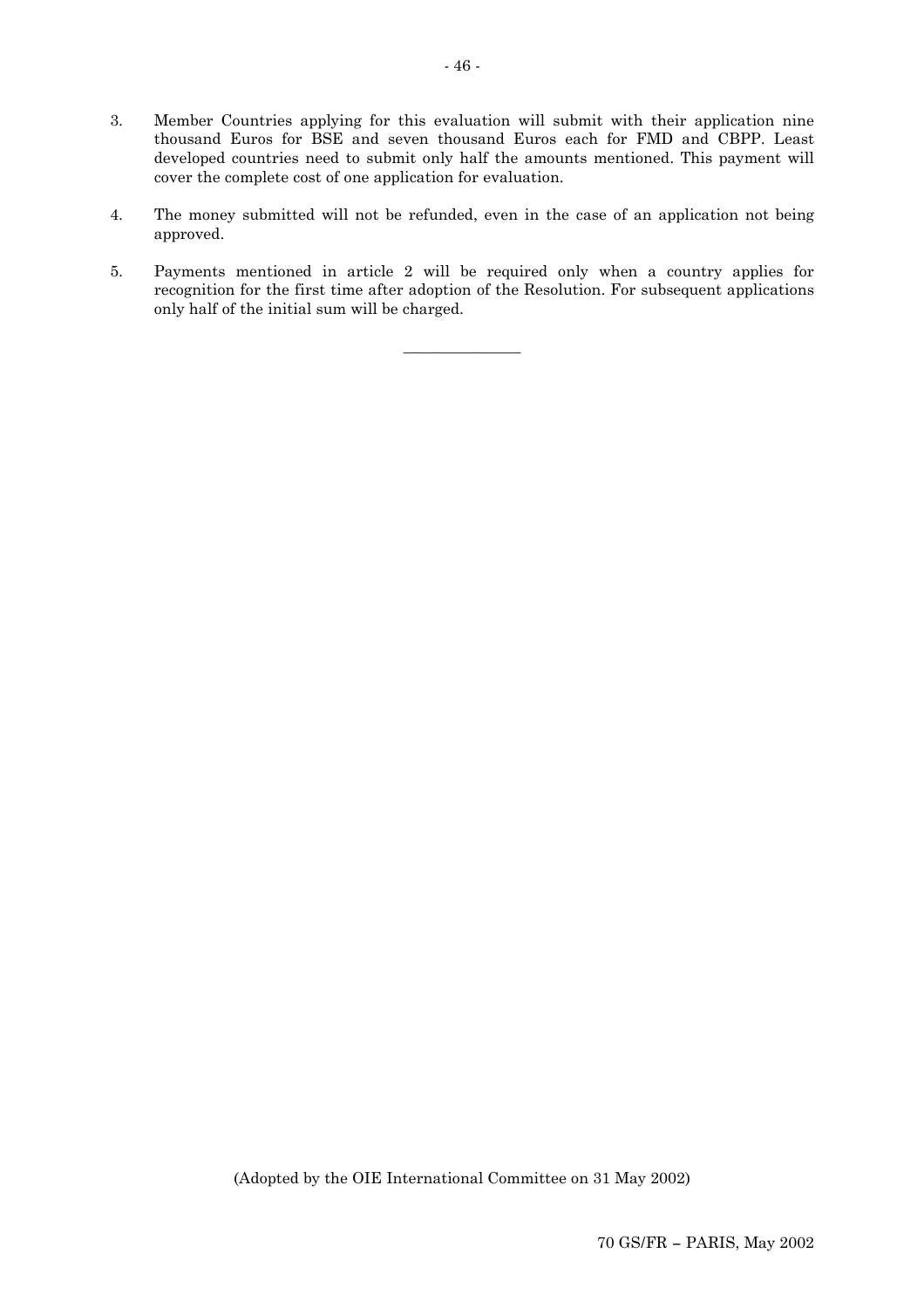### RESOLUTION No. XIX

#### **Amendments to the** *International Aquatic Animal Health Code*

#### CONSIDERING

The present form of the International Aquatic Animal Health Code (the Code), which is the result of its adoption and modifications made to it by the agreement of the International Committee during previous General Sessions,

The necessity to update the *Code* in accordance with the proposed revisions contained in Appendices VI to IX of the report of the 17–20 September 2001 meeting (Document 70 SG/12/CS4 A) and Appendices III to XIII of the 14–17 January 2002 meeting (Document 70 SG/12/CS4 B) of the Fish Diseases Commission, after consultation by the Delegates of Member Countries,

#### THE COMMITTEE

#### DECIDES

1. To adopt the updates to the Code proposed in Appendices VI to IX of Document 70 SG/12/CS4 A and Appendices III to XIII of Document 70 SG/12/CS4 B in English, French and Spanish, each text being authentic.

 $\overline{\phantom{a}}$   $\overline{\phantom{a}}$ 

2. To modify the *Code* chapters accordingly.

(Adopted by the International Committee of the OIE on 29 May 2002)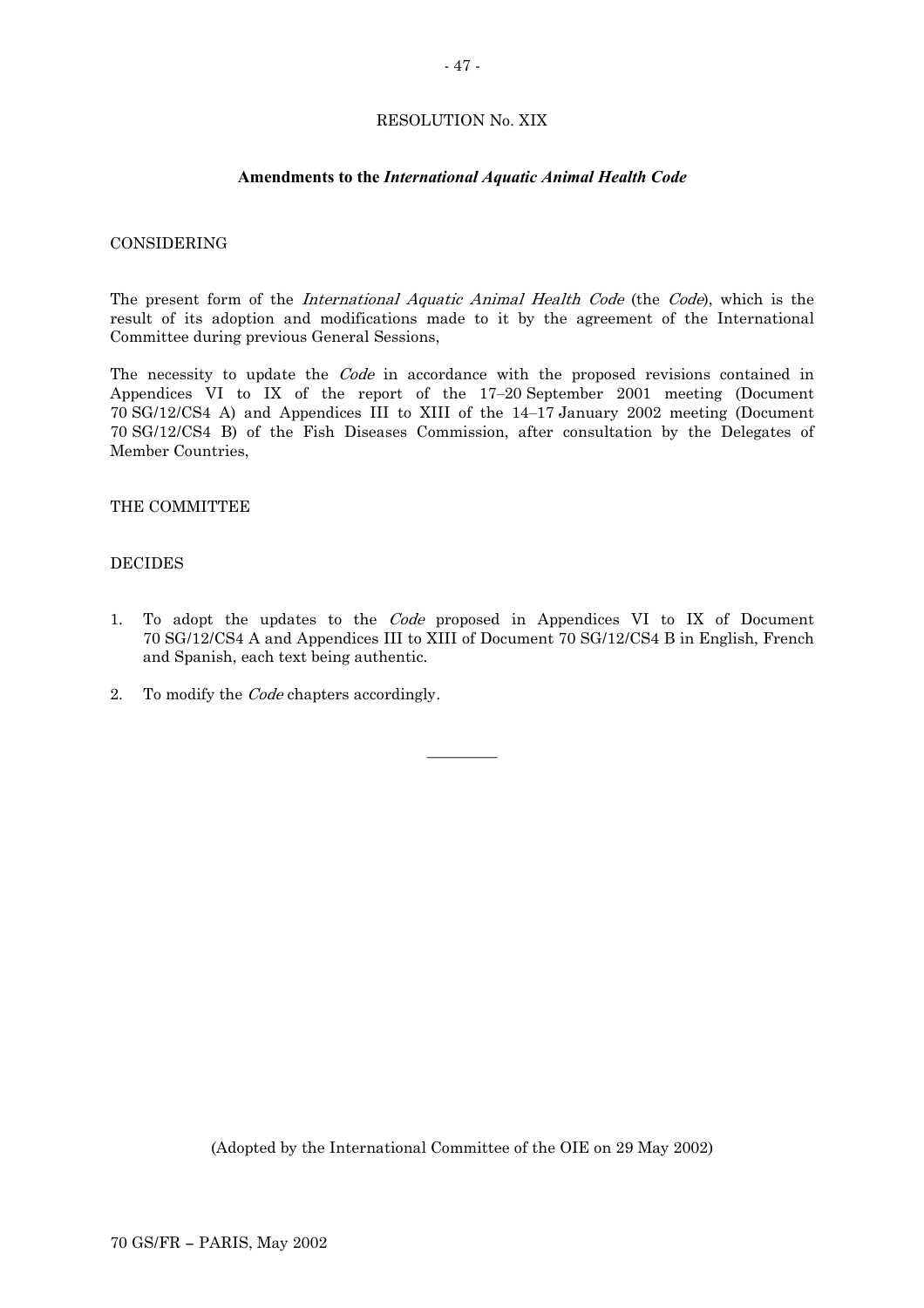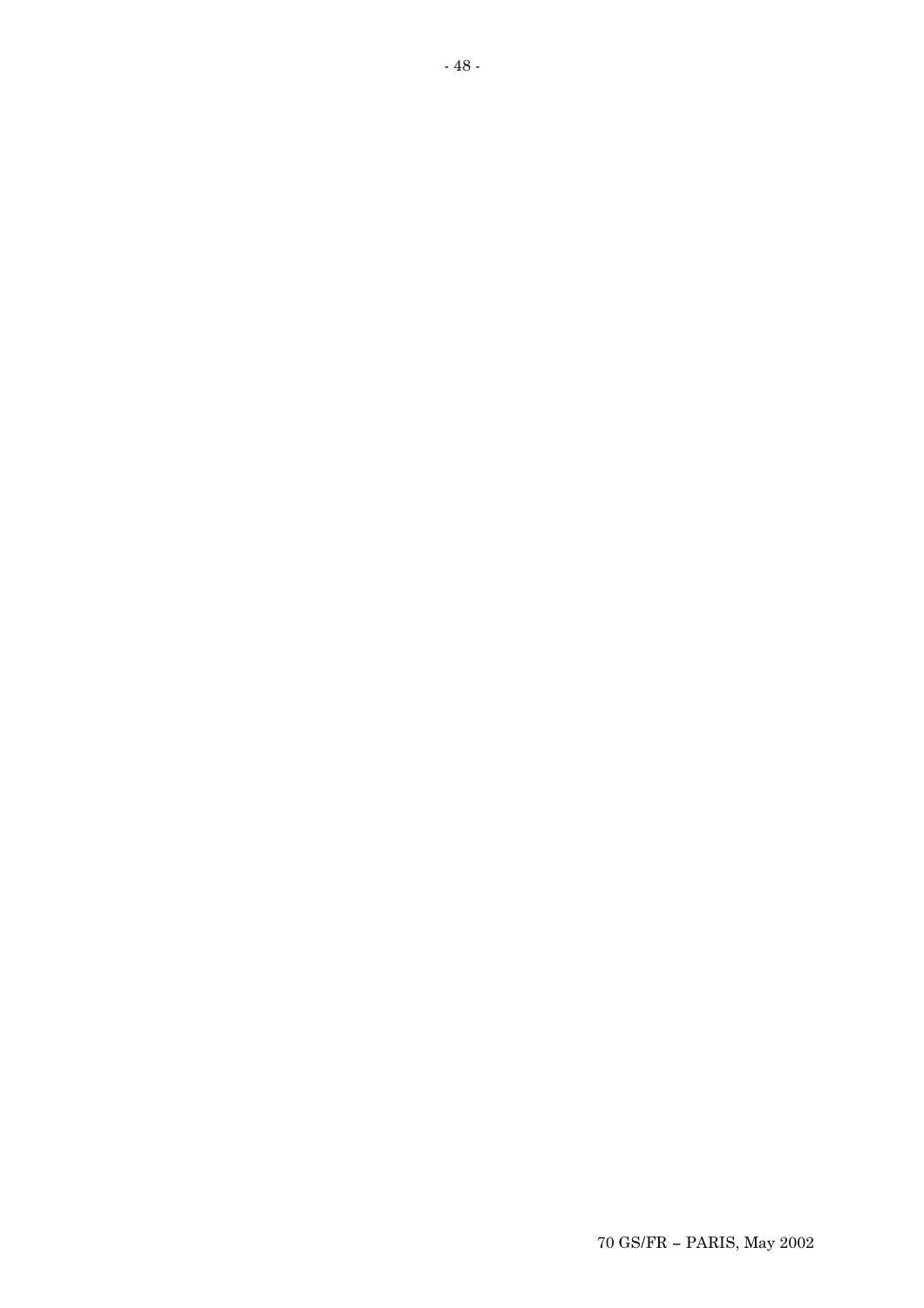#### RESOLUTION No. XX

#### **Proposed Change to the Mandate for OIE Reference Laboratories**

#### CONSIDERING THAT

OIE Reference Laboratories have as their principal mandate to function as centres of expertise and standardisation for a designated disease(s) or topics; to store and distribute biological reference products and any other reagents used in the diagnosis and control of the designated disease(s) or topics; to develop new procedures for diagnosis and control of the designated disease(s) or topics; to gather, process, analyse and disseminate epizootiological data relevant to their speciality; to place expert consultants at the disposal of the Office International des Epizooties,

The Mandate and Internal Rules for OIE Reference Laboratories apply equally to laboratories designated for OIE Lists A and B diseases of mammals, birds and bees as they do to laboratories designated for Diseases Notifiable to the OIE or Other Significant Diseases of aquatic or terrestrial animals,

The proposed revision of the OIE Mandate and Internal Rules for Reference Laboratories was sent to Member Countries in Appendix VIII of the report of the 29 January ! 1 February 2002 meeting of the Standards Commission (Document 70 SG/12/CS2 B),

THE COMMITTEE

RESOLVES

To adopt the proposed revisions to the Mandate and Internal Rules for OIE Reference Laboratories to clarify that the Mandate covers laboratories designated for diseases of aquatic animals (in which case applications are reviewed by the Fish Diseases Commission) as appended to the report of the 29 January 1 February 2002 meeting of the OIE Standards Commission. The other change to the Mandate that is shown in Appendix VIII of the report of the Standards Commission, regarding the ability of Reference Laboratories to charge for their services, is not submitted to the International Committee for approval.

 $\overline{\phantom{a}}$  , where  $\overline{\phantom{a}}$ 

(Adopted by the International Committee of the OIE on 30 May 2002)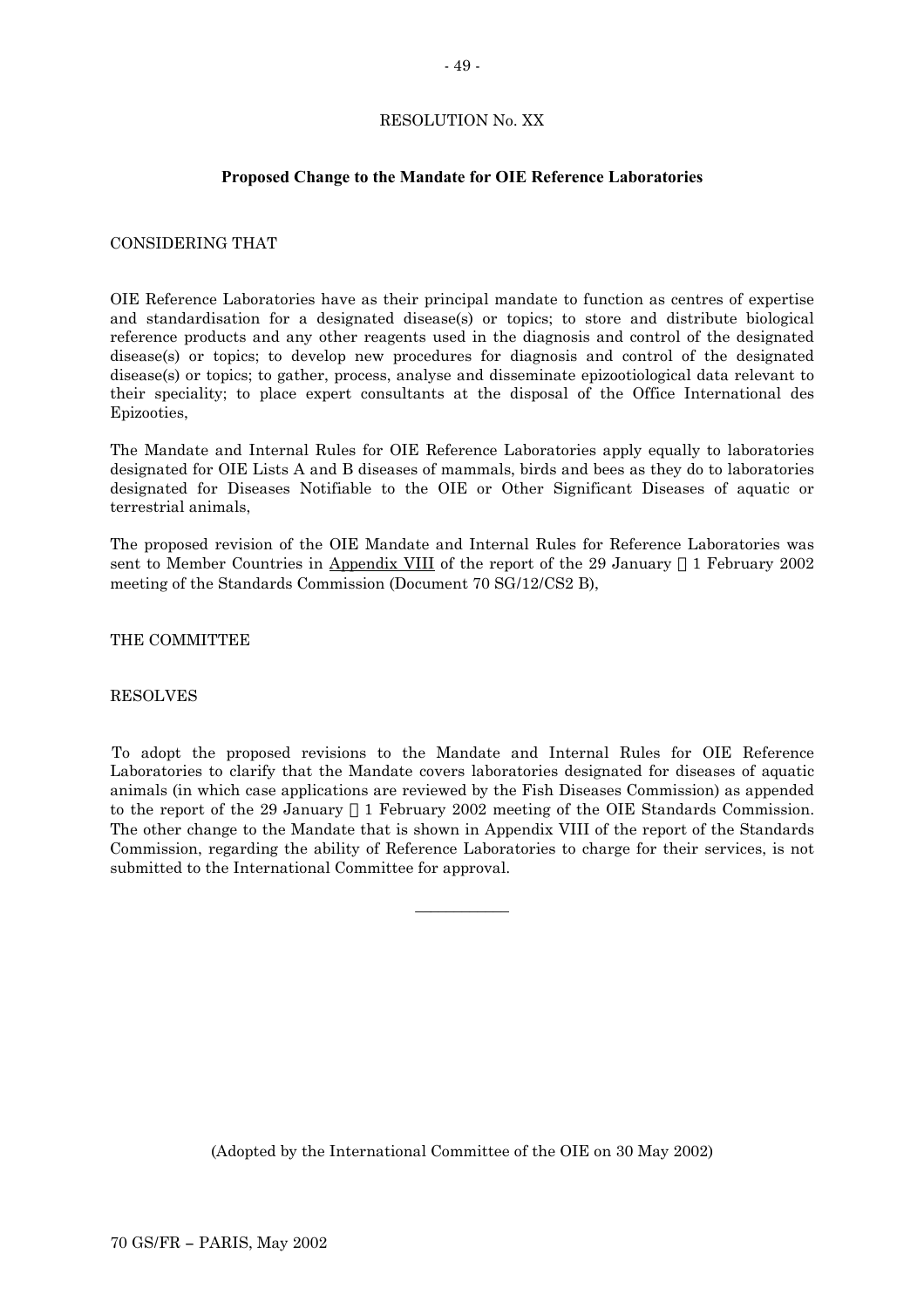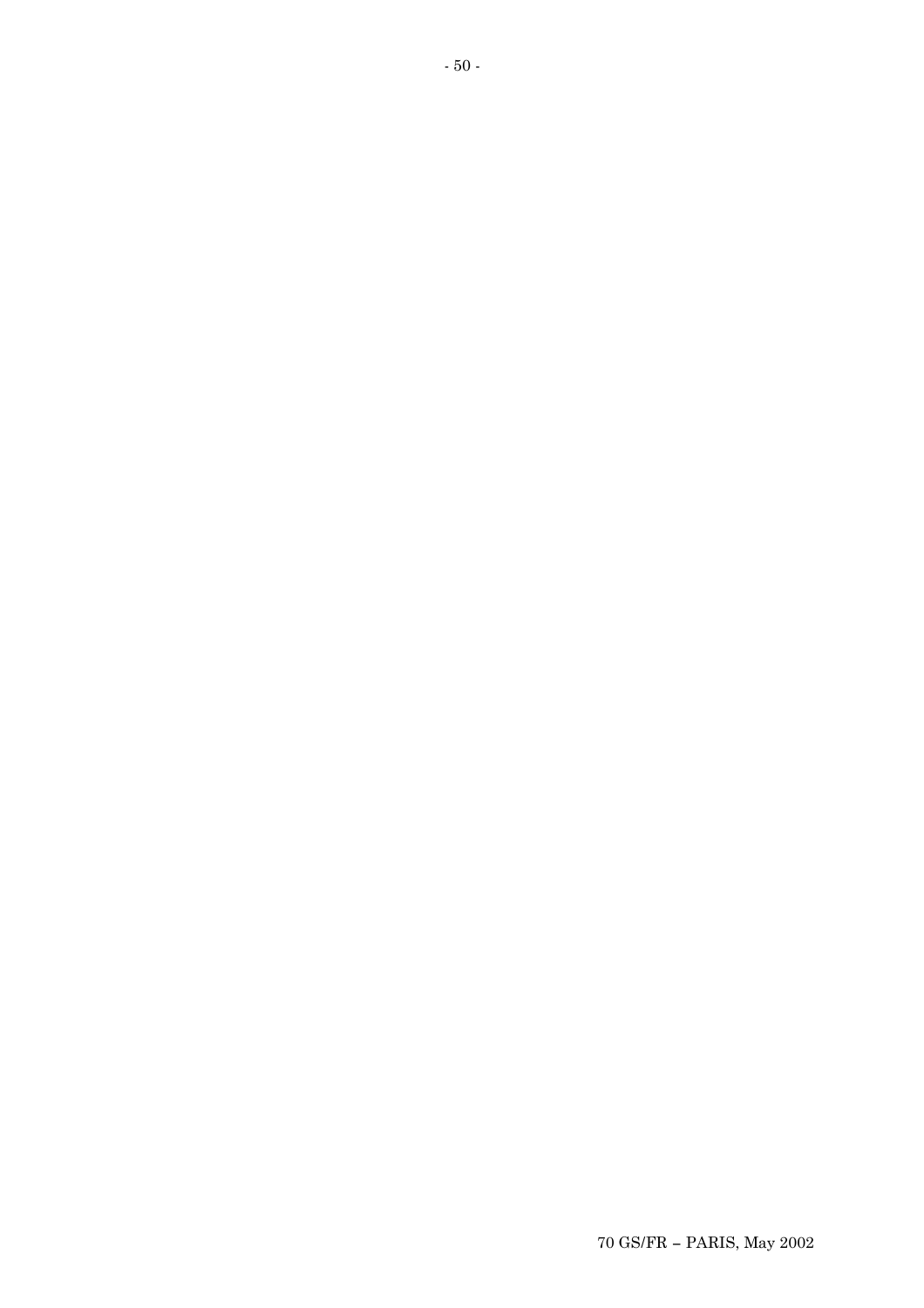# RESOLUTION No. XXI

# **The Role of OIE Reference Laboratories and Collaborating Centres in Capacity Building for Developing Countries**

### CONSIDERING THAT

The OIE is playing an increasingly important role in ensuring sanitary safety in international trade in animals and animal products, as recognised by the World Trade Organisation,

Trade in livestock and livestock products is an important means of economic development for developing countries,

During the 69th General Session, the International Committee adopted Resolution XIX authorising the Standards Commission to draw up a list of priority research needs in the field of animal diseases and zoonoses,

The Standards Commission has recognised that diseases such as foot and mouth disease, African swine fever, Rift Valley fever and Newcastle disease were serious impediments to trade,

Together with FAO and three CGIAR (Consultative Group on International Agricultural Research) institutes, the OIE and the World Bank have developed a research proposal on 'Reducing Poverty by Removing Market Barriers caused by Animal Diseases', as part of the reform process of the CGIAR and the establishment of Challenge Programs for research,

The CGIAR Challenge Program stakeholders' meeting held at the OIE Central Bureau from 26 to 28 March 2002 identified a list of important diseases,

During the 69<sup>th</sup> General Session, the International Committee adopted Resolution X concerning an Agreement on Cooperation between the OIE and the World Bank,

THE COMMITTEE

#### RESOLVES THAT

- 1. The research priority shall be as recommended by the OIE Standards Commission and the CGIAR Challenge Program stakeholders' meeting and agreed by the OIE Director General and would concentrate on foot and mouth disease, peste des petits ruminants, contagious bovine plueropneumonia, Newcastle disease, haemorrhagic septicaemia, African swine fever and Rift valley fever.
- 2. The OIE Reference Laboratories and Collaborating Centres shall be encouraged to enter into partnerships as advanced research institutes with developing countries.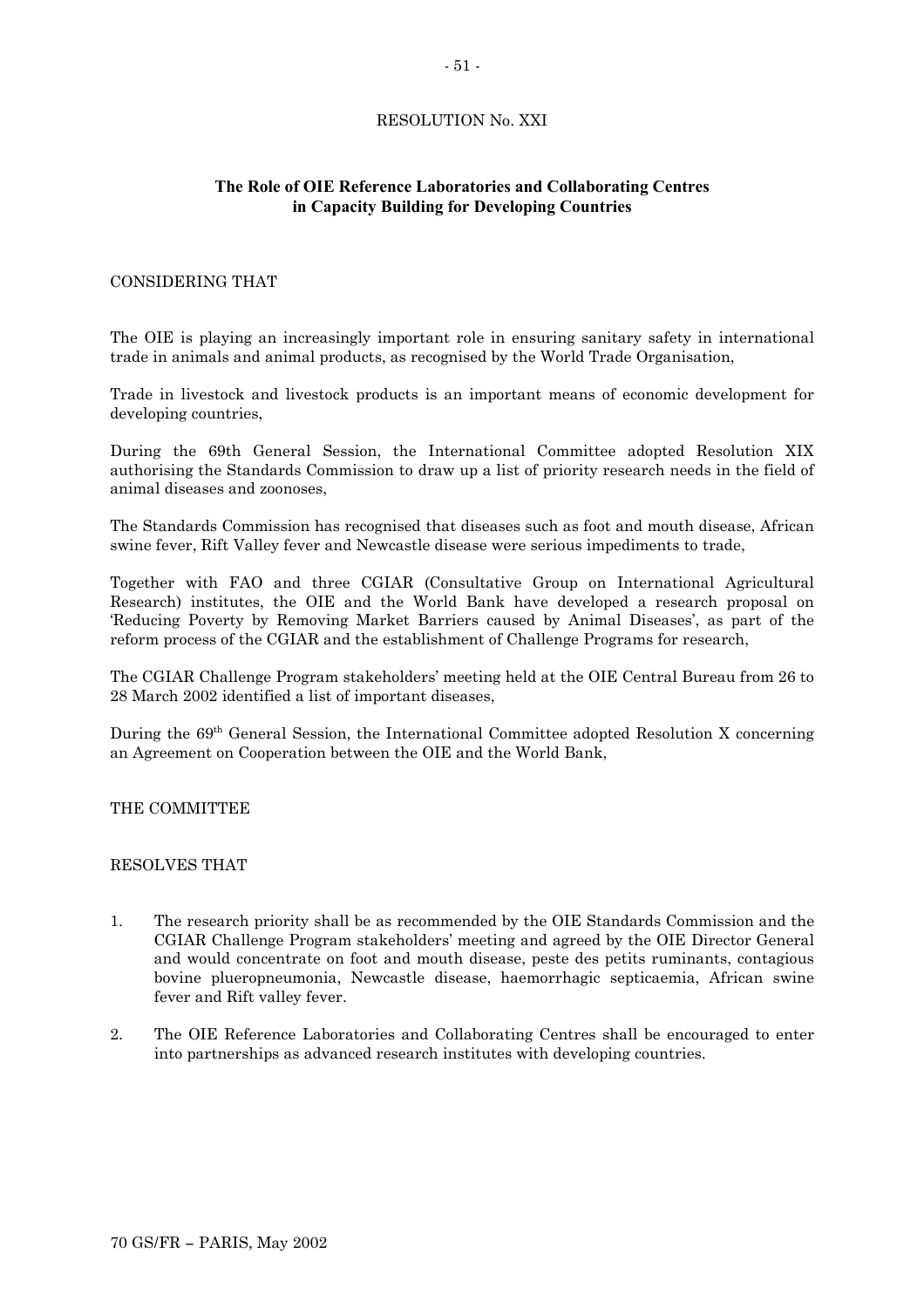- 3. The OIE Reference Laboratories and Collaborating Centres shall be encouraged to make every effort to share scientific knowledge and skills with laboratories in developing countries and provide relevant training in the development and implementation of rapid, robust and inexpensive diagnostic tests so that disease control programmes can be improved.
- 4. The OIE Reference Laboratories and Collaborating Centres shall be encouraged to assist developing countries in designing and producing improved and inexpensive vaccines, and, where possible, those that do not require a cold chain.
- 5. The OIE Reference Laboratories and Collaborating Centres shall be encouraged to provide training to developing countries in the development of basic surveillance structures and programmes that will allow them to create and maintain disease free zones.
- 6. The OIE Director General should pursue negotiations with donors to secure funding for priority research projects relevant to the aims of the OIE with regard to scientific capacity building in developing countries.

 $\overline{\phantom{a}}$  , where  $\overline{\phantom{a}}$ 

(Adopted by the International Committee of the OIE on 30 May 2002)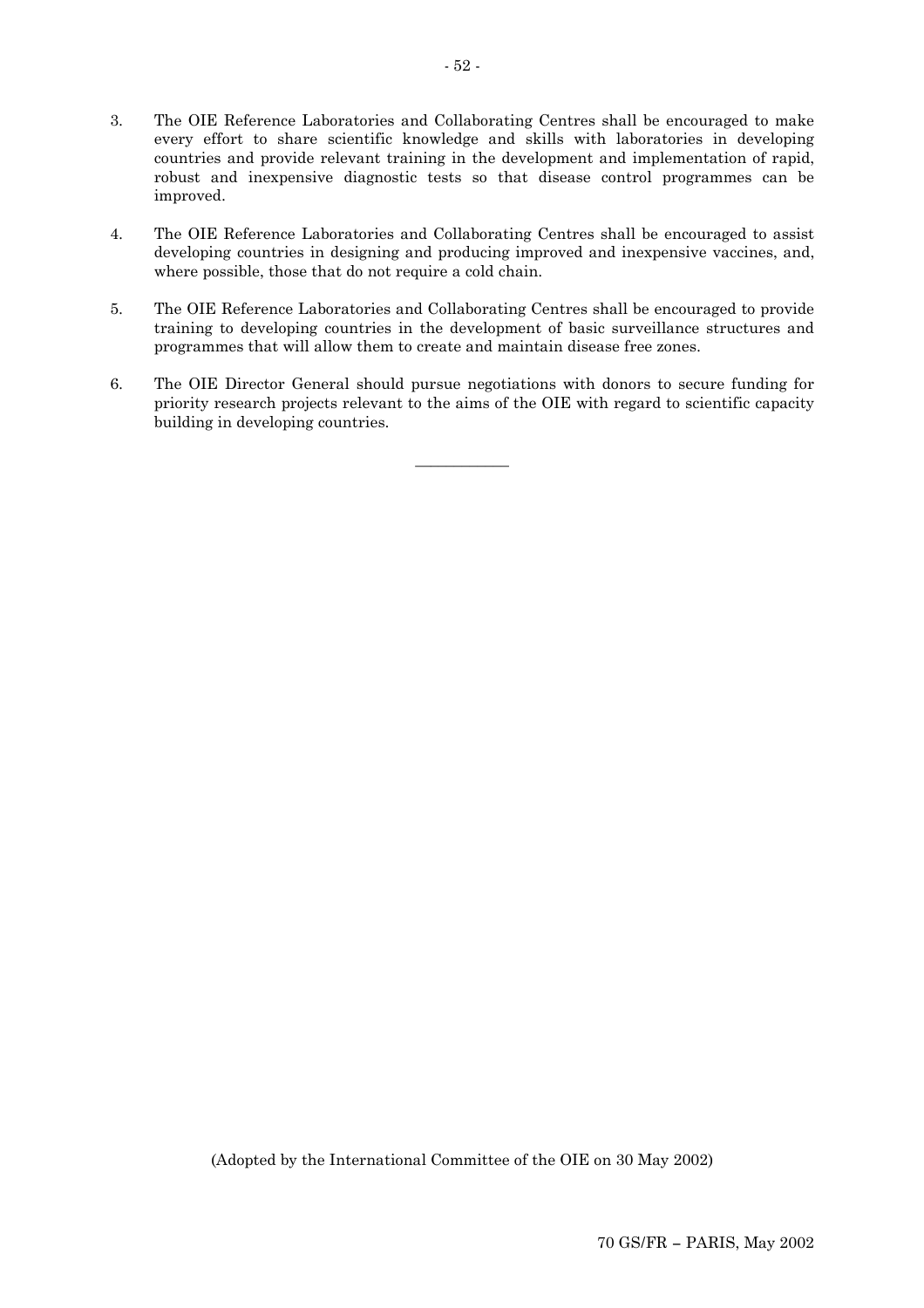### RESOLUTION No. XXII

## **The Role of Veterinarians in the Prevention and Management of Food-Borne Diseases, in particular at the Level of Livestock Producers**

### CONSIDERING THAT

There is a need to broaden the historical view that veterinarians (and the OIE) should only be concerned with zoonoses that cause disease in animals

In implementing a risk-based 'production-to-consumption' approach to food safety when developing standards and guidelines, it is necessary to focus on human health outcomes and the control of risks, rather than be limited to the control of hazards at the level of livestock production

The large majority of OIE Member Countries favour co-ordination and integration of the food safety activities of the OIE and Codex (and its parent bodies, namely: the FAO and WHO). Many Member Countries are strengthening both institutional structures and regulatory frameworks and incorporating 'shared responsibility' for food safety that leads to much greater co-ordination within national authorities and operation across legislative boundaries

It is clear that veterinarians involved in making risk-based decisions will increasingly have to work within multidisciplinary teams. Consumer expectations in terms of food safety and acceptability are demanding high levels of transparency and communication in all aspects of contemporary management of food-borne risks. Input from a wide range of interested parties in the development of standards and guidelines is expected

Many countries stated that OIE and Codex should work together in capacity building and harmonisation of all aspects of risk analysis, and provide joint technical training on food safety to developing countries

Many national programmes applied at the level of livestock production have limitations in terms of the information available to assist risk managers in making decisions on animal production food safety

The OIE has established extensive information systems for animal health reporting from Member Countries. These systems provide the potential for development of targeted monitoring programmes for biological hazards of food safety importance at the level of livestock production

There is a need for a Working Group to co-ordinate and manage OIE animal production food safety activities

#### THE COMMITTEE

#### RECOMMENDS THAT

- 1. Veterinary Administrations of Member Countries and the OIE:
	- a) provide a focus on animal production food safety and have a goal of 'reducing food borne risks to human health by preventing, eliminating or controlling hazards arising from animals prior to primary processing of animals and animal products'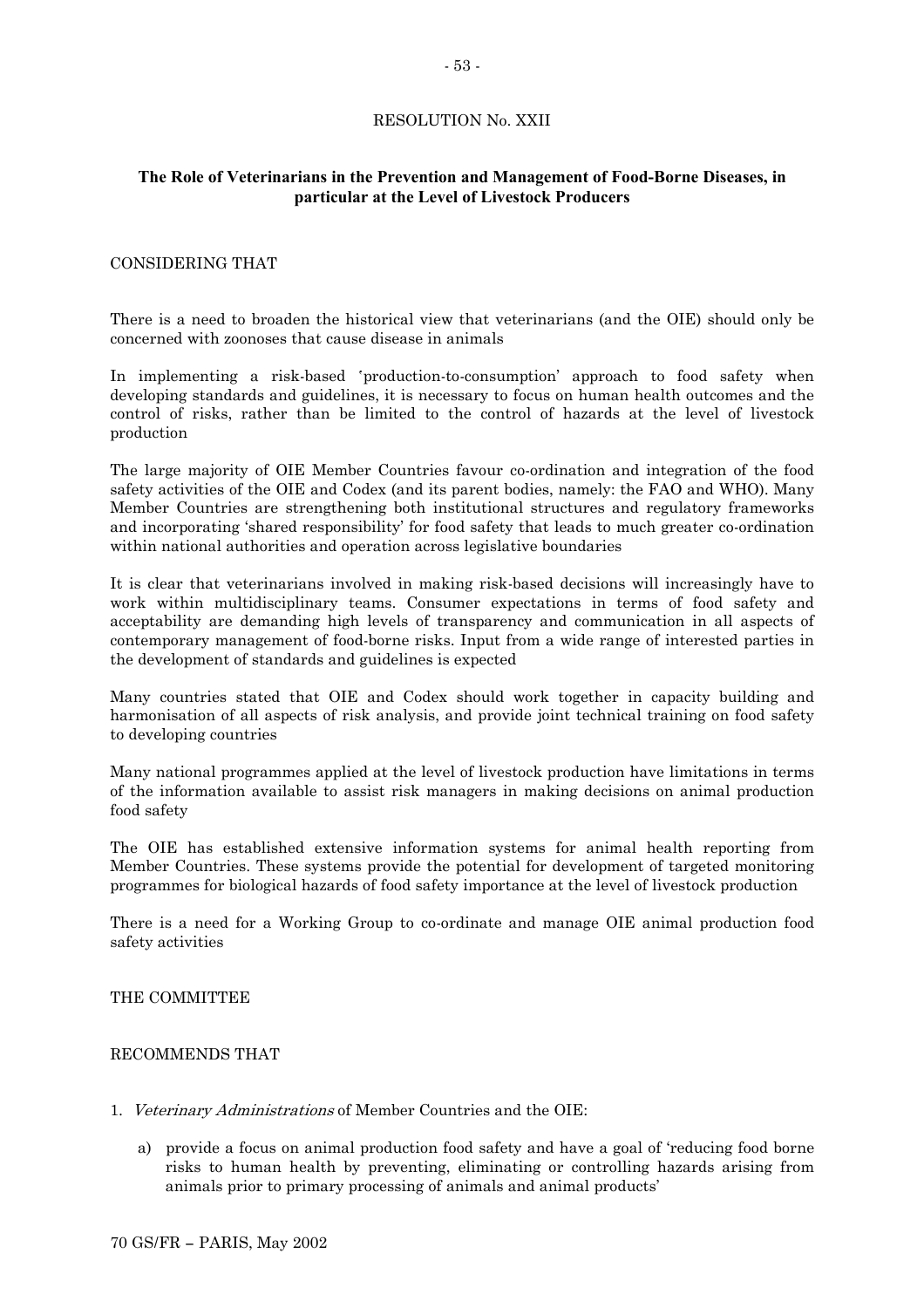- b) establish and/or strengthen, if necessary, relationships with other relevant national authorities so as to provide a significantly increased contribution to animal production food safety
- c) in elaborating standards and guidelines associated with animal production food safety, ensure consultation and transparency needs are met and multidisciplinary teams are used to ensure the necessary expertise is sought.
- 2. All involvement of Veterinary Administrations and the OIE, in the establishment of food safety standards, guidelines and related texts applied before primary processing of animals and animal products, should take into account a generic framework for managing risks, and hazard exposure modelling throughout the food chain.
- 3. The OIE and Codex (and its parent bodies, namely: the FAO and WHO) jointly increase their efforts to build and/or enhance food safety, particularly in developing countries, and facilitate their exports of food, in accordance with WTO provisions.
- 4. The OIE explore and establish to the extent possible the shared use of animal and public health information systems for food safety hazards.
- 5. The OIE establish a permanent multidisciplinary Working Group to act as a steering committee to co-ordinate, prioritise and advise on OIE animal production food safety activities.

 $\overline{\phantom{a}}$   $\overline{\phantom{a}}$